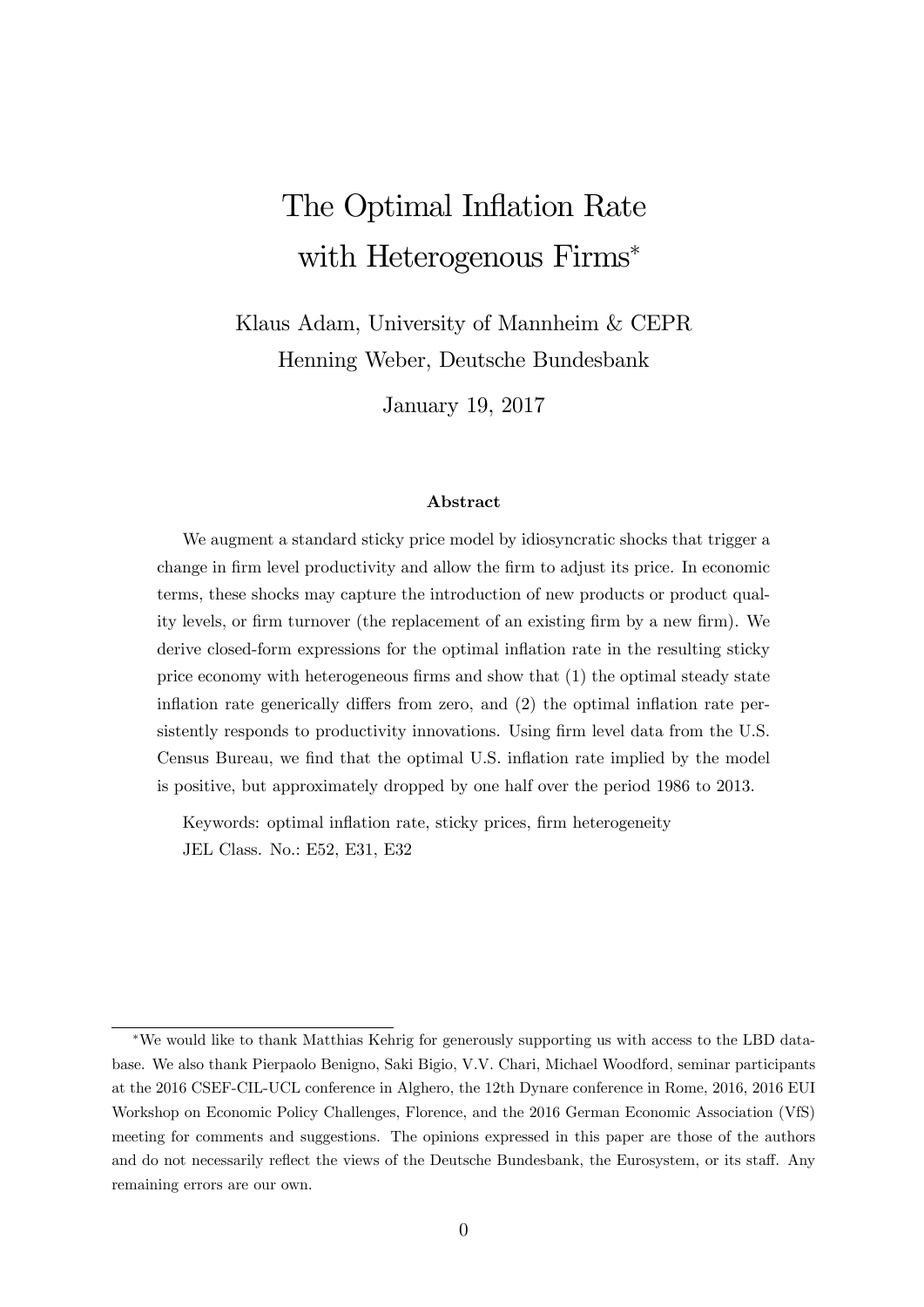### 1 Introduction

This paper makes progress by introducing firm level heterogeneity into an otherwise standard sticky price economy. It shows that the resulting generalized sticky price framework yields rather different implications for the optimal inflation rate and can rationalize amongst other things - positive inflation rates in steady state.

Due to the technical difficulties associated with aggregating heterogenous firm models, it is standard in the sticky price literature to abstract from all firm level heterogeneity beyond that generated by price adjustment frictions themselves. As is well known, price adjustment frictions then tightly anchor the optimal steady state inflation rate at zero, e.g., Woodford  $(2003)^{1}$ . This rather robust but somewhat puzzling implication of standard sticky price models arises because the homogeneity assumption implies that the productivity of price adjusting Örms is equal to that of non-adjusting Örms. With economic efficiency requiring relative prices to reflect relative productivities, this feature strongly calls for price adjusting firms to charge the same price as non-adjusting firms, i.e., for zero inflation. $<sup>2</sup>$ </sup>

The present paper extends the basic stick price setup by introducing idiosyncratic firm level productivity adjustments that arrive in conjunction with a price adjustment opportunity. This gives rise to a setting with heterogeneous Örm level productivities in which the productivity of price adjusting firms is not necessarily equal to that of nonadjusting firms.

In economic terms, one can interpret the combined shock that we introduce in a number of meaningful ways. It may represent, for example, an event in which a firm introduces a new product that is produced with a new technology and that requires the firm to choose a price for this new product. Alternatively, firms may introduce a new model of their existing product that offers new quality features. Again, this would require the firm to choose a price for the new model. Such product or model substitutions take place rather frequently in the data and are typically associated with price changes, but are routinely abstracted from in standard sticky price setups. It is also possible to interpret the shocks we introduce as capturing firm turnover, whereby an existing firm exits the economy and is replaced by a new firm. The productivity adjustment then represents the gap between the technology used by the old and the new Örm. Again, it is natural to assume that the new firm can freely choose its product price upon entry.

To illustrate the implications of such combined firm level shocks for the optimal infla-

<sup>1</sup>Section 2 discusses a range of extensions of the basic framework considered in the literature and their implications for the optimal inflation rate.

 $2$ Yun (2005) shows, using a setting with homogenous firms, that if initial prices do not reflect initial productivities, the optimal ináation rate can display tranistory deviations from zero.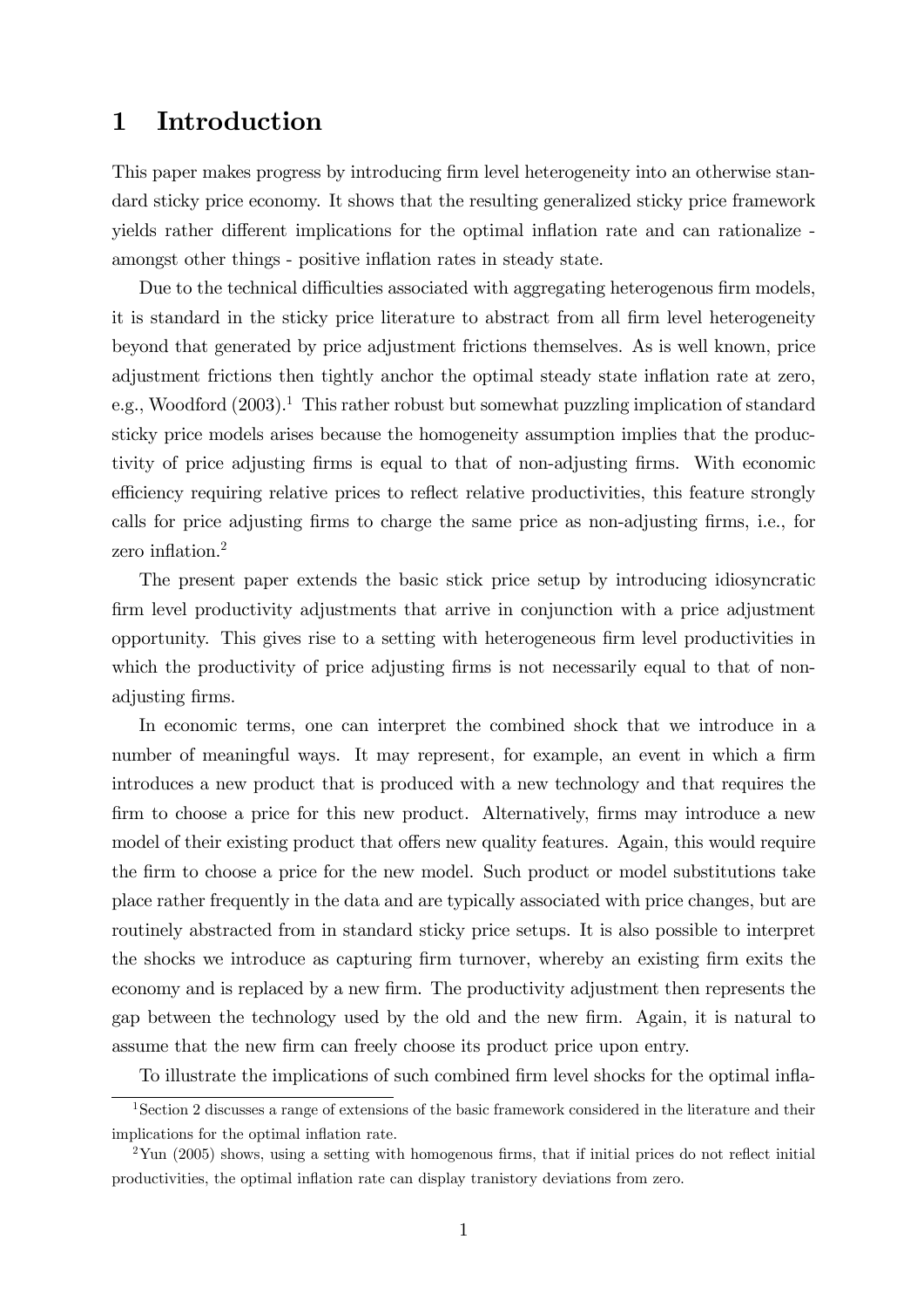tion rate, we introduce them into an otherwise standard sticky price setting with Calvo price adjustment frictions. The choice of a baseline setting with time dependent price adjustment frictions is thereby purely for convenience and we show that our main results equally apply when introducing these shocks instead into menu cost setups.

For simplicity, we shall refer to the arrival of a price adjustment opportunity that occurs in conjunction with an adjustment of firm level productivity as a  $\delta$ -shock' and we let  $\delta > 0$  denote the idiosyncratic probability that such a shock arrives at a given firm at any point in time. The  $\delta$ -shocks differ from the idiosyncratic price adjustment shocks present in Calvo price stickiness models, which feature no productivity adjustment. The main point of the paper is that the optimal inflation rate discontinuously jumps when moving from a situation where  $\delta = 0$  to one where  $\delta > 0$ .

To model productivity dynamics, we consider a setting featuring three systematic productivity trends, each of which has different implications for the optimal inflation rate. First, there is a common trend in total factor productivity (TFP), which affects all firms equally, as in a standard homogeneous firm model. This common TFP trend captures general purpose innovations that are adopted by all firms simultaneously. Second, there is an experience trend in firm TFP, which determines how firms accumulate experience since they last received a  $\delta$ -shock. Depending on the economic interpretation of  $\delta$ -shocks, the experience trend captures experience accumulation in the production of a specific product or a product quality, or experience accumulation over the lifetime of the Örm. One can interpret the experience trend more broadly as capturing learning-by-doing effects. Third, there is a cohort productivity trend, which determines the productivity (or quality) level of the cohort of firms that receives a  $\delta$ -shock at a given point in time. This trend seeks to capture the fact that new products/qualities/Örms bring into the economy new technologies that are not (yet) used by other firms. Firms that receive a  $\delta$ -shock receive this cohort productivity (in addition to the common TFP component) and then gradually accumulate experience over time.

We show that the optimal steady state inflation rate in this setting depends on the strength of the experience trend relative to the strength of the cohort trend, whenever  $\delta > 0$ , but is independent of  $\delta$ , provided  $\delta > 0$ . The optimal inflation rate is also independent of the common TFP process. This differs notably from a setting without idiosyncratic shocks ( $\delta = 0$ ), where the optimal inflation rate is always equal to zero.

To provide economic intuition for these findings, consider two polar settings. The first setting abstracts from the presence of a cohort trend and considers a setting where the only trend is that firms accumulate experience over time.<sup>3</sup> Firms that receive a

 $3<sup>3</sup>$ As mentioned before, we can abstract from the common TFP trend, as it does not affect the optimal inflation rate.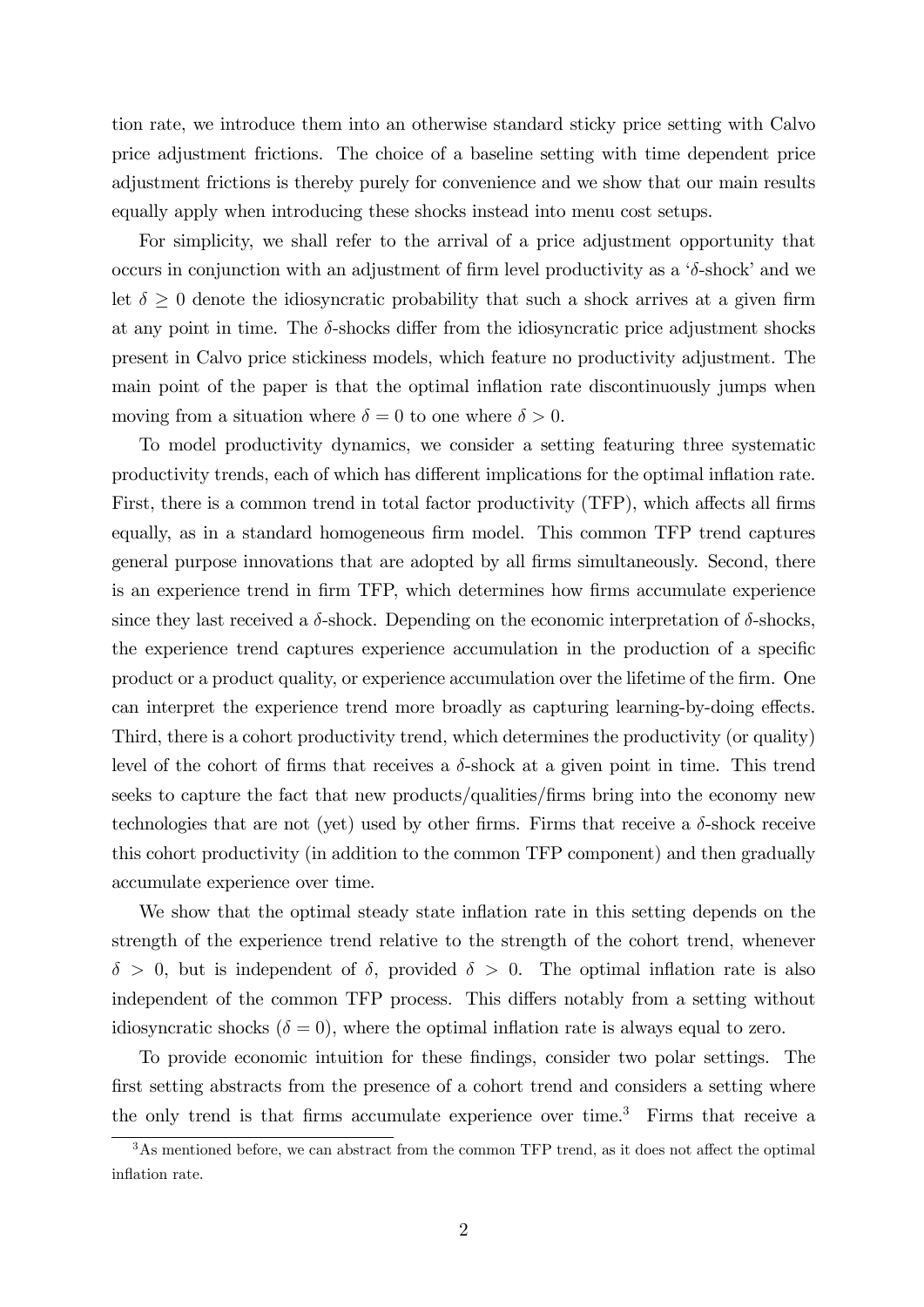$\delta$ -shock lose their existing experience stock and become in this setting less productive than the remaining firms. From a welfare standpoint, the optimal price of firms that receive a  $\delta$ -shock should therefore exceed the average price of the other firms, so as to accurately reflect relative productivities. Achieving this requires either that firms with  $\delta$ shocks choose higher prices or that firms without  $\delta$ -shocks reduce prices, or a combination thereof.

In the presence of sticky prices, price reductions by firms without  $\delta$ -shocks are costly. In time dependent adjustment models, they lead to inefficient price dispersion due to asynchronous price adjustment; in state-dependent pricing models, they require Örms to pay adjustment costs. Therefore, it is optimal to implement the efficient relative price exclusively by having firms with  $\delta$ -shocks charge higher prices, while all other firms keep their prices. Clearly, this implies that the aggregate inflation rate must be positive in steady state.

As mentioned before, the optimal steady state inflation rate turns out to be independent of the probability  $\delta > 0$ . A lower value for  $\delta$  decrease the share of firms receiving  $\delta$ -shocks, which - ceteris paribus - reduces the optimal rate of inflation. Yet, lower values for  $\delta$  increase the productivity of firms that do not receive a  $\delta$ -shock relative to those that do, as the former had - on average - more time to accumulate experience. This increases the optimal relative price for firms with a  $\delta$ -shock and - ceteris paribus - increases the optimal inflation rate. In net terms, these two effects exactly offset each other.

In the second polar setting, there is no experience effect and the only trend is one where firms that receive a  $\delta$ -shock become as described by the cohort trend. Firms receiving a  $\delta$ shock are then become more productive than the remaining firms, thus should optimally charge lower prices. This makes negative rates of inflation optimal.<sup>4</sup> As before, the strength of this effect is independent of  $\delta$ , as long as  $\delta > 0$ . A lower value for  $\delta$  increases the productivity of firms with  $\delta$ -shocks relative to the remaining firms, as the latter have received their  $\delta$ -shocks and associated productivity increase a longer time ago. This effect exactly offsets the fact that there are fewer firms with  $\delta$ -shocks.

Combining the experience and the cohort effects within a common setting, the optimal steady state inflation rate depends on the strength of the experience effect, which pushes towards positive inflation rates, relative to the strength of the cohort effect, which pushes towards negative inflation rates.

We also determine in closed-form the dynamic response of the optimal inflation rate following shocks to experience and cohort productivity. We show that such shocks have fairly persistent effects on the optimal inflation rate, especially in settings in which  $\delta$ shock intensity is low ( $\delta > 0$  but close to zero). A low value for  $\delta$  causes any persistent

<sup>&</sup>lt;sup>4</sup>Due to price setting frictions, it is again not optimal that firms without  $\delta$ -shocks adjust prices.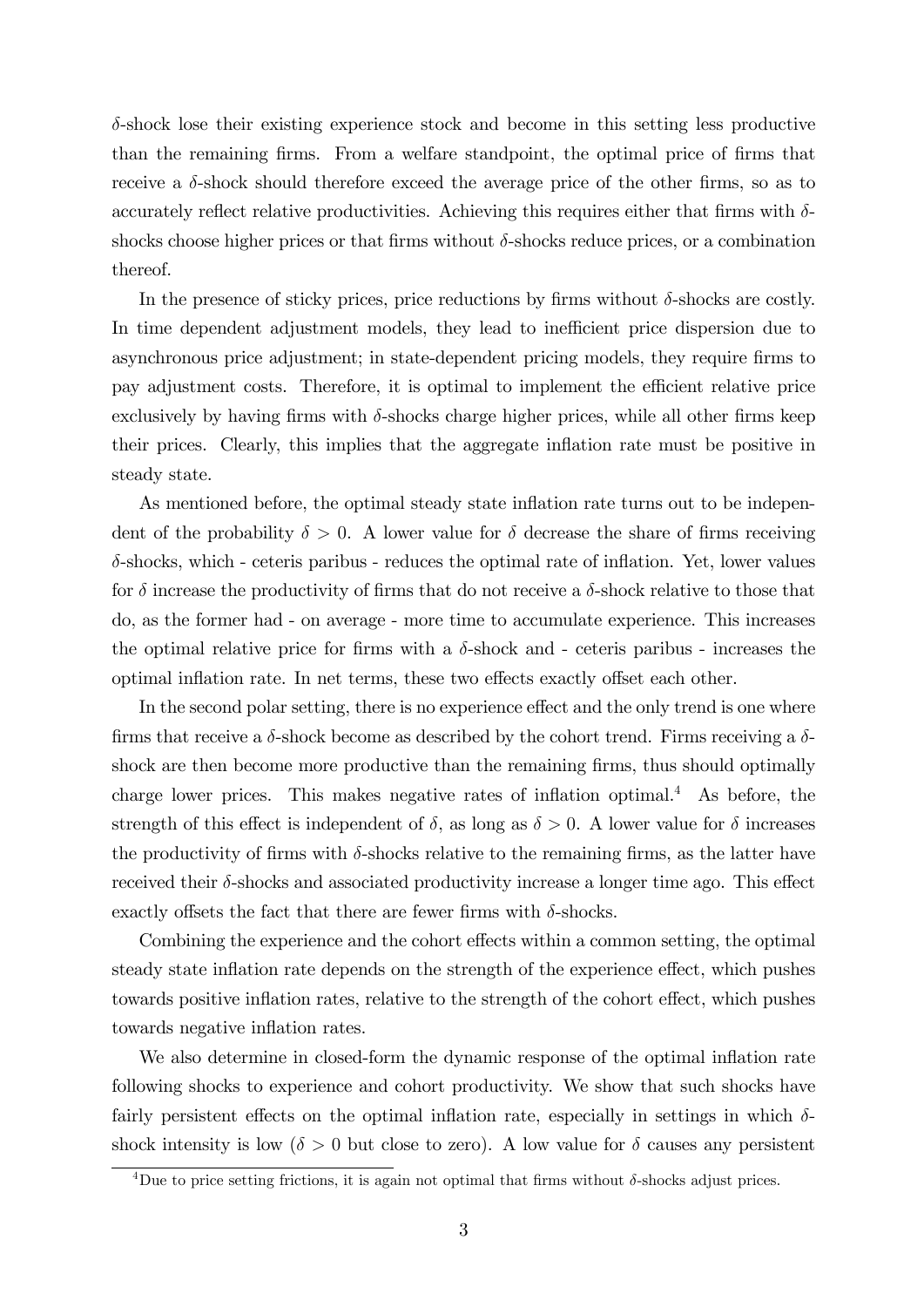level shock to experience or to cohort productivity to disseminate only gradually in the economy. This requires that inflation persistently moves along the transition until the productivity distribution has reached its new steady state. For the limit  $\delta \longrightarrow 0$  optimal inflation becomes a random walk.

To obtain a plausible framework for empirical analysis, we extend our results to a multi sector economy. The multi sector setup allows for sector-specific experience and cohort trends, sector specific 'common' TFP trends, as well as sector specific firm turnover rates and degrees of price stickiness. We then show that the inflation rate that maximizes steady state welfare is a weighted average of the inflation rates that would achieve efficient relative prices within each sector individually. The latter depend again on the sector specific cohort and experience trends. Based on this finding, we devise a model-based empirical strategy that allows estimating these sector specific cohort and experience trends and thus the optimal inflation rate from firm level data. As we show, firm level data are required for estimating the inflation relevant trends implied by the model, as these cannot be identified from aggregate data.<sup>5</sup> To estimate the relevant firm level trends, we interpret  $\delta$ -shocks as entry and exit shocks for productive establishments. We then use the Longitudinal Business Database (LBD) of the U.S. Census Bureau, which covers all private sector establishments in the United States, and estimate the relevant cohort and experience trends and their evolution over time. Our regression results show that the optimal ináation rate implied by our model is positive but approximately halved over the period 1986 to 2013. Depending on the precise value of the elasticity of product demand assumed, the level of the optimal inflation rate varies. For our preferred demand elasticity specification, the optimal inflation rate declined from around  $2\%$  in 1986 to approximately 1% in 2013.

The remainder of the paper is structured as follows. Section 2 discusses the related literature. Section 3 presents our heterogenous firms model with sticky prices. Section 4 analytically aggregates the model and section 5 shows that the flexible price equilibrium is first best when a Pigouvian output subsidy corrects firms' monopoly power. The main result on the optimal rate of ináation is presented in section 6. It derives in closed form the state-contingent inflation rate that replicates the first best allocation in a setting with sticky prices and  $\delta$ -shocks. The result does not rely on any approximations and apply for a fully stochastic setup. Section 7 discusses the implications of the main result for the optimal steady state inflation rate and steady state welfare. Section 8 shows how the optimal ináation rate jumps discontinuously when moving from a standard sticky price economy without  $\delta$ -shocks to one including such shocks. Section 9 determines the utility costs of implementing strict price stability in an economy where the optimal ináation rate according to our model is positive. Section 10 discusses the optimal response of

<sup>&</sup>lt;sup>5</sup>This holds true even for the baseline setup with a single economic sector.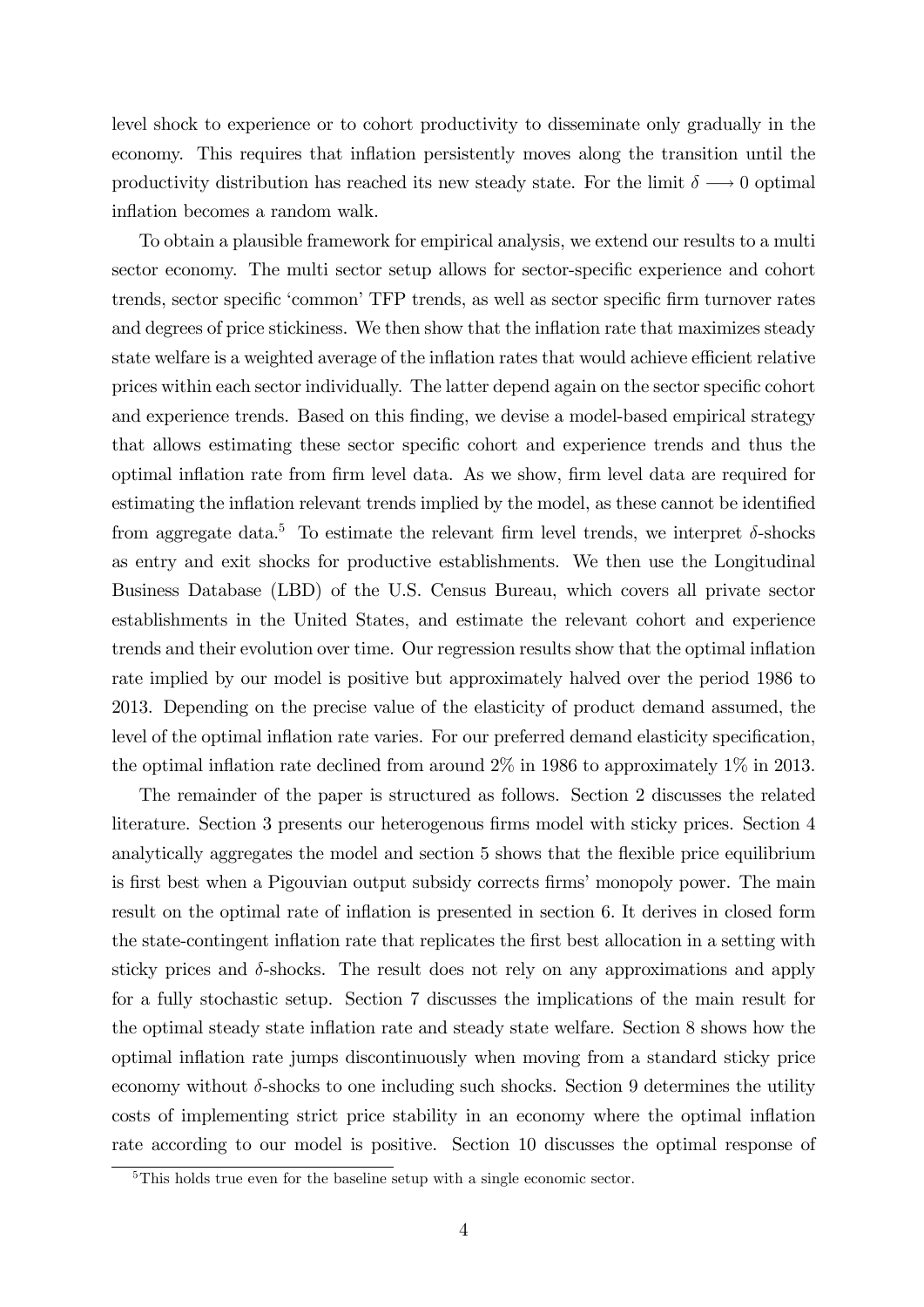the inflation rate to economic disturbances. Section 11 extends the baseline setup to a multi-sector economy, allowing for sectoral degrees of price stickiness, firm turnover and sector specific productivity trends. Section 12 presents a model-consistent approach for estimating the optimal ináation rate and reports our empirical results regarding the optimal rate of ináation in the U.S. economy. Finally, section 13 discusses the robustness of our Öndings towards various extensions. A conclusion brieáy summarizes. Proofs and technical material is relegated to a series of appendices.

### 2 Related Literature

A small set of papers discusses the relationship between the optimal inflation rate and productivity trends, focusing on aggregate or sectoral productivity trends. All of these papers find that the optimal inflation rate is negative. Amano et al. (2009), for example, consider an economy with aggregate productivity growth in which nominal wages and price are sticky. They show how monetary policy affects wage and price mark-ups and that this generates incentives to implement deflation so as to reduce average wage mark-ups. Wolman (2011) considers a two sector sticky price economy with sectoral productivity trends. He shows that - even in the absence of monetary frictions - the optimal inflation rate is either negative or close to zero, depending on the precise modeling of price adjustment frictions.

Golosov and Lucas (2007) is one of the few papers considering a sticky price setup with heterogenous firms that can be aggregated in closed form. Firms in their setting are subject to random idiosyncratic productivity shocks but these do not trigger price adjustment opportunities. In the present setup, the cohort and experience trends lead to systematic productivity adjustments upon arrival of a  $\delta$ -shock and  $\delta$ -shocks also trigger an opportunity to adjust prices. The latter feature allows for a situation where the (average) productivity of price adjusting firms differs from the (average) productivity of non-adjusting firms, which makes non-zero inflation rates optimal. In the Golosov and Lucas (2007) setup, it is the Örms with very positive and very negative idiosyncratic productivity shocks that adjust prices, which suggests that the productivity of price adjusting firms is on average similar to that of non-adjusting firms. Although Golosov and Lucas  $(2007)$  do determine the optimal inflation rate in their setting, this feature suggests that zero inflation is close to optimal in steady state, as in the case with homogeneous firms.

The present paper is also related to a large literature studying the determinants of optimal inflation, most of which find that the optimal inflation rate is either negative or close to zero. None of these papers makes a connection between the optimal inflation rate and firm level productivity dynamics.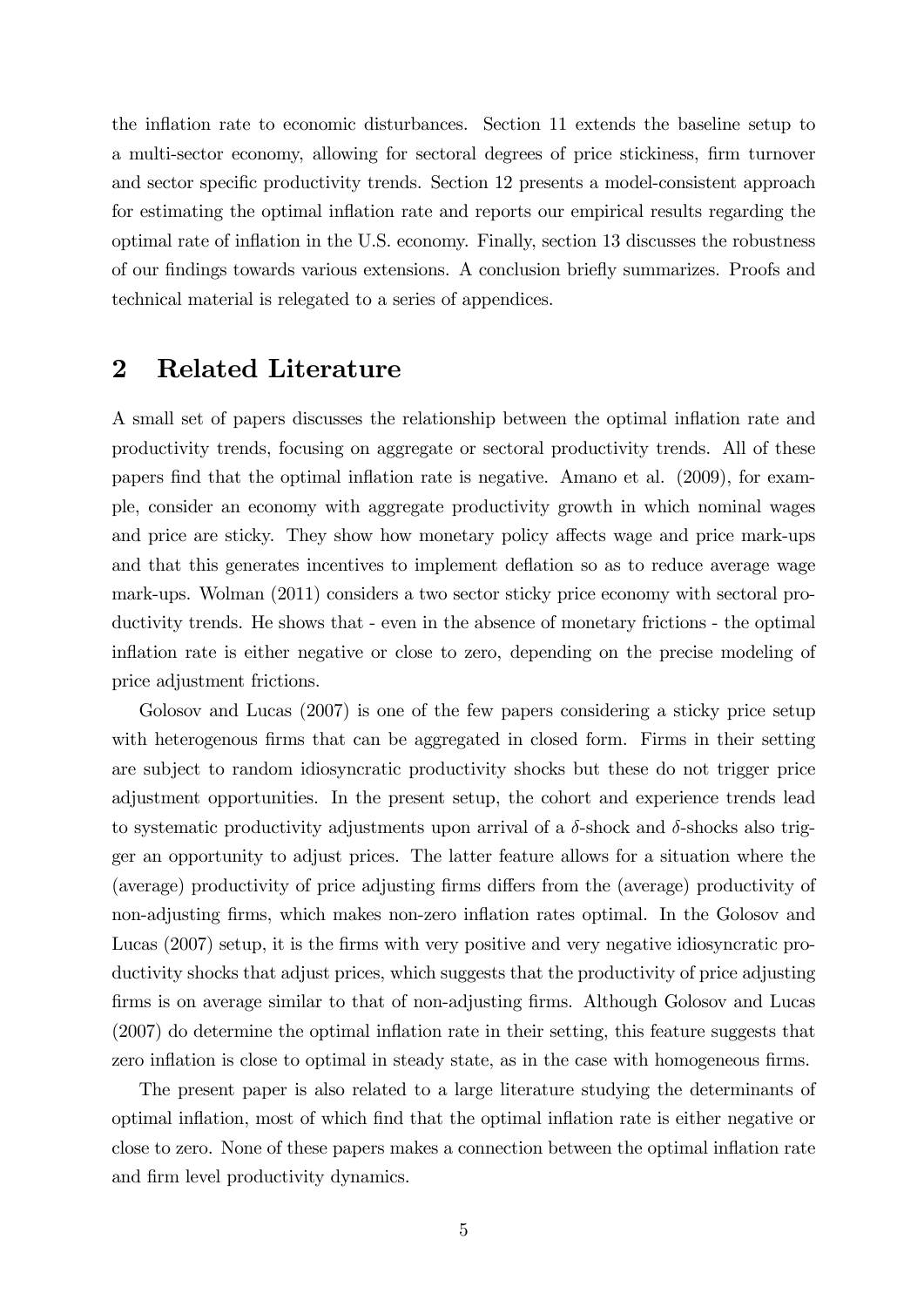In classic work, Kahn, King and Wolman (2003) explore the trade-off between price adjustment frictions, which call for price stability, and monetary frictions that call for a Friedman-type deflation. They document how a slight rate of deflation is optimal in such frameworks. In a comprehensive survey, Schmitt-Grohé and Uribe (2010) document the robustness of these findings to a large number of natural extensions. They show that taxation motives, including the presence of untaxed income, foreign demand for domestic currency (Schmitt-GrohÈ and Uribe (2012a)), as well as a potential quality bias in measured inflation rates (Schmitt-Grohé and Uribe (2012b)), are all unable to rationalize significantly positive rates of inflation.

Adam and Billi (2006) and Coibion, Gorodnichenko and Wieland (2012) explicitly incorporate a lower bound on nominal interest rates into sticky price economies. Both papers Önd that optimal monetary policy is consistent with close to zero average rates of inflation. While zero lower bound episodes make it optimal to promise inflation in the future, these promises should only be made conditionally on being at the lower bound, which happens rather infrequently.

A number of papers finds positive inflation rates to be optimal on average when introducing downward nominal wage rigidities into the standard setup. Kim and Ruge-Murcia (2009) argue that such rigidities allow justifying optimal inflation rates of approximately 0.35% on average when using a model with aggregate shocks only. Looking at a setting with idiosyncratic shocks, Benigno and Ricci  $(2011)$  also find a positive steady state inflation rate to be optimal.<sup>6</sup> Carlsson and Westermark (2016) consider a setting with nominal wage rigidities and search and matching frictions in the labor market. They show how a standard U.S. calibration of the model implies failure of the Hosios condition and justifies an inflation rate of about  $1.16\%$  annually. Schmitt-Grohé and Uribe (2013) analyze the case for temporarily elevated ináation in the Euro Area due to the presence of downward rigidity of nominal wages.

Brunnermeier and Sannikov (2016) show that the optimal inflation rate can also be positive in a model without nominal rigidities. They present a model with undiversifiable idiosyncratic capital income risk in which the optimal inflation rate increases with the amount of idiosyncratic risk.

There is also a literature studying endogenous firm entry decisions in homogenous firm economies, focusing on the effect of inflation on the firm entry margin, e.g., Corsetti and Bergin (2008), Bilbiie et al. (2008) and Bilbiie, Fujiwara and Ghironi (2014). Bilbiie et al. (2014) document - amongst other things - that the welfare optimal inflation rate is positive, whenever the benefit of additional varieties to consumers falls short of the market

 $6\,\mathrm{Since}$  positive inflation has no welfare costs in their setup, they do not quantify the optimal inflation rate.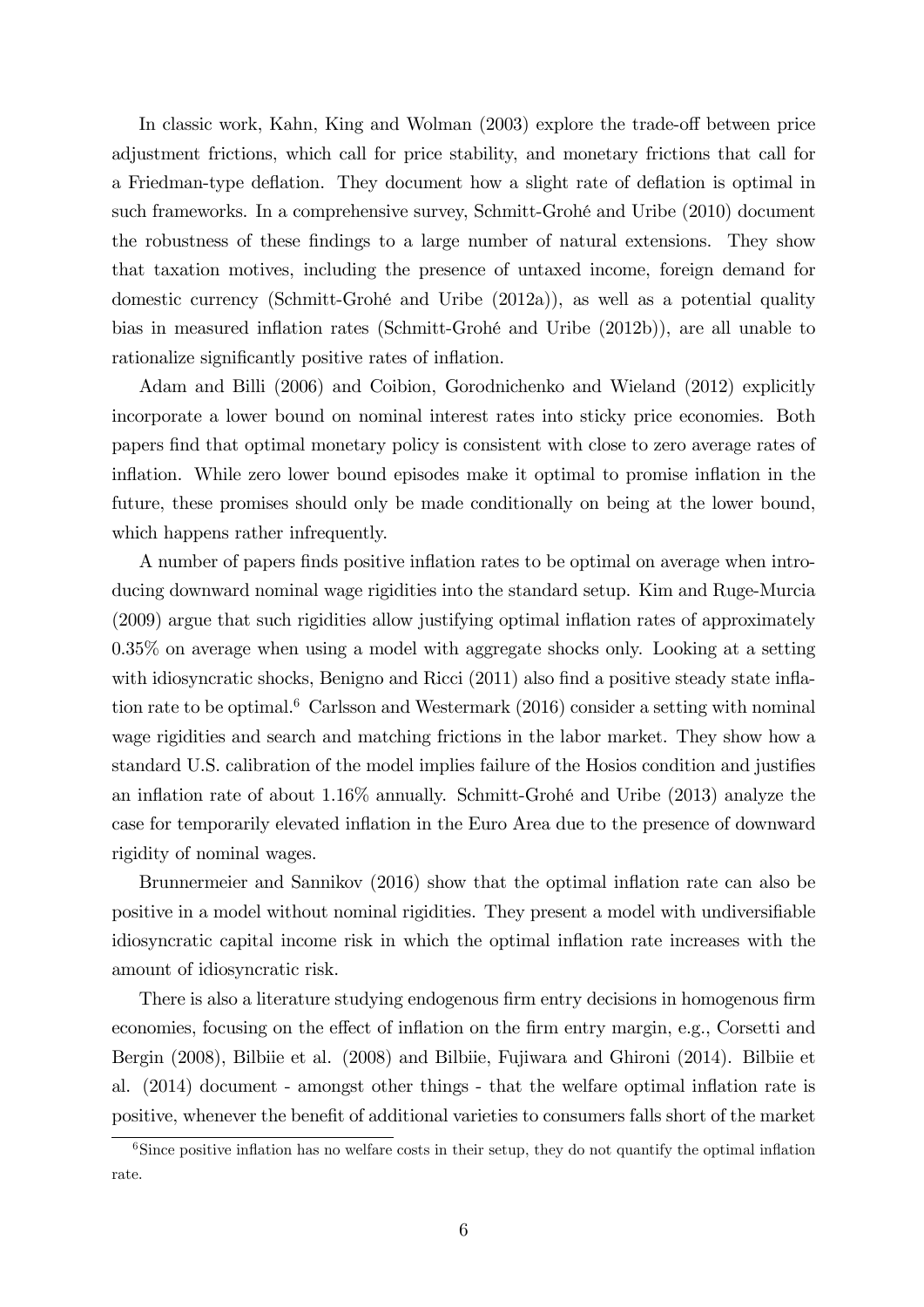incentives for creating these varieties. Inflation then reduces the value of creating varieties and brings firm entry closer to its efficient (lower) level. The present paper abstracts from endogenous firm entry decisions and thus from the implication of monetary policy for the entry margin, instead considers a setting with heterogenous firms and exogenous entry and exit.

A set of empirical papers decomposes the observed U.S. ináation rate into a trend and cyclical component and show that trend inflation displays substantial low-frequency variation over time, e.g., Cogley and Sargent (2001), Cogley, Primiceri and Sargent (2010). The sticky price literature has reacted to these facts by incorporating trend inflation into their workhorse models, see Ascari and Sbordone (2014) and Cogley and Sbordone (2008). Trend inflation emerges in these setups because the central bank pursues an exogenous inflation target, which is non-zero and potentially time-varying. Primiceri (2006), Sargent (1999), Sargent, Williams and Zha (2006) pesent settings in which policymakers are learning about the Phillips Curve trade-off and show how this can endogenously give rise to the observed low-frequency movements in U.S. inflation. The present paper does not explore to what extent changes in firm level productivity can contribute to explaining the observed U.S. inflation history, as it focuses on the normative implications of these trends. Exploring the positive content of the theory presented in this paper appears to be an interesting avenue for further research.

### 3 Economic Model

We consider a cashless economy with nominal rigidities and monopolistically competitive firms. The model is entirely standard, except for the more detailed modeling of firm level productivity and price adjustment dynamics. For simplicity, we derive our results within a time-dependent price adjustment model  $\hat{a}$  la Calvo (1983). As we show in section 13.1, our main Öndings remain unaltered when considering instead a setting where price adjustment frictions take the form of menu costs.

### 3.1 Technology, Prices and Price Adjustment Opportunities

We consider a setting with a unit mass of monopolistically competitive firms indexed by  $j \in [0, 1]$  and discrete time  $(t = 0, 1, \ldots)$ . Each firm j produces output  $Y_{jt}$ , which enters as an input into the production of an aggregate consumption/investment good  $Y_t$  according to

$$
Y_t = \left(\int_0^1 Y_{jt}^{\frac{\theta - 1}{\theta}} \mathrm{d}j\right)^{\frac{\theta}{\theta - 1}},\tag{1}
$$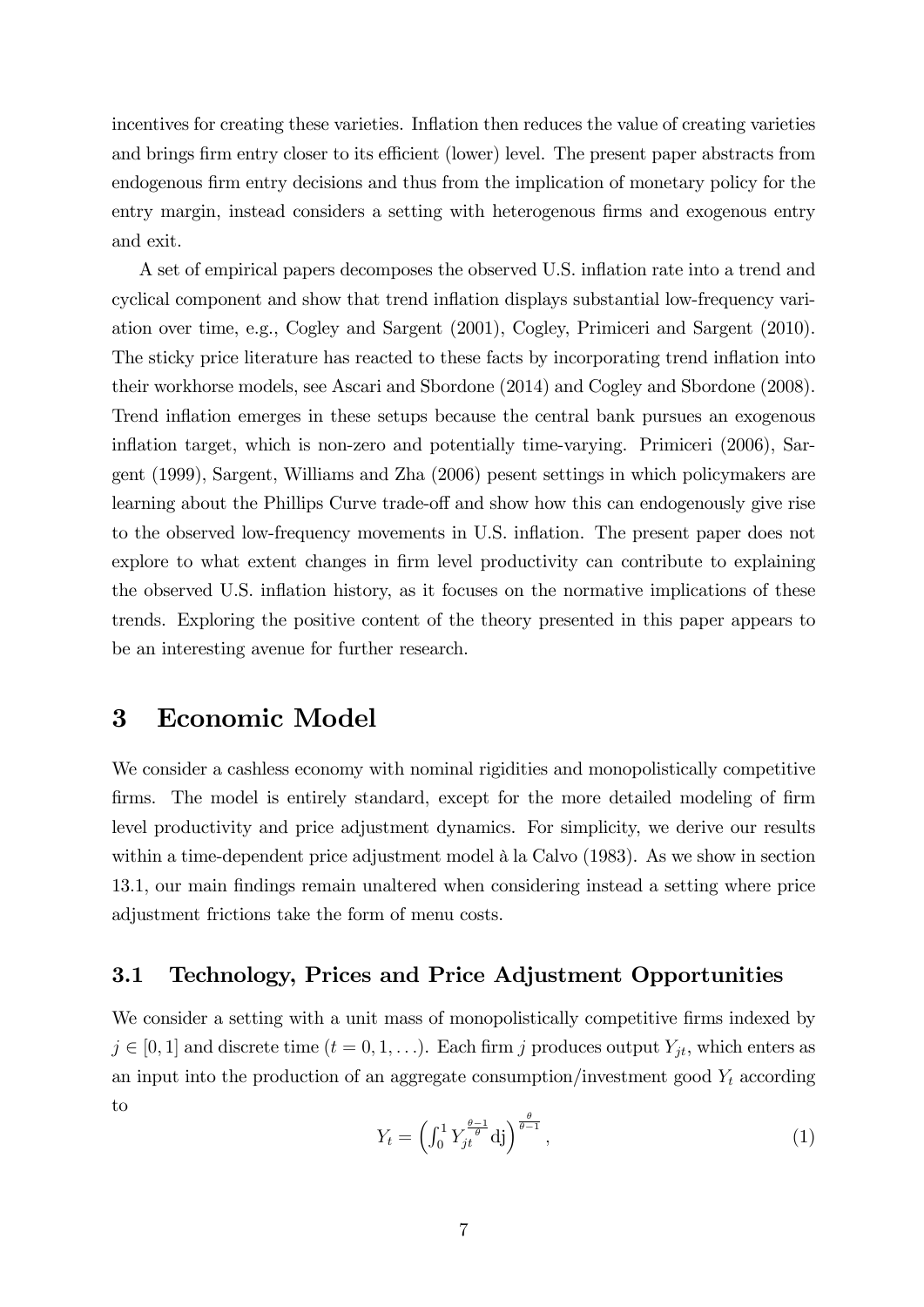where  $1 < \theta < \infty$  denotes the price elasticity of product demand. Let  $P_{jt}$  denote the price charged by firm  $j$  in period  $t$ . As in a standard Calvo setup, firms can adjust prices with probability  $1 - \alpha$  each period  $(0 < \alpha < 1)$ . The arrival of a Calvo price adjustment opportunity is thereby idiosyncratic and independent of all other exogenous random variables in the economy. We augment this standard setting by a second idiosyncratic price adjustment opportunity that arrives with probability  $\delta \geq 0$  each period. This second adjustment opportunity is also idiosyncratic but arrives in conjunction with a firm level technology change, as described in detail below. In particular, let  $\delta_{it} \in \{0, 1\}$  denote the idiosyncratic i.i.d. random variable governing this second price and technology adjustment and let  $\delta_{it} = 1$  indicate the arrival of such an adjustment event for firm j in period t (Pr( $\delta_{jt} = 1$ ) =  $\delta$ ). We shall informally refer to the event  $\delta_{jt} = 1$  as the arrival of a  $\delta$ -shock.

Letting  $K_{jt}$  and  $L_{jt}$  denote the amount of capital and labor used by firm j, respectively, firm output  $Y_{jt}$  is given by

$$
Y_{jt} = A_t Z_{jt} \left( K_{jt}^{1 - \frac{1}{\phi}} L_{jt}^{\frac{1}{\phi}} - F_t \right),
$$
\n(2)

where  $A_t$  captures aggregate productivity,  $Z_{jt}$  firm-specific productivity, and  $F_t \geq 0$  the potential presence of fixed costs for operating the firm. To be consistent with balanced growth, we assume

$$
F_t = f \cdot (\Gamma_t^e)^{1 - \frac{1}{\phi}} \tag{3}
$$

for some  $f \geq 0$ , where  $\Gamma_t^e$  captures the growth trend in the balanced growth path, as defined in equation  $(20)$  below.<sup>7</sup> Aggregate productivity evolves according to

$$
A_t = a_t A_{t-1},
$$

firm specific productivity according to

$$
Z_{jt} = \begin{cases} g_t Z_{jt-1} & \text{if } \delta_{jt} = 0\\ Q_t & \text{if } \delta_{jt} = 1 \end{cases}
$$

where  $Q_t$  is given by

$$
Q_t = q_t Q_{t-1},\tag{4}
$$

;

with  $a_t, g_t, q_t > 0$  being stationary productivity growth processes with unconditional mean  $a, q, g > 0$ , respectively. Productivity dynamics thus feature three trends: (1) the aggregate growth trend  $a_t$ ; (2) the firm level growth trend  $g_t$ , which applies in the absence of  $\delta$ -shocks; and (3) the productivity trend  $q_t$ , which determines the effects of  $\delta$ -shocks on

 $7A$ bsent aggregate productivity growth, the formulation of fixed costs in equation (3) corresponds to that used in Melitz (2003).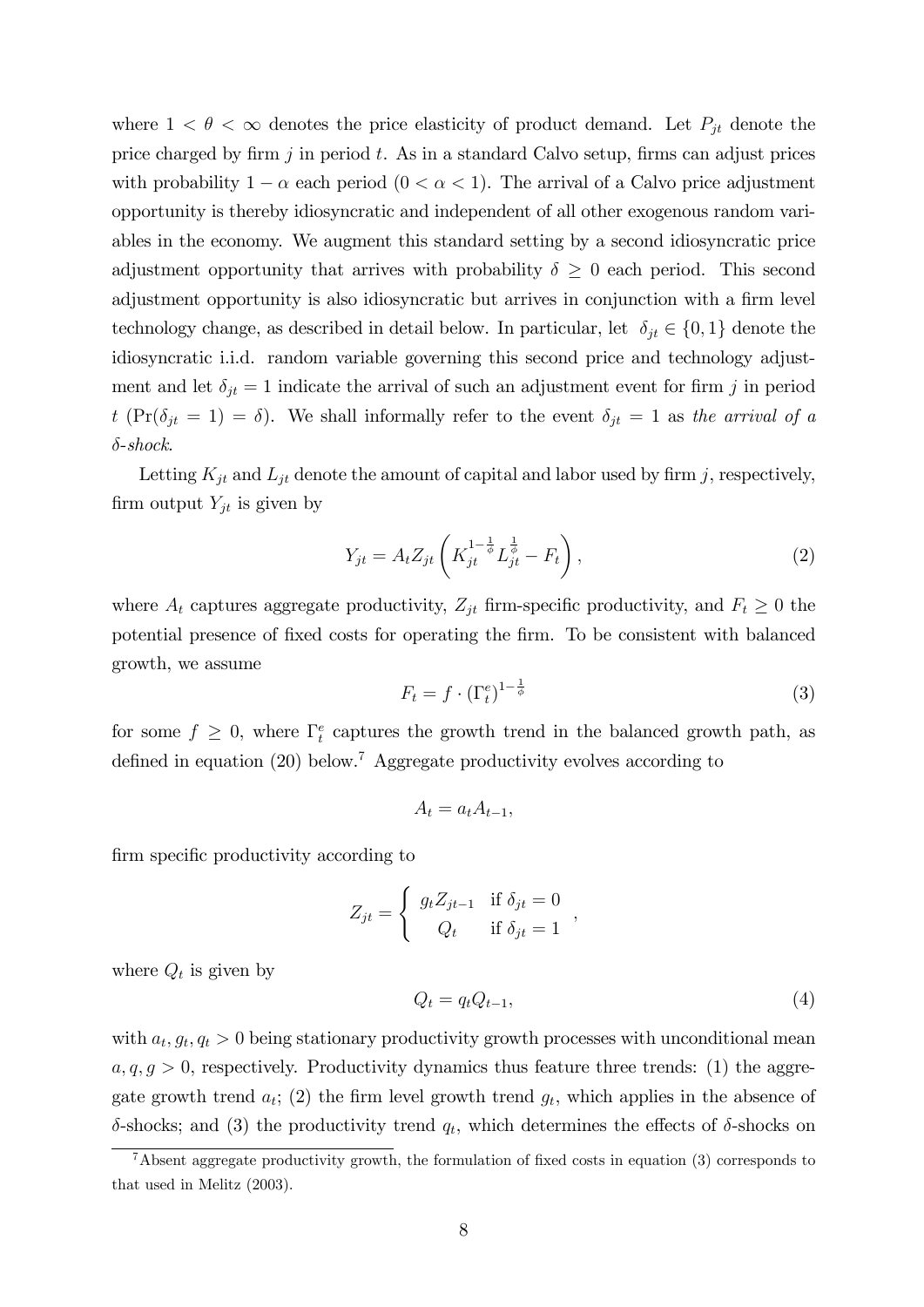technology. Each growth trend will have a different implications for the optimal inflation rate within our setting.

To understand the productivity dynamics implied by the previous setup, consider first the special case with  $\delta = 0$ . In the absence of idiosyncratic  $\delta$ -shocks to firm technology, all firms experience the same productivity growth rate  $a_t g_t$ . Such a setting with homogeneous productivity growth across all Örms is the one routinely considered in the sticky price literature.<sup>8</sup>

Next, consider the case  $\delta > 0$  and let  $s_{jt}$  denote the number of periods that has elapsed since the firm last experienced a  $\delta$ -shock (i.e.,  $\delta_{j,t-s_{jt}} = 1$  and  $\delta_{j\tilde{t}} = 0$  for  $\tilde{t} =$  $t - s_{it} + 1, ..., t$ ). Firm-specific technology can then be written as

$$
Z_{jt} = G_t Q_{t-s_{jt}},
$$

where

$$
G_{jt} = \begin{cases} 1 & \text{for } s_{jt} = 0\\ g_t G_{jt-1} & \text{otherwise,} \end{cases}
$$

and where  $Q_t$  follows equation (4). This alternative formulation illustrates that all firms that receive a  $\delta$ -shock in t upgrade idiosyncratic technology to  $Z_{jt} = Q_t$ , so that  $Q_t$ can be interpreted as capturing a 'cohort effect' of productivity dynamics, where cohorts are determined by the arrival time of the last  $\delta$ -shock. Following any  $\delta$ -shock, the firm experiences further productivity gains, as described by the process  $G_{jt}$ , as long as no further  $\delta$ -shocks arrive. Since the productivity gains  $G_{jt}$  are lost with the arrival of the next  $\delta$ -shock, one can interpret the process  $G_{jt}$  as capturing 'experience' or 'learning-bydoing effects' associated with the cohort production technology  $Q_{t-s_{it}}$ . Following a  $\delta$ -shock in period  $t$ , our specification thereby implies that firm technology increases (temporarily decreases), if  $Q_t$  has been growing faster (slower) than  $G_t$  since the time of arrival of the last  $\delta$ -shock prior to period t. Note that the long-term growth rate of firms' productivity is determined by the process  $a_t q_t$ , as the experience growth rates  $g_t$  generate - due to the occasional resets - only a level effect for productivity.

As usual, we define the aggregate price level as

$$
P_t \equiv \left(\int_0^1 \left(P_{jt}\right)^{1-\theta} \mathrm{d}j\right)^{\frac{1}{1-\theta}}.\tag{5}
$$

<sup>&</sup>lt;sup>8</sup>For the case  $\delta = 0$ , our setting still allows for a non-degenerate initial distribution of relative firm productivities. Typically, this initial distribution is also assumed degenerate in the sticky price literature. As we show below, however, the additional assumption of a degenerate initial distribution does not affect the conclusions regarding the optimal inflation rate, as long as initial prices reflect initial productivities, see Yun  $(2005)$  for a discussion of this and related issues in a homogeneous firms setting.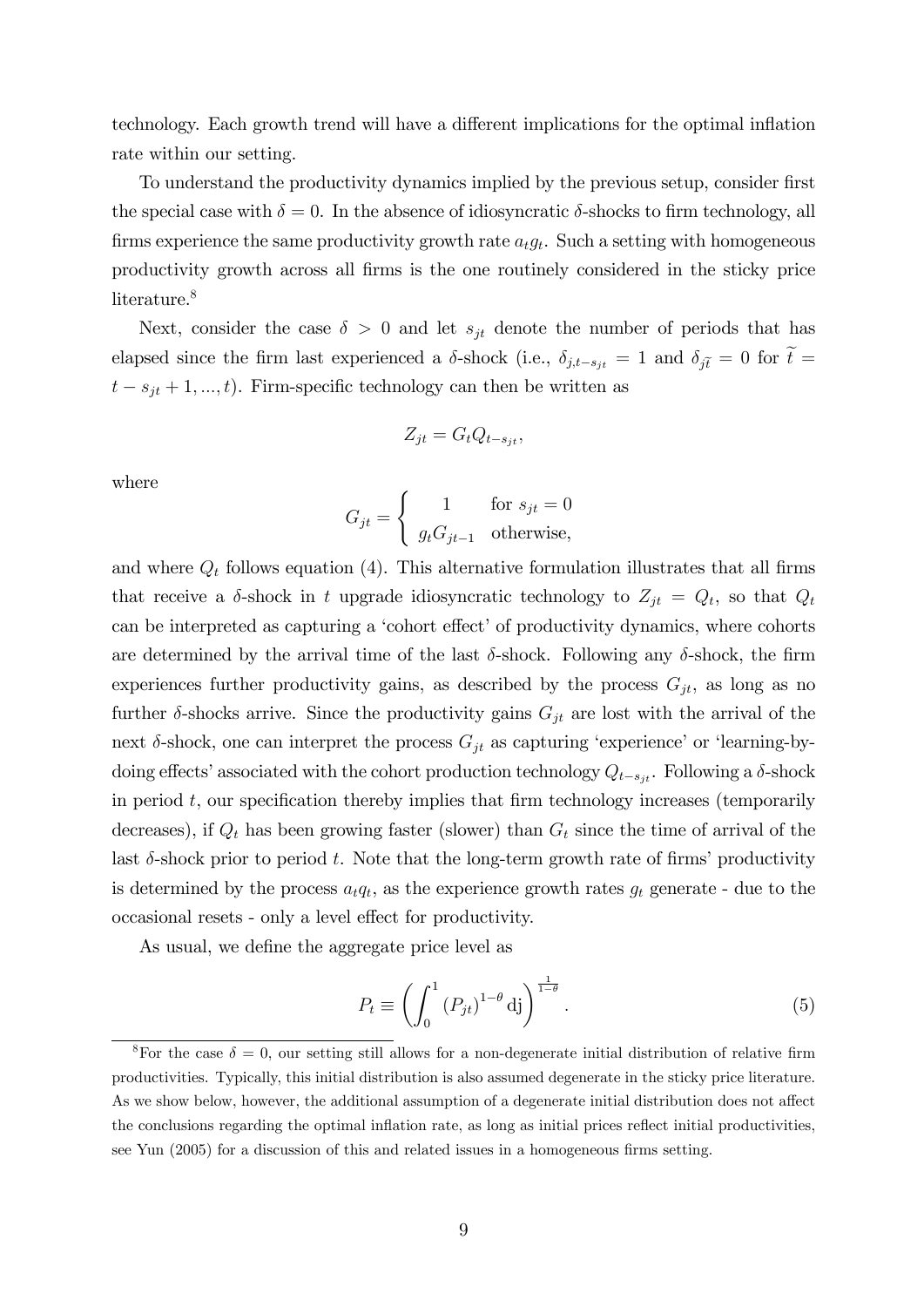Cost-minimization in the production of final output  $Y_t$  implies

$$
P_t = \int_0^1 \left(\frac{Y_{jt}}{Y_t}\right) P_{jt} \, \mathrm{d} \mathbf{j},
$$

so that the price level is an expenditure weighted average of the prices in the different expenditure categories, in line with the practice at statistical agencies. The inflation rate is defined as

$$
\Pi_t \equiv P_t/P_{t-1}.
$$

We shall furthermore assume that  $a_t = a\epsilon_t^a$ ,  $q_t = q\epsilon_t^a$  $t_t^q$ , and  $g_t = g \epsilon_t^g$  with  $\epsilon_t^a, \epsilon_t^q$  $t^q, \epsilon^g_t \geq 0$ being stationary shocks with an arbitrary contemporaneous and intertemporal covariance structure, satisfying  $E[\epsilon_t^a] = E[\epsilon_t^a]$  $\mathcal{E}[t] = E[\epsilon_t^g]$  $t_i^g$  = 1. Finally, to obtain a well-defined steady state, we assume

$$
(1 - \delta) (g/q)^{\theta - 1} < 1. \tag{6}
$$

This condition insures that relative prices in the flexible price economy remain bounded.

### 3.2 Alternative Interpretations of the Setup

The previous section defined  $\delta$ -shocks  $(\delta_{jt} = 1)$  as an idiosyncratic change in firm level productivity that is associated with a price adjustment opportunity. This section presents three alternative interpretations of  $\delta$ -shocks that clarify why such 'productivity changes' may plausibly be associated with price flexibility at the firm level.

**Product substitution.** The event  $\delta_{jt} = 1$  can be interpreted as an event in which the product previously produced by firm  $j$  is no longer demanded by consumers. Firm  $j$  reacts to this by introducing a new product, which - for simplicity - is assigned the same product index j. The variable  $Q_t$  then captures the productivity level associated with products that are newly introduced in t and  $G_{jt}$  captures experience accumulation in producing the new product. Product substitutions, e.g., in the form of new product versions or models, take place rather frequently in the data and are also prevalent in the CPI baskets of statistical agencies. Evidence provided in Bils (2009) and Syed and Myers (2016) shows that the prices of new products are typically higher than those that they replace, even when accounting for quality improvements. It thus appears reasonable to assume price áexibility for new products.

**Entry and exit.** The event  $\delta_{jt} = 1$  can also be interpreted as an event in which firm  $j$  becomes unproductive and exits the economy. It is then replaced by a firm to which we assign - for simplicity - the same index j. The variable  $Q_t$  then captures the productivity level of the cohort of firms that enters in period t and  $G_{it}$  the experience accumulated over the lifetime of the Örm. Firm entry and exit rates are high in the United States and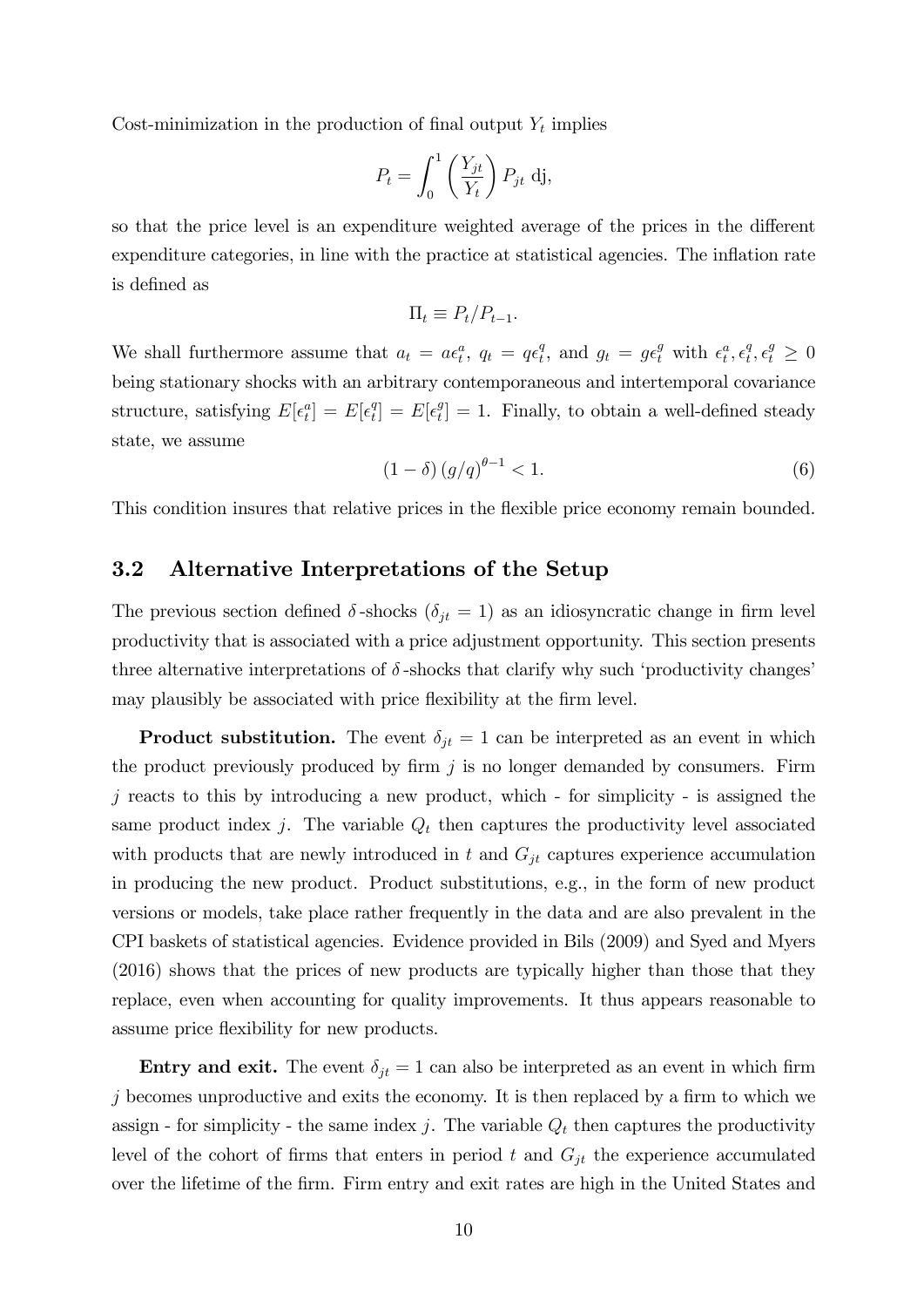range in the order of  $8-12\%$  per year, see figure 3 in Decker et al. (2014). It also appears plausible to assume that newly entering Örms can choose prices áexibly. We shall use an interpretation of our model along these lines in our empirical exercise in section 12.

**Quality improvements.** Let  $Q_{jt}$  denote the quality of the product produced by firm j in period t. Defining  $Q_{jt} = Q_{t-s_{jt}}$ , the event  $\delta_{jt} = 1$  captures the fact that firm j upgrades the quality of its product from level  $Q_{t-1-s_{j,t-1}}$  to level  $Q_t$ . Let aggregate output produced with intermediate inputs of different quality be given by

$$
Y_t = \left(\int_0^1 \left(Q_{jt} \widetilde{Y}_{jt}\right)^{\frac{\theta-1}{\theta}} \mathrm{d}j\right)^{\frac{\theta}{\theta-1}},
$$

let firm output of a given quality level  $Q_{jt}$  be given by

$$
\widetilde{Y}_{jt} = A_t G_{jt} \left( K_{jt}^{1-\frac{1}{\phi}} L_{jt}^{\frac{1}{\phi}} - F_t \right),
$$

where  $G_{jt}$  now captures experience effects associated with producing quality  $Q_{jt}$ , and let  $P_{jt}$  denote the price of a unit of good j of quality level  $Q_{jt}$ . Assuming that statistical agencies can perfectly adjust the price level for quality, i.e.,  $P_t$  is given by

$$
P_t = \left(\int_0^1 \left(\frac{\widetilde{P}_{jt}}{Q_{jt}}\right)^{1-\theta} d\mathrm{j}\right)^{\frac{1}{1-\theta}},
$$

this setup with quality improvements is mathematically identical to the one with productivity improvements spelled out in the previous section.<sup>9</sup> As with new products, it appears natural to assume that firms can flexibly price goods with new quality features.

#### 3.3 Optimal Price Setting

Firms choose prices, capital and hours worked to maximize profits. While price adjustment is subject to adjustment frictions, factor inputs can be chosen flexibly. Letting  $W_t$ denote the nominal wage and  $r_t$  the real rental rate of capital, firm j chooses the factor input mix so as to minimize production costs  $K_{jt}P_tr_t + L_{jt}W_t$  subject to the constraints imposed by the production function (2). Let

$$
I_{jt} \equiv F_t + Y_{jt} / (A_t Q_{t - s_{jt}} G_{jt})
$$

denote the units of factor inputs  $(K_{jt}^{1-\frac{1}{\phi}} L_{jt}^{\frac{1}{\phi}})$  required to produce  $Y_{jt}$  units of output. As appendix A.1 shows, cost minimization implies that the marginal costs of  $I_{jt}$  are given by

$$
MC_t = \left(\frac{W_t}{1/\phi}\right)^{\frac{1}{\phi}} \left(\frac{P_t r_t}{1 - 1/\phi}\right)^{1 - \frac{1}{\phi}}.\tag{7}
$$

<sup>&</sup>lt;sup>9</sup>The quality-adjusted price  $\tilde{P}_{jt}/Q_{jt}$  and the quality adjusted quantities  $\tilde{Y}_{jt}Q_{jt}$  then correspond to the price  $P_{jt}$  and quantity  $Y_{jt}$ , respectively, in the previous section.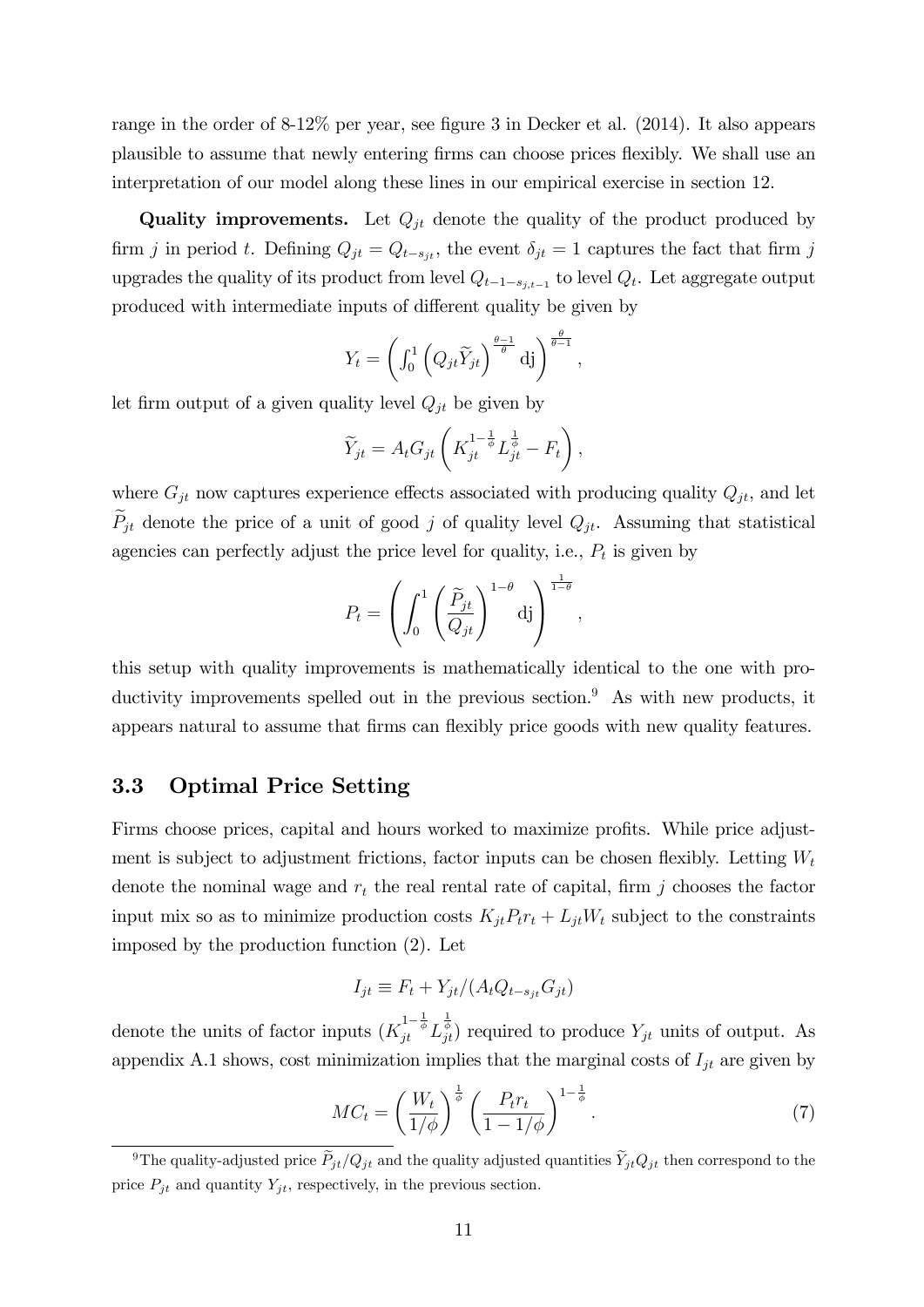Now consider a firm in period  $t$  that can freely choose its price because it has either received a  $\delta$ -shock or a Calvo adjustment shock. Letting  $\alpha$  denote the probability implied by the Calvo process that the firm has to keep its price  $(0 < \alpha < 1)$ , the firm will not be able to reoptimize its price with probability  $\alpha(1 - \delta)$  at any future date, i.e., whenever it receives neither a  $\delta$ - shock nor a Calvo adjustment shock.<sup>10</sup> The price setting problem of a firm that can optimize its price in period  $t$  is thus given by

$$
\max_{P_{jt}} E_t \sum_{i=0}^{\infty} (\alpha (1 - \delta))^i \frac{\Omega_{t,t+i}}{P_{t+i}} [(1 + \tau) P_{jt+i} Y_{jt+i} - MC_{t+i} I_{jt+i}]
$$
\n
$$
s.t. \quad I_{jt+i} = F_t + Y_{jt+i} / A_{t+i} Q_{t-s_{jt}} G_{jt+i},
$$
\n
$$
Y_{jt+i} = (P_{jt+i} / P_{t+i})^{-\theta} Y_{t+i},
$$
\n
$$
P_{jt+i+1} = \Xi_{t+i+1,t+i} P_{jt+i}.
$$
\n(8)

where  $\tau$  denotes a sales tax/subsidy and  $\Omega_{t,t+i}$  denotes the representative household's discount factor between periods t and  $t+i$ . The first constraint captures firm's technology, the second constraint captures the demand function faced by the firm, as implied by equation  $(1)$ , and the last constraint captures how the firm's price is indexed over time (if at all) in periods in which prices are not reset optimally. We consider general price indexation schemes and allow  $\Xi_{t+i+1,t+i}$  to be a function of aggregate variables up to period  $t + i$ <sup>11</sup>

Appendix A.2 shows that the optimal price  $P_{jt}^{\star}$  can be expressed as

$$
\frac{P_{jt}^*}{P_t} \left( \frac{Q_{t-s_{jt}} G_{jt}}{Q_t} \right) = \left( \frac{\theta}{\theta - 1} \frac{1}{1 + \tau} \right) \frac{N_t}{D_t}.
$$
\n(9)

where the variables  $N_t$  and  $D_t$  are functions of aggregate variables only and evolve recursively according to

$$
N_t = \frac{MC_t}{P_t A_t Q_t} + \alpha (1 - \delta) E_t \left[ \Omega_{t, t+1} \frac{Y_{t+1}}{Y_t} \left( \Xi_{t, t+1} \right)^{-\theta} \left( \frac{P_{t+1}}{P_t} \right)^{\theta} \left( \frac{q_{t+1}}{g_{t+1}} \right) N_{t+1} \right]
$$
(10)

$$
D_t = 1 + \alpha (1 - \delta) E_t \left[ \Omega_{t, t+1} \frac{Y_{t+1}}{Y_t} \left( \Xi_{t, t+1} \right)^{1-\theta} \left( \frac{P_{t+1}}{P_t} \right)^{\theta-1} D_{t+1} \right]. \tag{11}
$$

Equation  $(9)$  shows that the optimal reset price of a firm depends only on how its own productivity  $(A_tQ_{t-s_{jt}}G_{jt})$  relates to the productivity of a firm hit by a  $\delta$ -shock in period

<sup>&</sup>lt;sup>10</sup> In any period, the firm can adjust its price with probability  $\delta$  due to the arival of a  $\delta$ -shock and with probability  $(1 - \alpha)(1 - \delta)$  due to the arrival of a Calvo price adjustment shock.

<sup>&</sup>lt;sup>11</sup>We only require that price indexation is such that the price setting problem remains well defined, that price indexation does not give rise to multiplicities of the optimal ináation rate and that indexation is such that  $\Xi_{t+1,t} = 1$  in a steady state without inflation. For instance, when indexing occurs with respect to lagged inflation according to  $\Xi_{t+1,t} = (\Pi_t)^{\kappa}$  with  $\kappa \geq 0$ , we rule out  $\kappa > 1$  to avoid non-existence of optimal plans and rule out  $\kappa = 1$  to avoid multiplicities of the steady state inflation rate.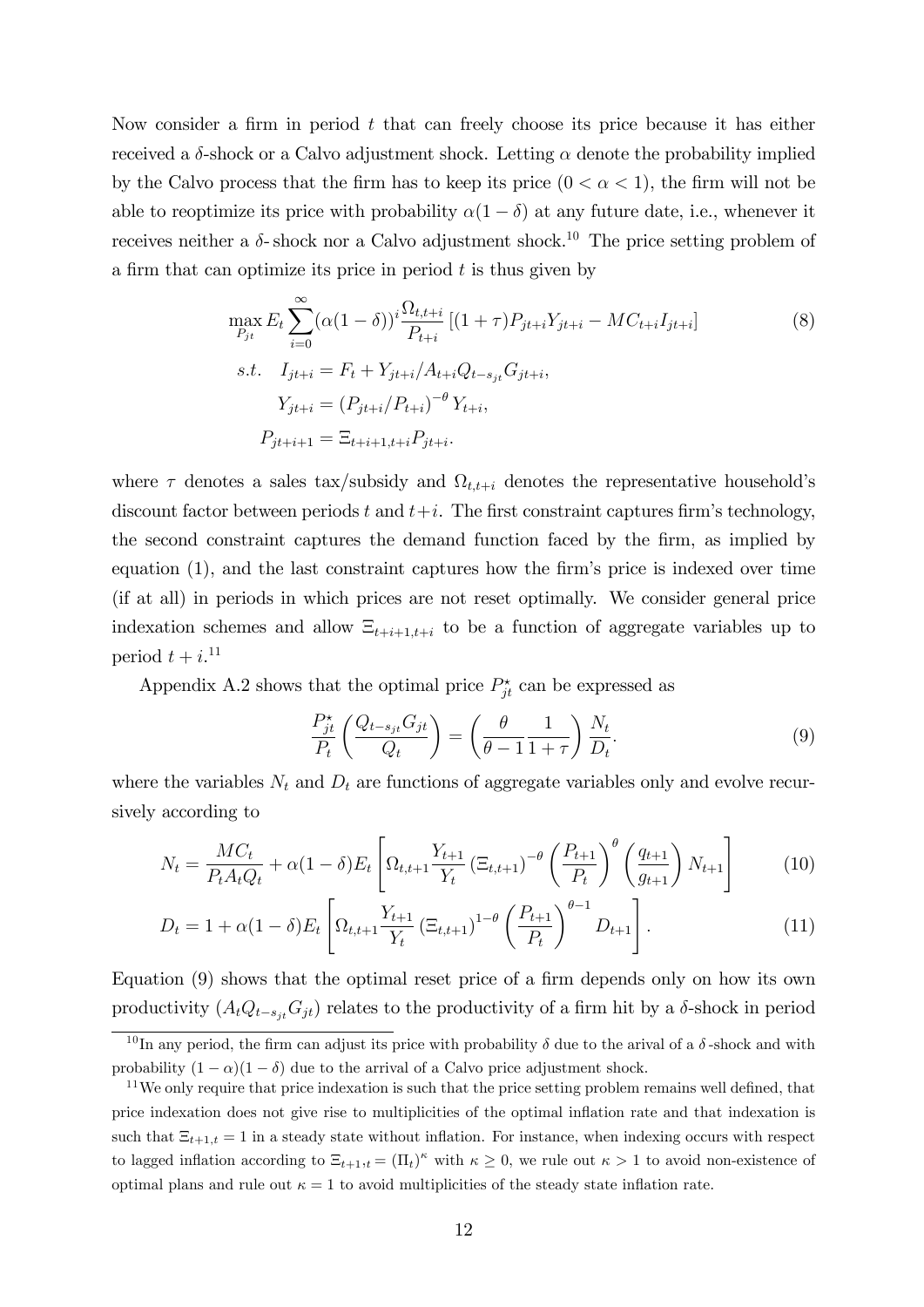$t (A_t Q_t)$ , as well as on aggregate variables. It is precisely this feature, which will permit aggregation of the model in closed form. Equation (9) furthermore shows that more productive Örms optimally choose lower prices. For the special case with homogeneous firms, where relative productivity is always equal to one  $(Q_{t-s_{it}}G_{jt}/Q_t = 1)$ , equations  $(9)-(11)$  reduce to those capturing price dynamics in a standard homogeneous firm model.

#### 3.4 Household Problem

There is a representative household with balanced growth consistent preferences given by

$$
E_0 \sum_{t=0}^{\infty} \beta^t \xi_t \left( \frac{\left[ C_t V(L_t) \right]^{1-\sigma} - 1}{1-\sigma} \right),
$$

where  $C_t$  denotes private consumption of the aggregate good,  $L_t$  labor supply,  $\xi_t$  a preference shock with  $E[\xi_t] = 1$  and  $\beta \in (0, 1)$  the discount factor. We assume  $\sigma > 0$  and that  $V(\cdot)$  is such that period utility is strictly concave in  $(C_t, L_t)$  and that Inada conditions are satisfied. The household faces the flow budget constraint

$$
C_t + K_{t+1} + \frac{B_t}{P_t} = (r_t + 1 - d)K_t + \frac{W_t}{P_t}L_t + \int_0^1 \frac{\Theta_{jt}}{P_t} \, \mathrm{d}j + \frac{B_{t-1}}{P_t} (1 + i_{t-1}) - T_t,
$$

where  $K_{t+1}$  denotes the capital stock,  $B_t$  nominal government bond holdings,  $i_{t-1}$  the nominal interest rate,  $W_t$  the nominal wage rate,  $r_t$  the real rental rate of capital, d the depreciation rate of capital,  $\Theta_{jt}$  nominal profits from ownership of firm j, and  $T_t$  lump sum taxes. Household borrowing is subject to a no-Ponzi scheme constraint. The first order conditions characterizing optimal household behavior are entirely standard and are derived in Appendix A.3. To insure existence of a well-defined balanced growth path, we assume throughout the paper that

$$
\beta < (aq)^{\phi\sigma}.
$$

#### 3.5 Government

To close the model we consider a government which faces the budget constraint

$$
\frac{B_t}{P_t} = \frac{B_{t-1}}{P_t} (1 + i_{t-1}) + \tau \int_0^1 \left( \frac{P_{jt}}{P_t} \right) Y_{jt} \, \mathrm{d}j - T_t,
$$

where  $\tau$  denotes a sales subsidy, which will be used to correct for the monopoly power distortions in product markets. The government levies lump sum taxes  $T_t$ , so as to implement a bounded state-contingent path for government debt  $B_t/P_t$ <sup>12</sup> Since we consider a cashless limit economy, there are no seigniorage revenues, even though the central bank controls the nominal interest rate. We furthermore assume that monetary policy is not constrained by a lower bound on nominal interest rates.

 $12$ Household's transversality condition will then automatically be satisfied in equilibrium.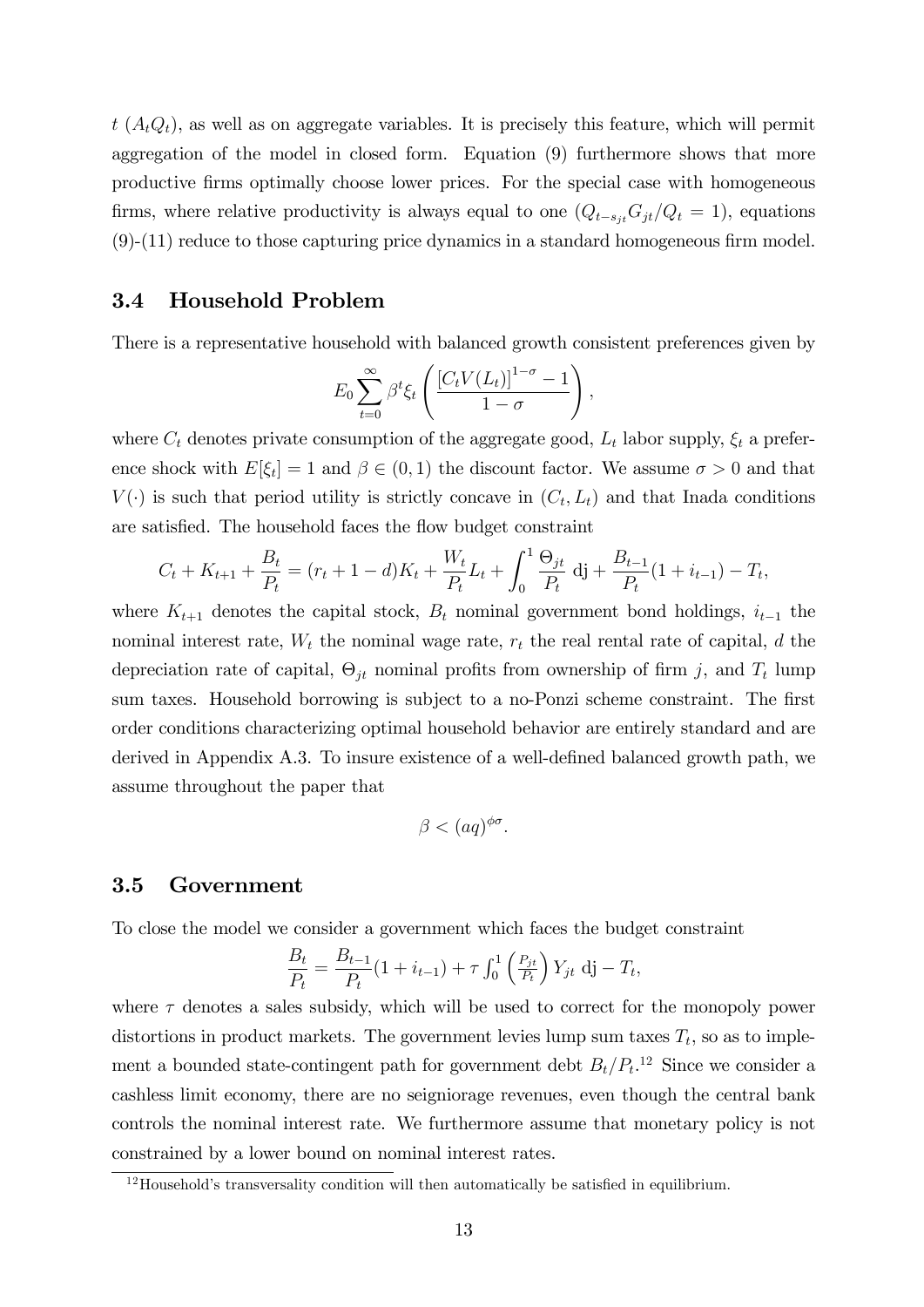#### 3.6 Equilibrium

We are now in a position to define the market equilibrium:

**Definition 1** An equilibrium is a state-contingent path for  $\{(P_{jt}, L_{jt}, K_{jt})$  for  $j \in [0, 1],$  $W_t, r_t, i_t, C_t, K_{t+1}, L_t, B_t, T_t\}_{t=0}^{\infty}$  such that

- 1. the firms' choices  $\{P_{jt}, L_{jt}, K_{jt}\}_{t=0}^{\infty}$  maximize profits for all  $j \in [0, 1]$ , given the price adjustment frictions,
- 2. the household's choices  $\{C_t, K_{t+1}, L_t, B_t\}_{t=0}^{\infty}$  maximize expected household utility,
- 3. the government flow budget constraint holds each period, and
- 4. the markets for capital, labor, final and intermediate goods and government bonds clear,

given the initial values  $B_{-1}(1 + i_{-1}), K_0, P_{j,-1},$  and  $A_{-1}Q_{-1-s_{i-1}}G_{j,-1}, j \in [0, 1].$ 

### 4 Analytical Aggregation with Heterogenous Firms

This section outlines the main steps that allow us to aggregate the model in closed form. In a first step, we derive a recursive representation describing the evolution of the aggregate price level  $P_t$  over time. In a second step, we derive a closed form expression for the aggregate production function. In a last step, we show how to appropriately detrend aggregate variables, so as to render them stationary.

Evolution of the aggregate price level. Let  $P_{t-s,t-k}^{\star}$  denote the optimal price of a firm that last received a  $\delta$ -shock in  $t-s$  and that has last reset its price in  $t-k$  ( $s \ge k \ge 0$ ). In period t, this firm's price is equal to  $\Xi_{t-k,t} P_{t-s,t-k}^*$ , where  $\Xi_{t-k,t} = \prod_{j=1}^k \Xi_{t-k+j-1,t-k+j}$ captures the cumulative effect of price indexation (with  $\Xi_{t-k,t} = 1$  in the absence of price indexation). Let  $\Lambda_t(s)$  denote the weighted average price in period t of the cohort of firms that last received a  $\delta$ -shock in period  $t - s$ , where all prices are raised to the power of  $1 - \theta$ , i.e.,

$$
\Lambda_t(s) = (1 - \alpha) \sum_{k=0}^{s-1} \alpha^k (\Xi_{t-k,t} P_{t-s,t-k}^*)^{1-\theta} + \alpha^s (\Xi_{t-s,t} P_{t-s,t-s}^*)^{1-\theta}.
$$
 (12)

There are  $\alpha^s$  firms that have not had a chance to optimally reset prices since receiving the  $\delta$ -shock and  $(1-\alpha)\alpha^k$  firms that have last adjusted  $k < s$  periods ago. From equation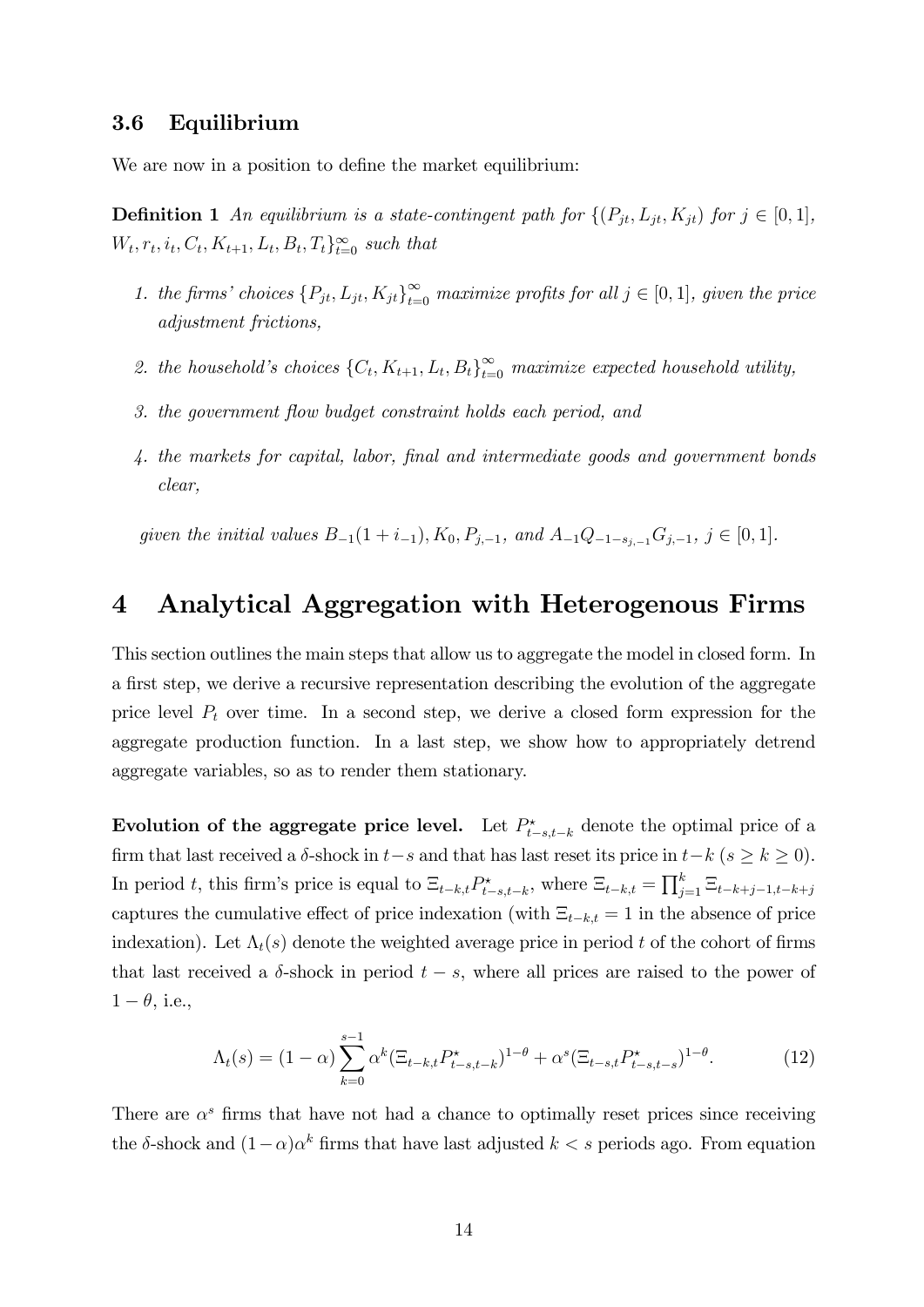(5) it follows that one can use the cohort average prices  $\Lambda_t(s)$  to express the aggregate price level as

$$
P_t^{1-\theta} = \sum_{s=0}^{\infty} (1-\delta)^s \delta \Lambda_t(s), \qquad (13)
$$

where  $\delta$  is the mass of firms that receive a  $\delta$ -shock each period and  $(1 - \delta)^s$  is the share of those firms that have not received another  $\delta$ -shock since s periods.

To express the evolution of  $P_t$  in a recursive form, consider the optimal price  $P_{t-s,t}^*$  of a firm that received a  $\delta$ -shock  $s > 0$  periods ago, but can adjust the price in t due to the the arrival of a Calvo shock. Also, consider the price  $P_{t,t}^{\star}$  of a firm that receives a  $\delta$ -shock in period  $t$ . The optimal price setting equation  $(9)$  then implies

$$
P_{t,t}^* = P_{t-s,t}^* \left( \frac{g_t \times \dots \times g_{t-s+1}}{q_t \times \dots \times q_{t-s+1}} \right).
$$
 (14)

The previous equation shows that a stronger cohort productivity trend (higher values for q) causes the firm that receives a  $\delta$ -shock in period t to choose lower prices relative to firms that received  $\delta$ -shocks further in the past, as a stronger cohort trend makes this firm relatively more productive. Conversely, the experience effect (higher values for  $g$ ) increases the optimal relative price of the firm that received a  $\delta$ -shock in t. The net effect depends on the relative strength of the cohort versus the experience effect.

Appendix A.4 shows how one can combine equations (12), (13), and (14) to obtain a recursive representation for the evolution of the aggregate price level given by

$$
P_t^{1-\theta} = \delta(P_{t,t}^{\star})^{1-\theta} + (1-\alpha)(1-\delta)\frac{(p_t^e)^{\theta-1} - \delta}{1-\delta}(P_{t,t}^{\star})^{1-\theta} + \alpha(1-\delta)(\Xi_{t-1,t}P_{t-1})^{1-\theta}, \quad (15)
$$

where  $p_t^e$  depends on the history of shocks to cohort and experience productivity and evolves recursively according to

$$
(p_t^e)^{\theta - 1} = \delta + (1 - \delta) \left( p_{t-1}^e g_t / q_t \right)^{\theta - 1}.
$$
 (16)

The last term on the r.h.s. of equation  $(15)$  captures the price level effects from the share  $\alpha(1 - \delta)$  of firms that neither received a Calvo shock nor a  $\delta$ -shock. These firms keep their old price  $(P_{t-1}$  on average), adjusted for possible effects of price indexation, as captured by the indexation term  $\Xi_{t-1,t}$ . The first term on the r.h.s. of equation (15) captures the price effects of the mass  $\delta$  of firms that received a  $\delta$ -shock in period t; these firms optimally charge price  $P_{t,t}^{\star}$ . The second term captures price resetting by firms that received a Calvo shock in period t; their share is  $(1-\alpha)(1-\delta)$  and they set a price that on average differs from the price charged by firms hit by a  $\delta$ -shock, depending on the value of  $p_t^e$ . This latter aspect in equation (15) is the key difference relative to the standard model without firm heterogeneity in productivity. A stronger experience trend (a higher value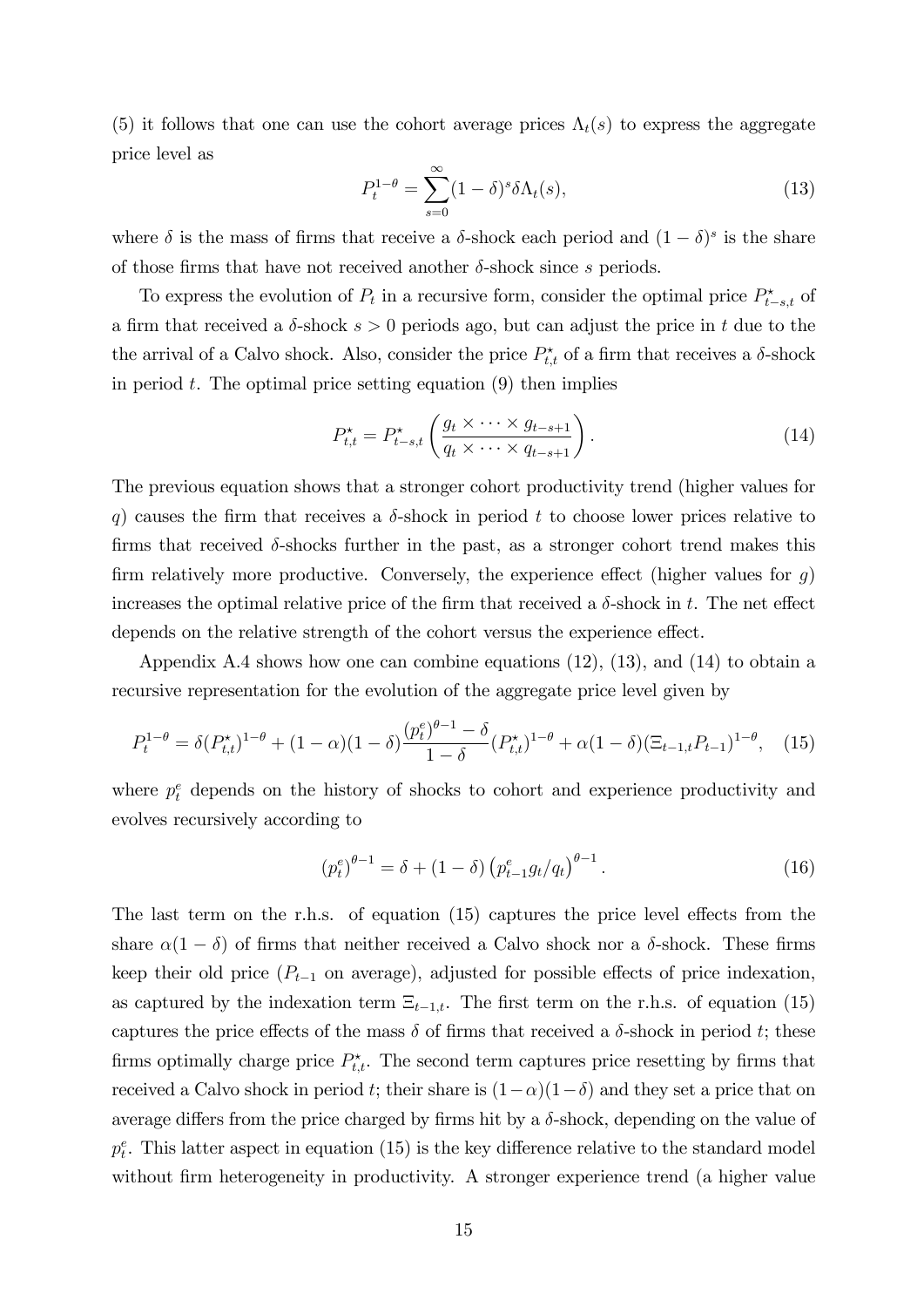for  $g_t$ ), for instance, increases  $(p_t^e)^{\theta-1}$ , and - ceteris paribus - causes firms that receive a Calvo shock to choose a lower value for the optimal reset price. A stronger cohort trend (a higher value for  $q_t$ ) has the opposite effect. Overall, the interesting new feature is that price dynamics now depend on the productivity trends.

In a setting where all firms have identical productivity, e.g., where the cohort effect is as strong as the experience effect  $(q_t = g_t \text{ for all } t)$ , equation (16) implies that  $p_t^e$  converges to one so that the price level eventually evolves according to

$$
P_t^{1-\theta} = [\delta + (1-\alpha)(1-\delta)] (P_{t,t}^{\star})^{1-\theta} + \alpha(1-\delta)(\Xi_{t-1,t}P_{t-1})^{1-\theta},
$$

which is independent of productivity developments. If in addition there are no  $\delta$ -shocks  $(\delta = 0)$ , the previous equation simplifies further to

$$
P_t^{1-\theta} = (1-\alpha)(P_{t,t}^*)^{1-\theta} + \alpha(\Xi_{t-1,t}P_{t-1})^{1-\theta},
$$

which describes the evolution of the aggregate price level in the standard Calvo model with homogenous firms.

**Aggregate production function.** In appendix A.5 we show that aggregate output  $Y_t$ can be written as

$$
Y_t = \frac{A_t Q_t}{\Delta_t} \left( K_t^{1 - \frac{1}{\phi}} L_t^{\frac{1}{\phi}} - F_t \right),\tag{17}
$$

where  $K_t$  denotes the aggregate capital stock,  $L_t$  aggregate hours worked and

$$
\Delta_t = \int_0^1 \left( \frac{Q_t}{G_{jt} Q_{t-s_{jt}}} \right) \left( \frac{P_{jt}}{P_t} \right)^{-\theta} dj \tag{18}
$$

evolves recursively according to

$$
\Delta_t = \left[ \delta + (1 - \alpha)(1 - \delta) \frac{(p_t^e)^{\theta - 1} - \delta}{1 - \delta} \right] \left( \frac{P_{t,t}^{\star}}{P_t} \right)^{-\theta} + \alpha (1 - \delta) \left( \frac{q_t}{g_t} \right) \left( \frac{\Pi_t}{\Xi_{t-1,t}} \right)^{\theta} \Delta_{t-1}.
$$
 (19)

TFP in the aggregate production function (17) is a function of the TFP of the latest cohort hit by  $\delta$ -shock,  $A_t Q_t$ , and of the adjustment factor  $\Delta_t$ . The latter is defined in equation  $(18)$  and captures a firm's productivity relative to that of the latest cohort,  $Q_t/(Q_{t-s_{jt}}G_{jt}),$  and weighs this relative productivity by the firm's production share  $\left(P_{jt}/P_t\right)^{-\theta}$ . Equations (17) and (18) thus show how relative price distortions may lead to output losses by negatively affecting aggregate technology, e.g., by allocating more demand to relatively inefficient firms. The evolution of the adjustment factor over time is described by equation (19) and depends on productivity trends - amongst other ways through the variable  $p_t^e$ . In the limit with homogeneous firm trends (i.e.,  $q_t = g_t$ ),  $p_t^e$  converges to one and the evolution of  $\Delta_t$  becomes independent of productivity realizations.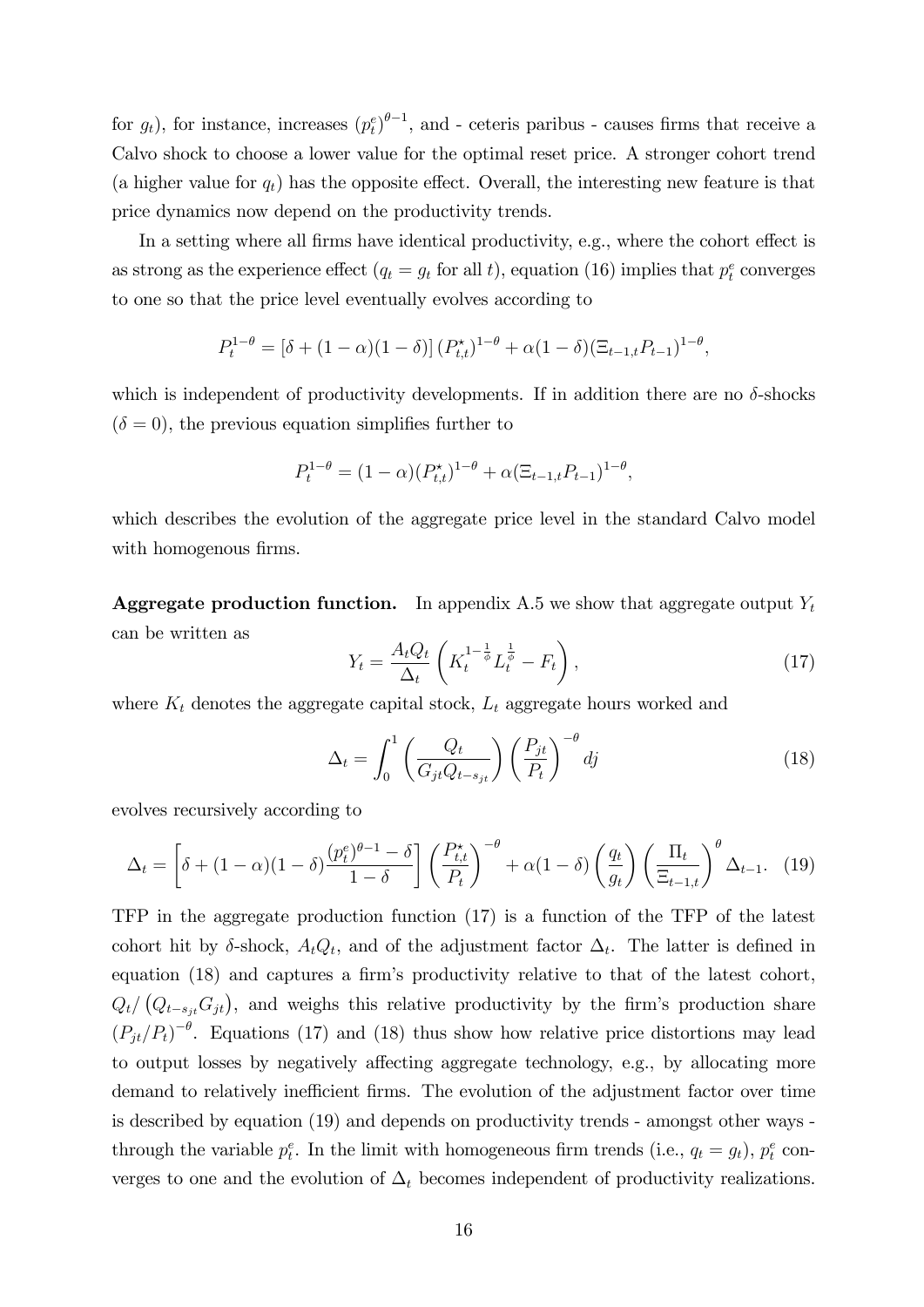If - in addition - there are no  $\delta$ -shocks ( $\delta = 0$ ), then equation (19) simplifies further to

$$
\Delta_t = (1 - \alpha) \left(\frac{P_{t,t}^{\star}}{P_t}\right)^{-\theta} + \alpha \left(\frac{\Pi_t}{\Xi_{t-1,t}}\right)^{\theta} \Delta_{t-1},
$$

which is the equation capturing the potential distortions from price dispersion within the standard homogeneous firm model.

Balanced Growth Path. One can obtain stationary aggregate variables by rescaling them by the aggregate growth trend

$$
\Gamma_t^e = (A_t Q_t / \Delta_t^e)^{\phi},\tag{20}
$$

where  $\Delta_t^e$  denotes the efficient adjustment factor chosen by the planner, defined in equation (24) below. Specifically, the rescaled output  $y_t = Y_t/\Gamma_t^e$  and the rescaled capital stock  $k_t = K_t/\Gamma_t^e$  are now stationary and the aggregate production function (17) can be written as

$$
y_t = \left(\frac{\Delta_t^e}{\Delta_t}\right) \left(k_t^{1-\frac{1}{\phi}} L_t^{\frac{1}{\phi}} - f\right). \tag{21}
$$

In the deterministic balanced growth path,  $\Gamma_t^e$  grows at the rate  $(aq)$ <sup> $\phi$ </sup> and hours worked are constant, whenever monetary policy implements a constant inflation rate. Appendices A.6 and A.7 write all model equations using stationary variables only and appendix A.8 determines the resulting deterministic steady state.

### 5 Efficiency of the Flexible Price Equilibrium

This section derives the efficient allocation and provides conditions under which the flexible price equilibrium is efficient. Appendix B shows that the efficient consumption, hours and capital allocation  $\{C_t, L_t, K_{t+1}\}_{t=0}^{\infty}$  solves

$$
\max_{\{C_t, L_t, K_{t+1}\}} E_0 \sum_{t=0}^{\infty} \beta^t \xi_t \left( \frac{[C_t V(L_t)]^{1-\sigma} - 1}{1-\sigma} \right)
$$
 (22)

s.t. 
$$
C_t + K_{t+1} = (1 - d)K_t + \frac{A_t Q_t}{\Delta_t^e} \left( (K_t)^{1 - \frac{1}{\phi}} (L_t)^{\frac{1}{\phi}} - F_t \right),
$$
 (23)

where

$$
\Delta_t^e \equiv \left( \int_0^1 \left( \frac{Q_t}{G_{jt} Q_{t-s_{jt}}} \right)^{1-\theta} d\mathbf{j} \right)^{\frac{1}{1-\theta}}, \qquad (24)
$$

which evolves according to

$$
\left(\Delta_t^e\right)^{1-\theta} = \delta + (1-\delta) \left(\Delta_{t-1}^e q_t / g_t\right)^{1-\theta}.
$$
\n(25)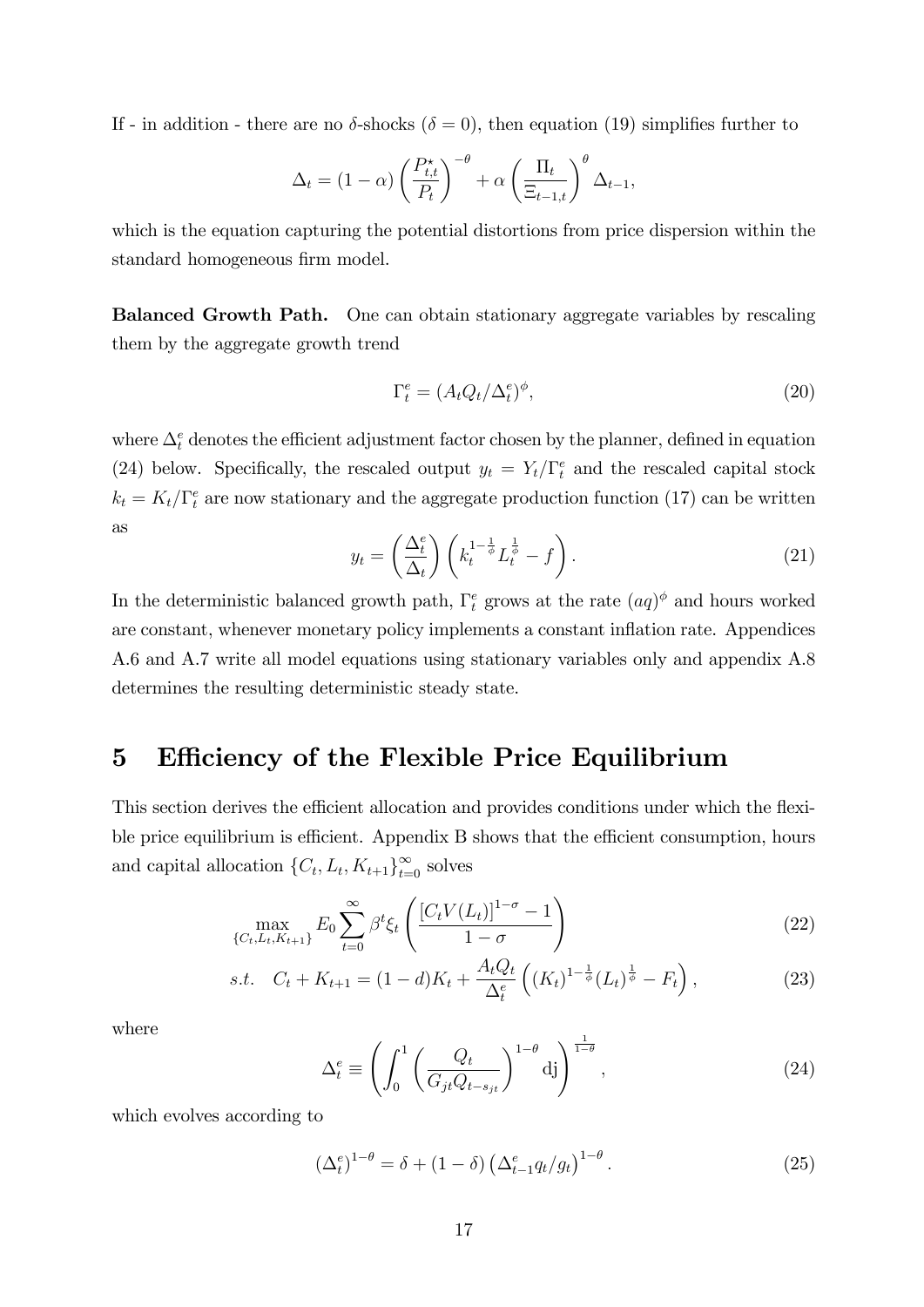Constraint (23) is the economy's resource constraint, when expressing aggregate output using the aggregate production function  $(17)$ . The efficient productivity adjustment factor  $\Delta_t^e$  showing up in the planner's production function is defined in equation (24); its recursive evolution is described by equation  $(25)$ . The first order conditions of problem  $(22)-(23)$  are necessary and sufficient conditions characterizing the efficient allocation.

Decentralizing the efficient allocation requires that firms' prices, which enter  $\Delta_t$  and thus in the aggregate production function (17), satisfy certain conditions. In particular, equation (18) implies that one achieves  $\Delta_t = \Delta_t^e$  if prices satisfy

$$
\frac{P_{jt}}{P_t} = \frac{1}{\Delta_t^e} \frac{Q_t}{G_{jt} Q_{t-s_{jt}}},\tag{26}
$$

which requires relative prices to accurately reflect relative productivities. Furthermore, as in models without firm heterogeneity, one has to eliminate firm's monopoly power by a Pigouvian subsidy to obtain efficiency of the market allocation. We thus impose the following condition:

**Condition 1** The sales subsidy corrects firms' market power, i.e.,  $\frac{\theta}{\theta-1}$  $\frac{1}{1+\tau} = 1.$ 

Appendix C then proves the following result:

#### **Proposition 1** The flexible price equilibrium  $(\alpha = 0)$  is efficient, if condition 1 holds.

The proof of the proposition shows that condition (26) holds under flexible prices, so that one achieves  $\Delta_t = \Delta_t^e$  and thereby productive efficiency. In the presence of the assumed sales subsidy, consumer decisions are also undistorted, so that the consumption, hours and capital in the flexible price equilibrium are identical to the values that these variables assume in the efficient allocation.

### 6 Optimal Inflation with Sticky Prices

This section determines the optimal inflation rate for an economy with sticky prices  $(\alpha > 0)$ . It derives the optimal rate of inflation for the nonlinear stochastic economy with heterogenous firms in closed form and shows how inflation optimally depends on the productivity growth rates  $a_t, q_t$  and  $g_t$ . As it turns out, the optimal inflation rate implements the efficient allocation (the flexible price benchmark).

To establish our main result in the most straightforward manner, we impose an assumption on initial conditions, in particular on how firms' initial prices and initial productivities are related. Similar conditions are imposed in sticky price models with homogenous firms, where it is routinely assumed that initial dispersion of prices has reached its stationary outcome. We impose: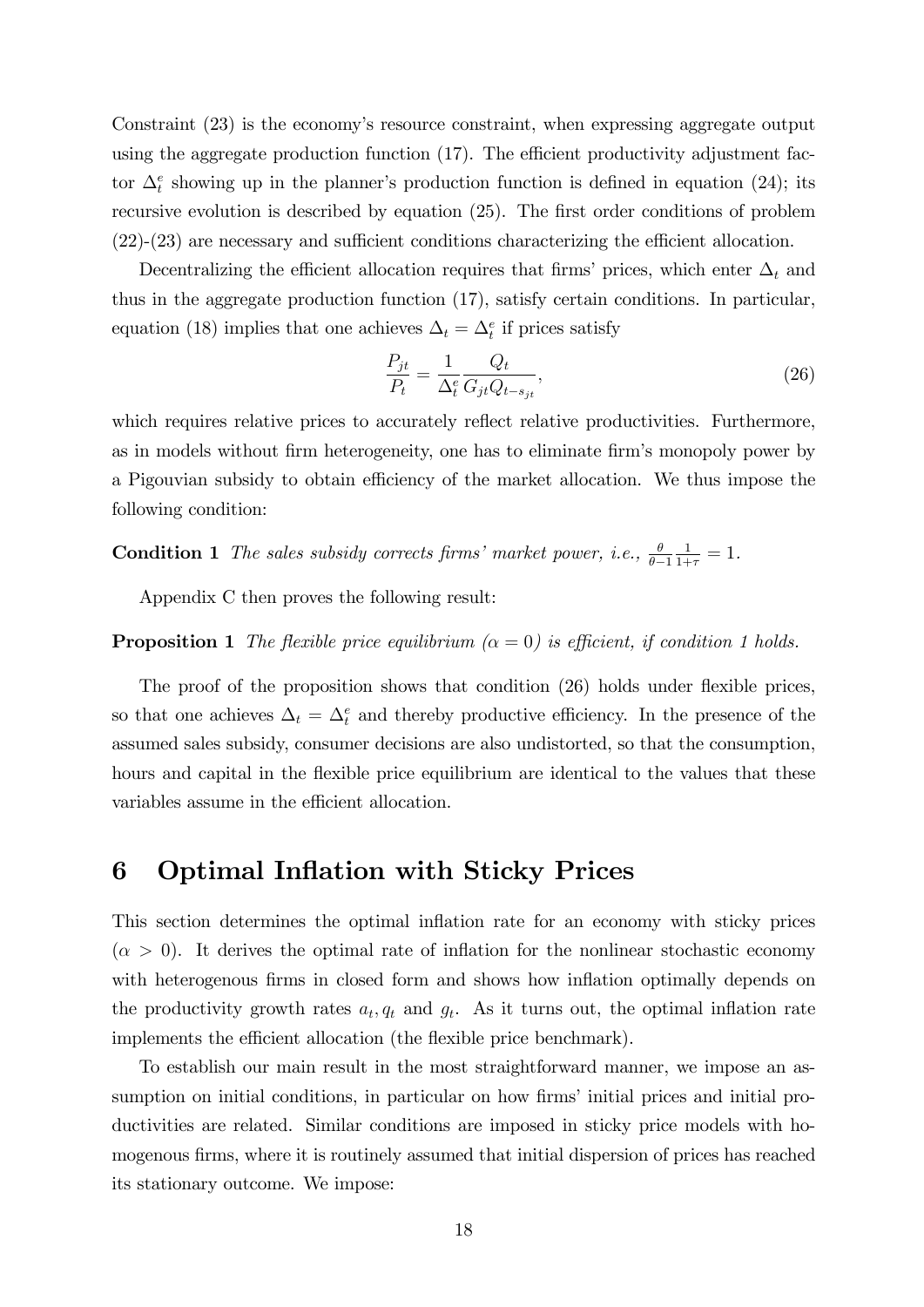**Condition 2** Initial prices in  $t = -1$  reflect firms' relative productivities, i.e.,

$$
P_{j,-1} \propto \frac{1}{Q_{-1-s_{j,-1}} G_{j,-1}} \qquad all \ j \in [0,1].
$$

We discuss the effects of relaxing this condition below. The following proposition states our main result:

**Proposition 2** Suppose conditions 1 and 2 hold. The equilibrium allocation in the sticky price economy is efficient, if monetary policy implements the gross inflation rate

$$
\Pi_t^* = \Xi_{t-1,t}^* \left( \frac{1 - \delta \left( \Delta_t^e \right)^{\theta - 1}}{1 - \delta} \right)^{\frac{1}{\theta - 1}} \qquad \text{for all } t \ge 0,
$$
\n
$$
(27)
$$

where  $\Xi_{t-1,t}^{\star}$  captures price indexation between periods  $t-1$  and  $t$  ( $\Xi_{t-1,t}^{\star} \equiv 1$  in the absence of indexation) and  $\Delta_t^e$  is defined in equation (24) and evolves according to equation (25).

In the absence of price indexation  $(\Xi_{t-1,t}^* \equiv 1)$ , the optimal inflation rate is only a function of the variable  $\Delta_t^e$ , which captures the distribution of relative productivities between newly entering firms and existing firms, see equation (24). Since these relative productivities are independent of the common TFP growth rate  $a_t$ , it follows that the optimal inflation rate does not depend on the realizations of  $a_t$ . In contrast, the cohort productivity growth rate  $q_t$  and the experience growth rate  $g_t$  do affect  $\Delta_t^e$ , see equation  $(25)$ . Yet, these trends affect the optimal inflation rate in opposite directions: a stronger cohort productivity growth rate  $q_t$  decreases the optimal inflation rate, while a stronger experience growth rate  $g_t$  increases the optimal inflation rate.

For the special case in which all firms have identical productivity trends ( $\delta = 0$ ) or even identical productivities  $(\Delta_t^e = 1)$ , the optimal gross inflation rate is equal to one in the absence of price indexation, as in a standard homogenous firm model. Perfect price stability is then optimal at all times.

Price indexation by non-adjusting firms  $(\Xi_{t-1,t}^* \neq 1)$ , say because of indexation to the lagged inflation rate, introduces additional components into the optimal aggregate inflation rate. In particular, it requires that price-adjusting firms, i.e., firms that receive either a  $\delta$ -shock or a Calvo shock, also adjust their price by the indexation component. This way prices continue to accurately reflect relative productivities at all times. This explains why indexation affects the optimal inflation rate one-for-one.

Although proposition 2 assumes that firms' initial prices accurately reflect the initial relative productivities, the initial productivity distribution itself is unrestricted. We conjecture that for a setting where condition 2 fails to hold, one would obtain additional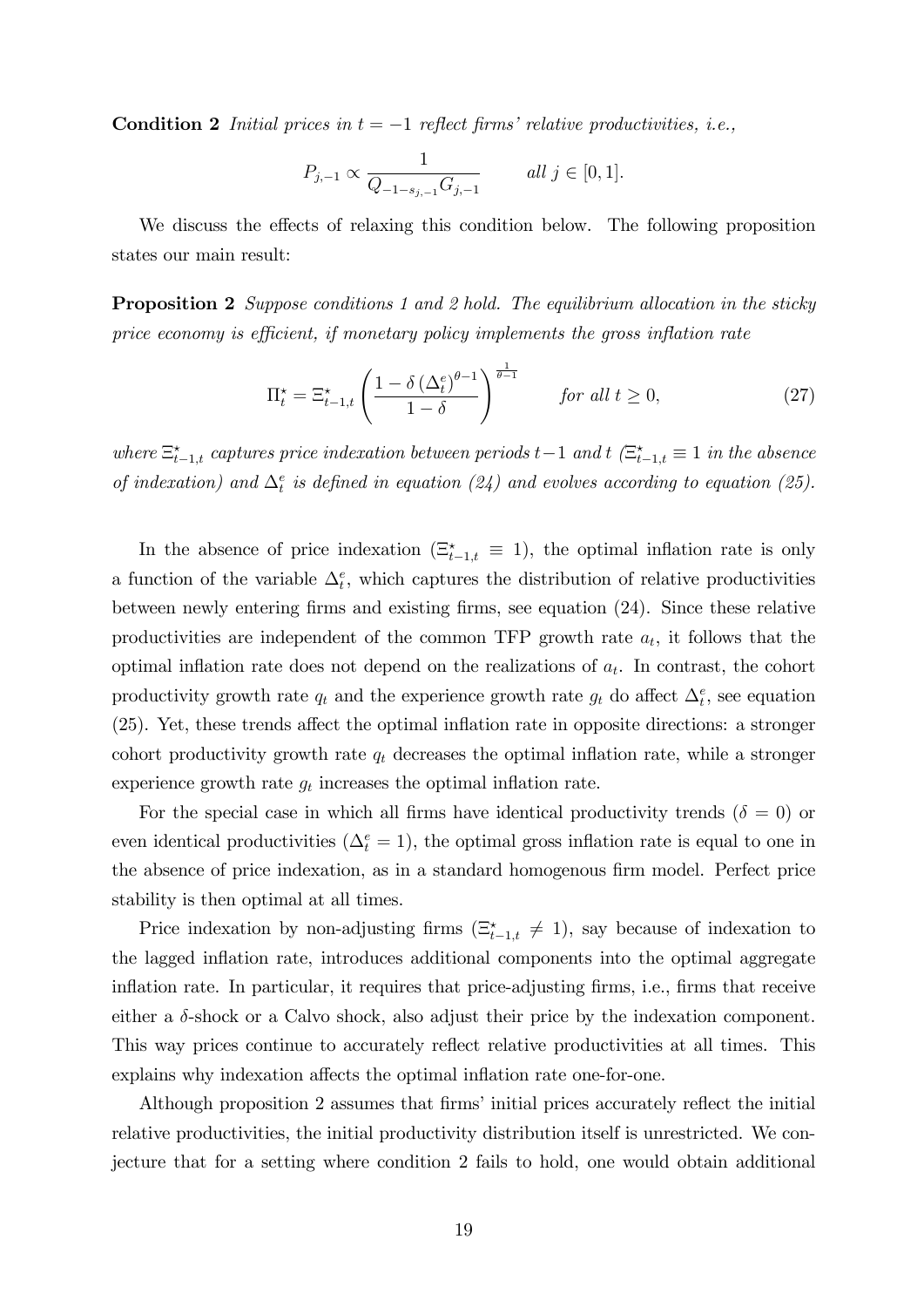transitory and deterministic components to the optimal ináation rate, as in the homogeneous firm setting studied by Yun  $(2005)$ . The inflation rate stated in proposition 2 would then become optimal only asymptotically.

The proof of proposition 2, which is contained in appendix D, establishes that with the optimal inflation rate firms choose relative prices as in the flexible price equilibrium. This result is established by showing that (1) firms that receive a  $\delta$ -shock choose the same optimal relative price as in the flexible price economy, and that  $(2)$  firms that receive a Calvo shock optimally choose not to adjust their price, which avoids the emergence of price dispersion between otherwise identical Örms. The optimal ináation rate thus insures that both  $(1)$  and  $(2)$  are satisfied. This, together with the fact that  $(3)$  initial prices reflect initial productivities, ensures that all relative prices are identical to the ones in the flexible price equilibrium. Under the assumed output subsidy, it then follows that household allocations are also identical to the flexible price equilibrium, which has been shown to be efficient, see proposition 1.

Interestingly, it follows from the proof of proposition 2 that the inflation rate  $(27)$ continues to insure productive efficiency (but not full efficiency) in settings where condition 1 fails to hold. From the theory of optimal taxation it then follows that it continues to be optimal to implement the inflation rate  $(27)$ , as it is suboptimal to distort intermediate production as long as (distortionary) taxes on final goods are available.

## 7 The Optimal Steady State Inflation Rate

This section discusses the optimal steady state inflation rate implied by the model. To simplify the discussion, we abstract from price indexation, unless otherwise stated.

Proposition 2 makes it clear that in the case in which the productivity of all firms grows at the same rate  $(\delta = 0)$ , which includes as a special case a setting with homogeneous firms, we obtain that the optimal inflation rate is  $\Pi_t^* = 1$ , independently of all shock processes. For  $\delta = 0$ , the optimal (gross) steady state inflation rate is thus trivially equal to one.

For the case  $\delta > 0$ , the optimal inflation rate jumps discontinuously away from  $\Pi_t^* = 1$ , but turns out to be independent of the value of  $\delta$ . The following lemma summarizes this result:

**Lemma 1** Suppose conditions 1 and 2 hold, there are no economic disturbances, there is no price indexation  $(\Xi_{t-1,t}^* \equiv 1)$  and  $\delta > 0$ . The optimal inflation rate then satisfies

$$
\lim_{t \to \infty} \Pi_t^* = g/q. \tag{28}
$$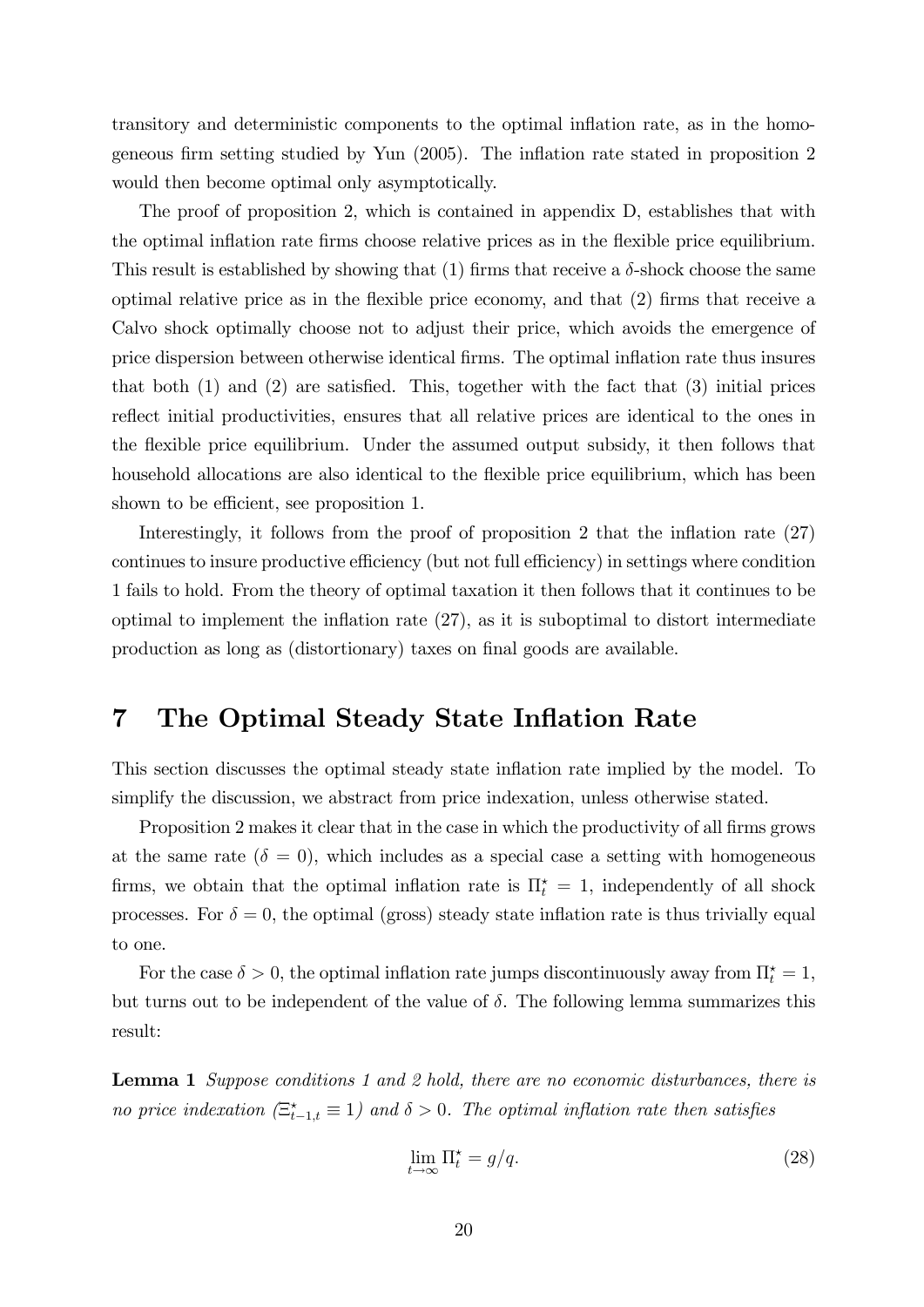**Proof.** From equations (6) and (25) it follows that  $(\Delta_t^e)^{\theta-1} \to [1 - (1 - \delta) (g/q)^{\theta-1}]/\delta$ . It then follows from proposition 2 that  $\lim_{t\to\infty} \Pi_t^* \to g/q$ .

Since we allow for arbitrary initial productivity distributions, the absence of shocks does not necessarily imply that the optimal inflation rate is constant from the beginning. This only happens asymptotically, once the productivity distribution converges to its stationary distribution (in detrended terms).<sup>13</sup> The lemma provides the inflation rate that is asymptotically optimal as this stationary distribution is reached.<sup>14</sup>

Interestingly, the optimal long-run inflation rate is completely independent of the intensity of  $\delta$ -shocks, which may appear surprising. A higher value for  $\delta$  implies that a larger share of firms receive a  $\delta$ -shock. In a setting where  $q > q$ , this implies that many firms will - upon arrival of the  $\delta$ -shock - loose more in terms of accumulated experience than they gain in terms of cohort productivity, i.e., their productivity initially falls. Since less productive Örms should charge higher prices, one may conjecture that higher ináation should be optimal, as higher values for  $\delta$  imply that there are more of these relatively unproductive firms. Yet, this argument ignores, that a higher intensity of  $\delta$ -shocks also shortens experience accumulation with old cohort technologies. This makes firms that do not receive a  $\delta$ -shock relatively less productive than in a setting with lower  $\delta$ -shock intensity. This second effect suggests lower inflation rates to be optimal. As it turns out, the two effects exactly offset each other and the optimal steady state inflation rate is independent of  $\delta$ .

It appears empirically plausible to assume that indeed  $g > q$ , i.e., the experience effects is stronger than the cohort effect. Interpreting the setting as one in which  $\delta$ -shocks represent product substitutions,  $g > q$  implies that new products are more expensive than old products and that their relative price is falling over the life cycle of the product, in line with evidence provided by Syed and Myers (2016). Likewise, interpreting the setting as one in which  $\delta$ -shocks represent a firm exit shock, with exiting firms being replaced by new firms,  $g > q$  implies that old firms are larger and more productive than young firms and that firms' output grows over their lifetime, in line with empirical observations. Given this, lemma 1 likely implies positive values for the optimal steady state inflation rate.

Interestingly, aggregate productivity dynamics are not informative about what is the optimal inflation rate in an economy with  $\delta$ -shocks. The aggregate steady state growth is equal to  $(aq)$ <sup> $\phi$ </sup> and is driven by a factor that does affect the optimal inflation rate  $(q)$  and

<sup>&</sup>lt;sup>13</sup>This is not an issue when  $\delta = 0$  as the initial distribution remains then unchanged in detrended terms.

<sup>&</sup>lt;sup>14</sup>The transitional dynamics can easily be derived from proposition 2 using the initial productivity distribution and equation (25).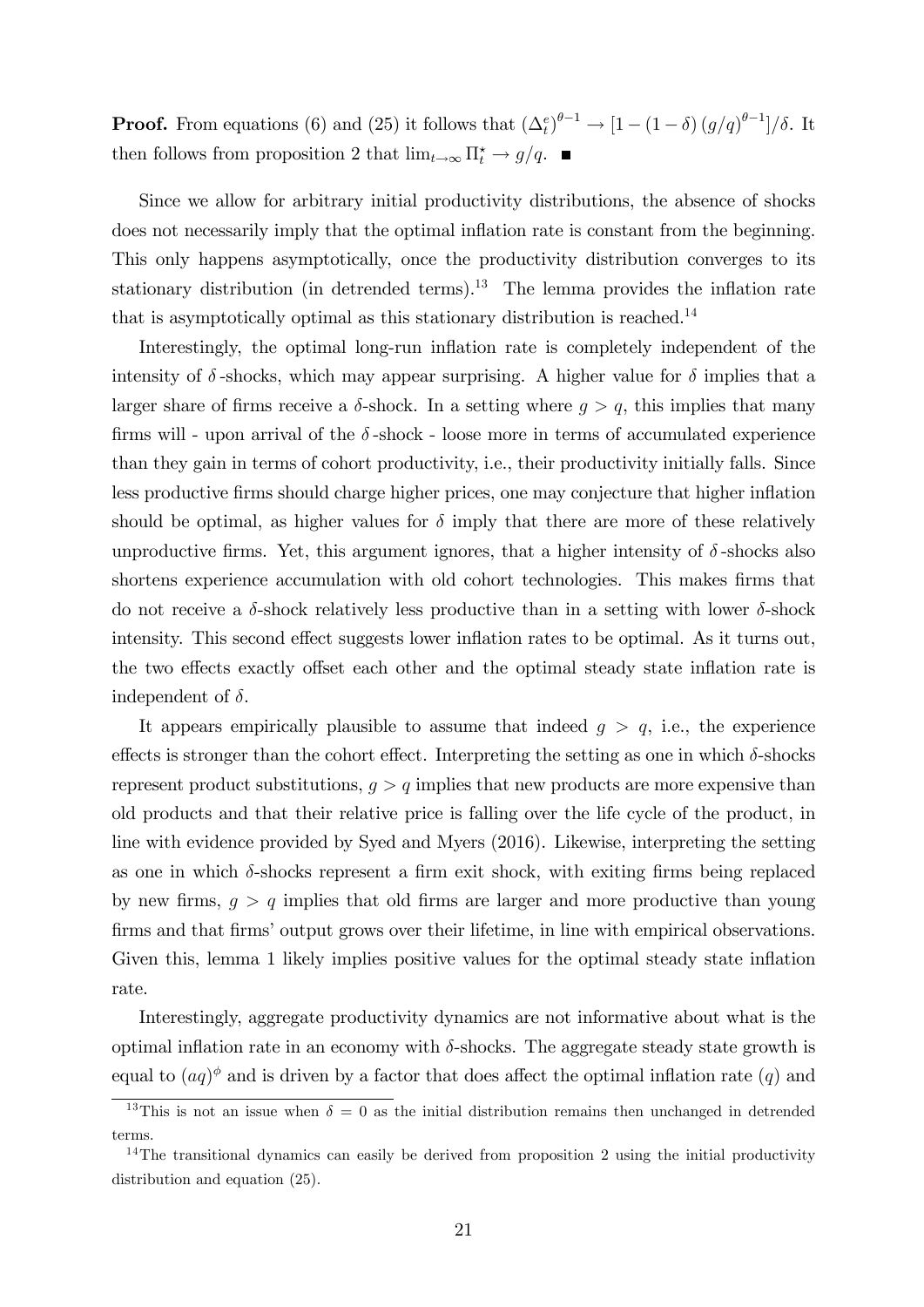one that does not  $(a)$ . Moreover, the experience effect  $(q)$  has no growth rate implications in the presence of  $\delta$ -shocks but does affect the optimal inflation rate. Determining the optimal inflation rate thus requires studying firm level productivity trends, as aggregate productivity trends fail to be informative. We shall come back to this issue in section 12.

Finally, we discuss the effects of price indexation. For  $\delta > 0$  the optimal long-run inflation rate is then given by  $\Xi_{t-1,t}^{\star}(g/q)$ . For the case where prices are indexed to lagged inflation according to  $\Xi_{t-1,t}^* = (\Pi_{t-1})^\kappa$  for some  $\kappa \in [0,1)$ , one obtains

$$
\lim_{t\to\infty}\Pi_t^{\star}=(g/q)^{\frac{1}{1-\kappa}}.
$$

The presence of price indexation thus amplifies the divergence of the optimal gross inflation rate from one.

The results in this section show that the optimal inflation rate discontinuously jumps when moving from a setting without  $\delta$ -shocks to one with  $\delta > 0$ . Yet, the efficient allocation also discontinuously jumps when moving from  $\delta = 0$  to  $\delta > 0$ , as in the former case efficient aggregate growth is equal to  $aq$  and in latter case equal to  $aq$ . For this reason, the next section discusses the discontinuity of the optimal steady state inflation rate in greater detail.

### 8 Discontinuity of the Optimal Inflation Rate

This section compares the optimal inflation rate in an economy with  $\delta$ -shocks ( $\delta > 0$ ) to the one in the absence of such shocks ( $\delta = 0$ ). We refer to the first economy as the  $\delta$ -economy and to the latter as the 0-economy. Comparing these two economies is not as straightforward as might initially appear: even if both economies are subject to the same fundamental shocks  $(a_t, q_t, g_t)$ , the efficient allocation displays a discontinuity when considering the limit  $\delta \to 0.15$ 

To properly deal with this issue, we construct a  $\delta$ -economy whose efficient aggregate allocation (consumption, hours, capital) is identical to the efficient aggregate allocation in the 0-economy.<sup>16</sup> We then compare the optimal inflation rates in these two economies and show that the optimal inflation rate for the  $\delta$ -economy differs from the optimal rate for the 0-economy, even for the limit  $\delta \to 0$ .

Let  $a_t^{\delta}, q_t^{\delta}, g_t^{\delta}$  denote the productivity disturbances in the  $\delta$ -economy and let  $A_{-1}^{\delta}G_{j,-1}^{\delta}Q_{-1-s_{j,-1}}^{\delta}$ for  $j \in [0, 1]$  denote the initial distribution of firm productivities. This together with the process  $\{\delta_{jt}\}_{t=0}^{\infty}$  for all  $j \in [0,1]$  determines the entire state-contingent values for  $A_t^{\delta}, Q_t^{\delta}$ ,  $G_{jt}^{\delta}$ , and  $Q_{t-s_{jt}}^{\delta}$  for all  $j \in [0,1]$  and all  $t > 0$ .

<sup>&</sup>lt;sup>15</sup>This has to do with the fact that aggregate productivity growth in the  $\delta$ -economy is equal to  $a_t q_t$ while it is equal to  $a_t q_t$  in the 0-economy.

 $16$ The two economies do of course differ in their underlying firm level dynamics.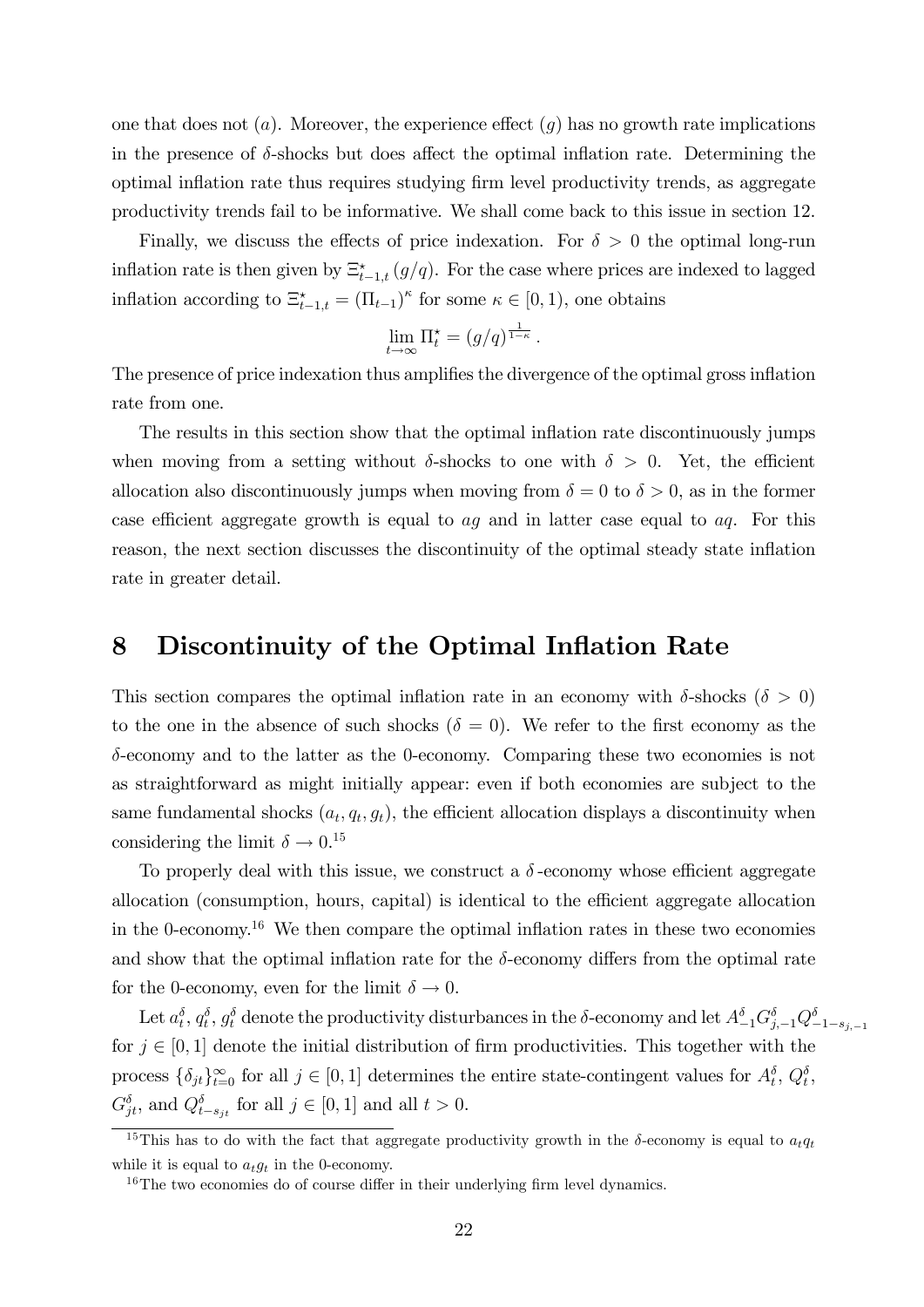Next, consider the 0-economy and suppose it starts with the same initial capital stock as the  $\delta$ -economy. For the 0-economy, we normalize  $Q_{t-s_{jt}}^0 \equiv 1$  for all  $j \in [0, 1]$  and all t and then set the initial firm productivity distribution in the 0-economy equal to that in the  $\delta$ -economy by choosing the initial conditions

$$
\begin{aligned} A_{-1}^0 &= A_{-1}^\delta, \\ G_{j,-1}^0 &= G_{j,-1}^\delta Q_{-1-s_{j,-1}}^\delta. \end{aligned}
$$

Finally, let the process for common TFP in the 0-economy be given by

$$
A_t^0 = A_t^\delta \left( \int_0^1 \left( Q_{t-s_{jt}}^\delta G_{jt}^\delta \right)^{\theta-1} \mathrm{d}j \right)^{\frac{1}{\theta-1}} \left( \int_0^1 \left( G_{jt}^0 \right)^{\theta-1} \mathrm{d}j \right)^{\frac{-1}{\theta-1}},
$$

where  $G_{jt}^0$  is generated by an arbitrary process  $g_t^0$ , e.g.,  $g_t^0 = g_t^{\delta}$ . In this setting, it is easily verified that aggregate productivity associated with the efficient allocation, defined as

$$
A_t Q_t / \Delta_t^e = A_t Q_t \left( \int_0^1 \left( G_{jt} Q_{t-s_{jt}} / Q_t \right)^{\theta-1} \mathrm{d}j \right)^{\frac{1}{\theta-1}}
$$

;

is the same in the  $\delta$ -economy and the 0-economy.<sup>17</sup> We then have the following result:

**Proposition 3** Under the assumptions stated in this section, the efficient allocations in the two economies satisfy

$$
C_t^\delta = C_t^0, L_t^\delta = L_t^0, K_t^\delta = K_t^0
$$

for all  $t \geq 0$  and all possible realizations of the disturbances.

**Proof.** Since  $A_t^{\delta} Q_t^{\delta}/\Delta_t^{\delta} = A_t^0 Q_t^0/\Delta_t^0$  for all t, it follows from the planner's problem (22)-(23) and the fact that the initial capital stock is identical that both economies share the same efficient allocation.  $\blacksquare$ 

The following proposition shows that (generically) the optimal inflation rate discontinuously jumps when moving from the 0-economy to the  $\delta$ -economy, even if both economies are identical in terms of their efficient aggregate dynamics: $^{18}$ 

**Lemma 2** Under the assumptions stated in this section and provided conditions 1 and 2 hold, the optimal inflation rate in the 0-economy is  $\Pi_t^0 = 1$  for all t. The optimal inflation rate in the  $\delta$ -economy is given by equation (27); in particular, for  $g_t^N = g$  and  $q_t^N = q$ , and in the absence of price indexation, the optimal rate of inflation in the  $\delta$ -economy satisfies  $\lim_{t \to \infty} \Pi_t^{\delta \star} = g/q.$ 

<sup>&</sup>lt;sup>17</sup>The fact that  $A_t Q_t/\Delta_t^e$  is equal to aggregate productivity in the efficient allocation follows from equations (23) and (24).

 $18$ Recall that the optimal inflation rates implement the efficient aggregate allocations in these economies.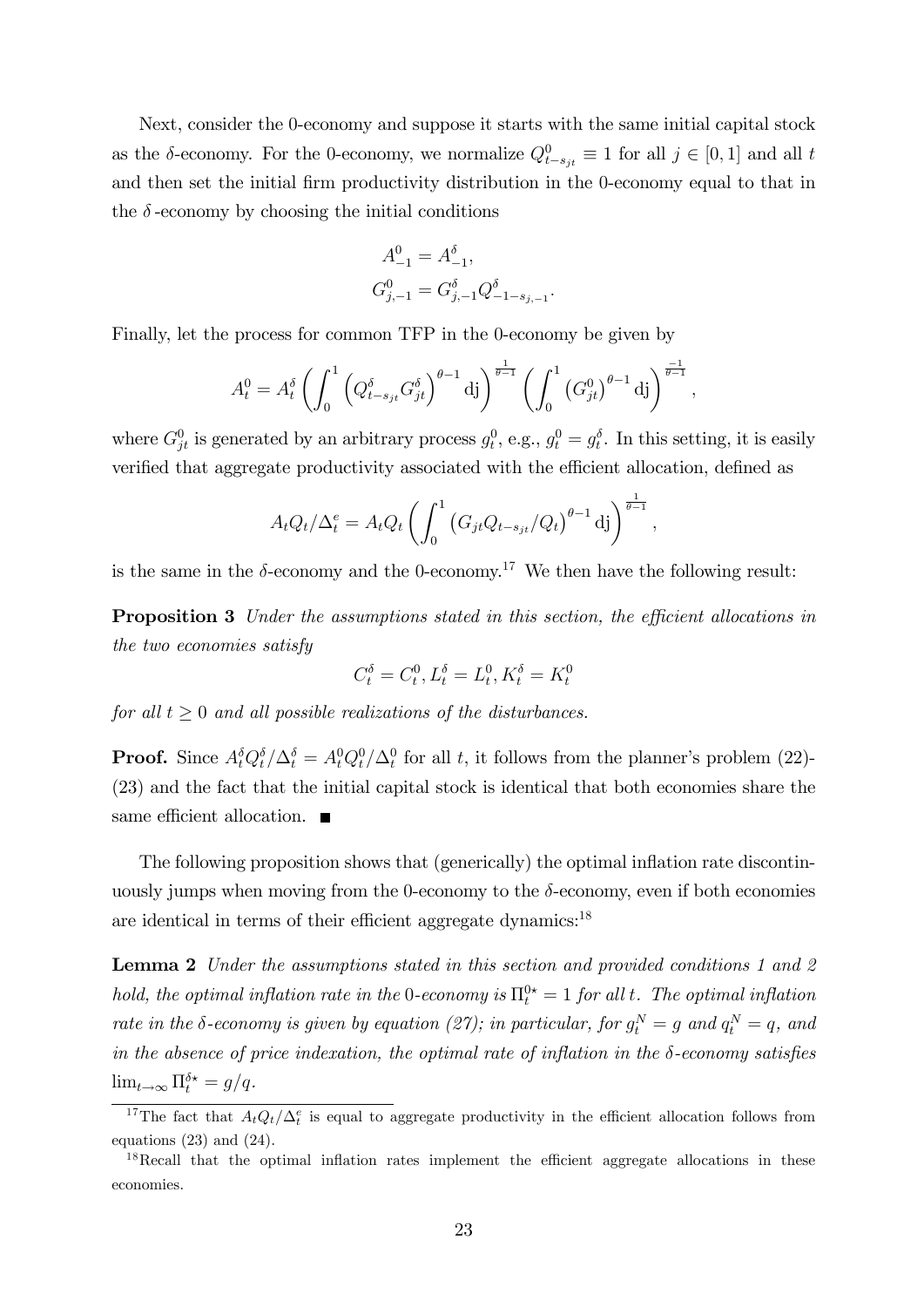**Proof.** The results directly follow from proposition 2 and lemma 1.

The previous result illustrates the fragility of the optimality of strict price stability in standard sticky price models, once firm dynamics and firm heterogeneity are taken into account. Moreover, in combination with proposition 3, it shows that two economies that can be identical in terms of their aggregate efficient allocations may require different inflation rates for implementing these allocations. This highlights the importance of microlevel productivity trends for determining the optimal ináation rate. The next section investigates the welfare consequences of implementing strict price stability when in fact non-zero inflation rates are optimal.

### 9 The Welfare Costs of Strict Price Stability

This section shows that suboptimally implementing strict price stability, as would be suggested by standard sticky price model, gives rise to strictly positive welfare costs whenever  $g \neq q$ . We show this fact first for a special case analytically, which allows considering also the limit  $\delta \to 0$ , and in a second step use numerical simulations to highlight the source of the welfare losses and their magnitude.

The following proposition shows that - as long as  $g \neq q$  - there is a strictly positive welfare loss that is bounded away from zero when implementing strict price stability; this holds true even for the limit  $\delta \to 0.^{19}$ 

Proposition 4 Suppose conditions 1 and 2 hold, there are no economic disturbances, firm turnover is positive  $(\delta > 0)$ , fixed costs of production are zero  $(f = 0)$ , there is no price indexation  $(\Xi_{t-1,t}^* \equiv 1)$ , and disutility of work is given by

$$
V(L) = 1 - \psi L^{\nu},
$$

with  $\nu > 1$  and  $\psi > 0$ . Assume  $g/q > \alpha(1 - \delta)$ , so that a well-defined steady state with strict price stability exists.

Consider the limit  $\beta(\gamma^e)^{1-\sigma} \to 1$  and a policy implementing the optimal inflation rate  $\Pi_t^{\star}$  from proposition 2, which satisfies  $\lim_{t\to\infty} \Pi_t^{\star} = \Pi^{\star} = g/q$ . Let  $c(\Pi^{\star})$  and  $L(\Pi^{\star})$ denote the limit outcomes for  $t \to \infty$  for consumption and hours, respectively, under this policy. Similarly, let  $c(1)$  and  $L(1)$  denote the limit outcomes under the alternative policy of implementing strict price stability. Then,

$$
L(1) = L(\Pi^*)
$$

 $19$ The proof of the proposition is contained in appendix E.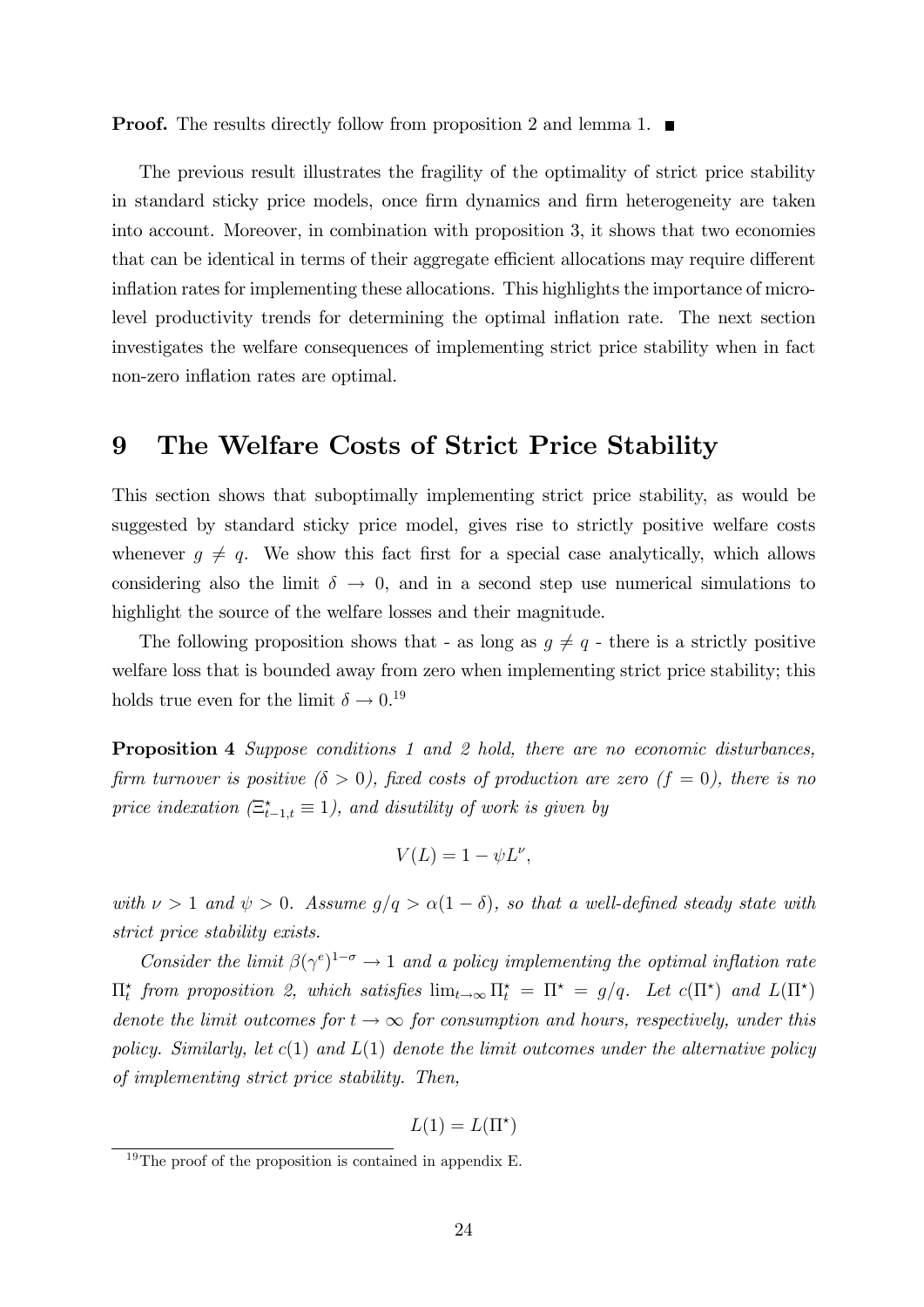

Figure 1: Relative prices and inflation

and

$$
\frac{c(1)}{c(\Pi^*)} = \left(\frac{1 - \alpha(1 - \delta)(g/q)^{\theta - 1}}{1 - \alpha(1 - \delta)}\right)^{\frac{\phi \theta}{\theta - 1}} \left(\frac{1 - \alpha(1 - \delta)(g/q)^{-1}}{1 - \alpha(1 - \delta)(g/q)^{\theta - 1}}\right)^{\phi} \le 1.
$$
 (29)

For  $g \neq q$  the previous inequality is strict and  $\lim_{\delta \to 0} c(1)/c(\Pi^*) < 1$ .

We now illustrate the nature of the relative price distortions generated by suboptimal inflation rates. Panel A in figure 1 reports relative prices  $(y-axis)$ , once for a setting where annualized inflation is  $2\%$  and once when inflation is  $0\%$ , assuming that the optimal rate is indeed 2%.<sup>20</sup> Panel A depicts the average cohort price (relative to the aggregate price level), where a cohort is defined as the number of quarters that has elapsed since the last  $\delta$ shock has hit (x-axis). Panel A shows that young cohorts charge a higher (relative) price and that price decreases over time. Under the optimal inflation rate  $(2\%)$  the decline happens at a constant rate.<sup>21</sup> Under strict price stability, firms anticipate that their relative prices will not necessarily fall, due to Calvo price stickiness. This causes them to initially 'front load' prices, i.e., young cohorts charge initially lower prices than under the optimal inflation rate. Over time, some firms in the cohort get the opportunity to lower their prices in response to Calvo shocks, but the average relative price of the cohort will eventually be higher than under the optimal ináation rate. Beyond these distortions in average cohort prices, suboptimal inflation rates also generate prices distortions within a cohort of Örms. This is illustrates in panel B of Ögure 1, which shows that strict price stability give rise to substantial amounts of price dispersion with a cohort. Under the optimal inflation rate, there is no price dispersion within cohorts.

<sup>&</sup>lt;sup>20</sup>Figure 1 is computed using  $q = 1.02^{0.25}$ ,  $q = 1^{0.25}$ ,  $\alpha = 0.75$ ,  $\delta = 0.035$ ,  $\theta = 3.8$  and assumes that the initial productivity distribution is equal to stationary one (in detrended terms).

 $21$ The figure assumes that no shocks hit the economy.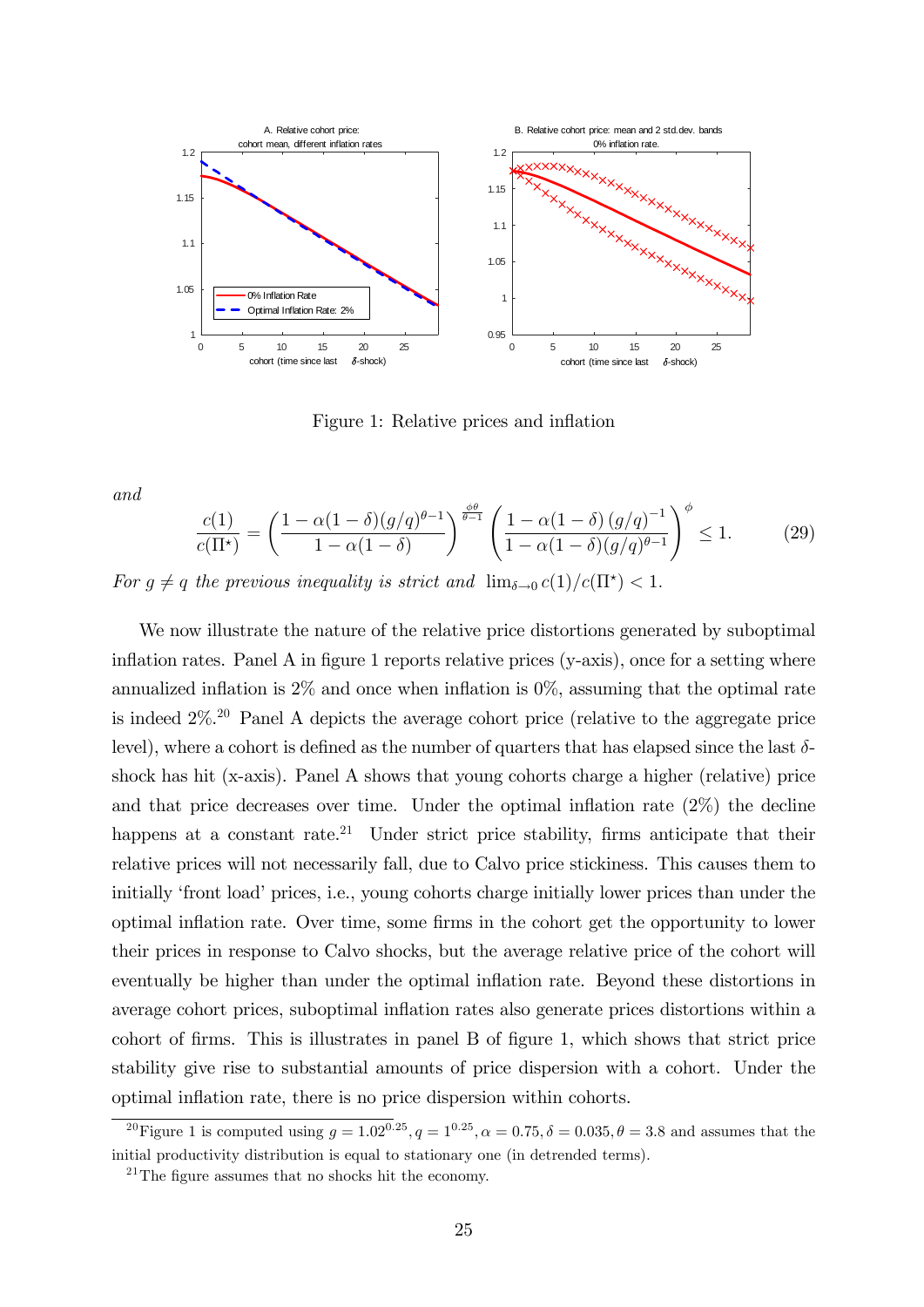

Figure 2: Aggregate productivity as a function of gross steady state inflation (optimal) inflation rate is  $1.02$ )

Figure 2 reports the steady state value for the ratio  $\Delta_t^e/\Delta_t$  (y-axis) as a function of the implemented steady state inflation rate (x-axis), when the optimal inflation rate is  $2\%$  per year.<sup>22</sup> The aggregate production function (17) shows that one can interpret  $\Delta_t^e/\Delta_t$  as a measure of the aggregate productivity distortion that is implied by the relative price distortions associated with suboptimal inflation rates. The figure shows that a  $10\%$  shortfall of the inflation rate below its optimal value (of  $1.02$ ) is associated with an aggregate productivity loss equal to about 1%. The productivity losses thereby arise rather nonlinearly: a shortfall of inflation of only  $2\%$  below the optimal value is associated with an aggregate productivity loss of just 0.05%. Furthermore, ináation losses are also asymmetric, with inflation overshoots leading to relatively larger losses. Increasing inflation  $8\%$  above its optimal value generates a productivity loss of  $0.94\%$ , while decreasing inflation by the same amount below its optimal value leads to a productivity losses of only 0.37%.

 $22$ The figure is based on the same parameterization as figure 1.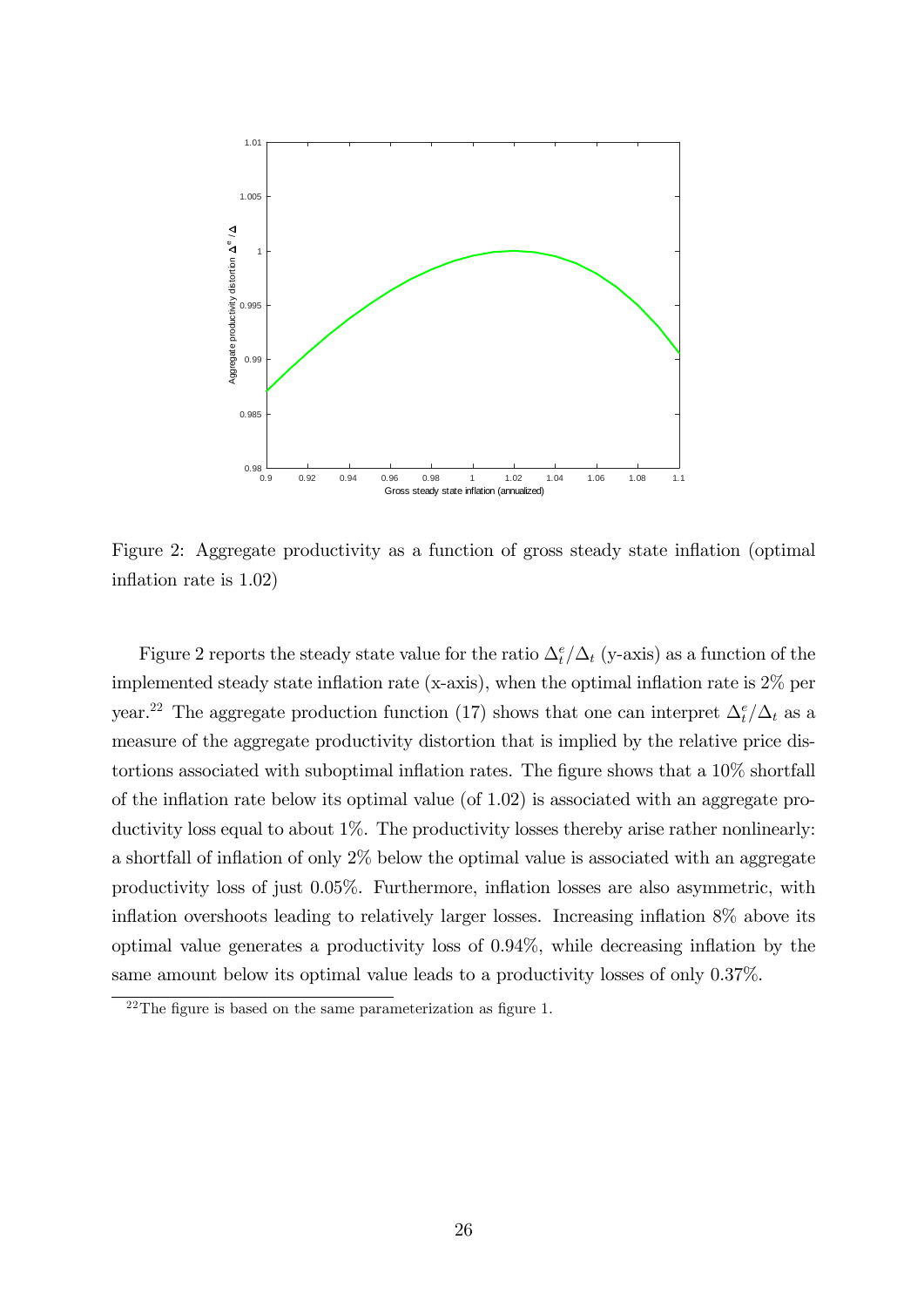### 10 The Variance of the Optimal Inflation Rate

This section discusses the optimal dynamic response of inflation to productivity disturbances. In the absence of  $\delta$ -shocks, we have

$$
\Pi_t^\star = 1 \text{ for all } t,
$$

i.e., the optimal inflation rate does then not depend on productivity shocks at all. For  $\delta > 0$ , it follows from equations (25) and (27) that the optimal nonlinear inflation response to productivity disturbances is given by

$$
\frac{1}{1 - (1 - \delta) \left(\frac{\Pi_t^*}{\Xi_{t,t-1}}\right)^{\theta - 1}} = 1 + \frac{(1 - \delta) \left(\frac{g_t}{q_t}\right)^{\theta - 1}}{1 - (1 - \delta) \left(\frac{\Pi_{t-1}^*}{\Xi_{t-1,t}}\right)^{\theta - 1}}.
$$
(30)

Abstracting from price indexation  $(\Xi_{t,t-1} \equiv 1)$ , a linearization of equation (30) delivers<sup>23</sup>

$$
\pi_t^* = (1 - \delta)\pi_{t-1}^* + \left(\frac{g_t}{q_t} - 1\right). \tag{31}
$$

As long as  $\delta < 1$ , the optimal inflation rate will thus display persistent responses to any deviation of  $g_t/q_t$  from its average value. A positive surprise to experience productivity growth  $g_t$ , for example, shifts up permanently the experience level of old cohorts. This requires persistently higher inflation rates, as new cohorts (firms that receive a  $\delta$ -shock) now have to set persistently higher prices, until the productivity distribution reaches again its stationary distribution (in detrended terms). The speed with which the productivity distribution returns to its stationary depends on  $\delta$ . For  $\delta = 1$ , the return is immediate and the optimal inflation rate inherits the persistence properties of the exogenous driving process  $g_t/q_t$ . For values of  $\delta$  close to zero, the optimal inflation rate approximately behaves like a random walk whenever  $g_t/q_t$  is an iid process. A low probability for  $\delta$ shocks then makes a large difference for the variability of the optimal inflation rate.

### 11 Extension to a Multi-Sector Economy

We now extend the basic sticky price setup to a multi-sector setting. The latter allows for sector-specific productivity trends and sector-specific price stickiness. The extension is of interest when bringing the model to the data, as we do in the following section, because it allows assessing the effects of sectoral heterogeneity for the optimal inflation rate.<sup>24</sup> We show below that the optimal steady state inflation rate in a multi-sector economy is

<sup>&</sup>lt;sup>23</sup>We log-linearize with respect to the variables  $\prod_{t=1}^{t}$  and  $g_t/q_t$  at the point  $(\prod_{t=1}^{t} g_t/q_t) = (1, 1)$ .

 $24$ Productivity trends differ, for instance, between the manufacturing and the service sectors.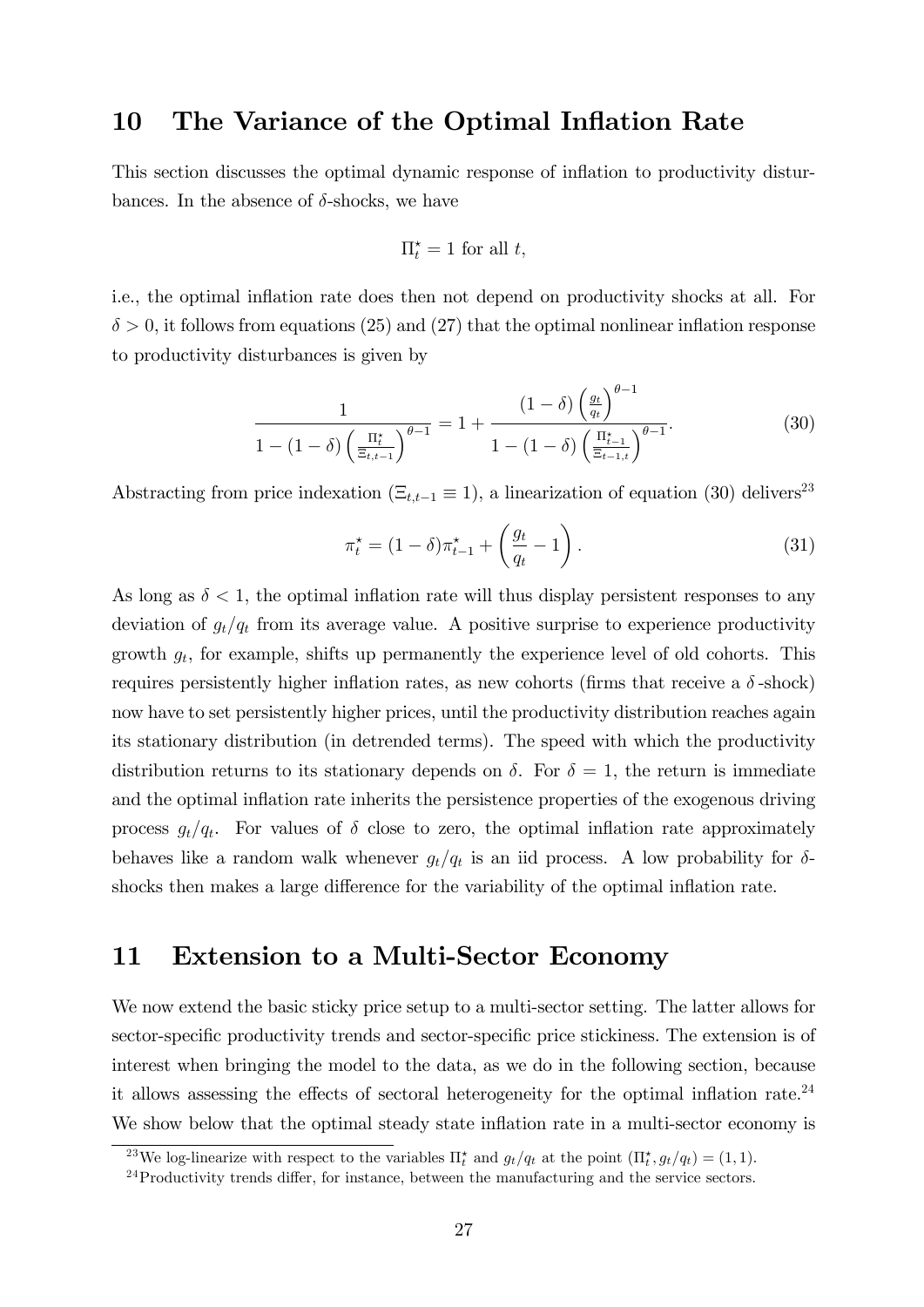a weighted average of the inflation rates that would achieve efficiency in the respective sectors individually, where inflation rates have to be adjusted by sectoral relative growth trends.

Consider an economy with  $z = 1, \ldots, Z$  sectors in which aggregate output  $Y_t$  is

$$
Y_t = \prod_{z=1}^Z (Y_{zt})^{\psi_z},
$$

with  $Y_{zt}$  denoting output in sector z and  $\psi_z \geq 0$  being the sector's expenditure share, with the expenditure shares satisfying  $\sum_{z=1}^{Z} \psi_z = 1$ . Sectoral output  $Y_{zt}$  itself is a Dixit-Stiglitz aggregate of the output of a unit mass of firms  $j$  in sector  $z$ , in close analogy to the one-sector setup.

Let  $A_{zt}$  denote the TFP component,  $Q_{zt}$  the cohort specific component and  $G_{zjt}$  the experience component to firm productivity in sector  $z = 1, \ldots, Z$ . Output of the firm producing product  $j \in [0, 1]$  in sector z is then given by

$$
Y_{jzt} = A_{zt}Q_{t-s_{jzt}}G_{jzt}\left(K_{jzt}^{1-\frac{1}{\phi}}L_{jzt}^{\frac{1}{\phi}} - F_{zt}\right),
$$

where  $s_{jzt}$  denotes the number of periods since the last  $\delta$ -shock,  $K_{jzt}$  employed capital,  $L_{jzt}$  employed labor, and  $F_{zt} \geq 0$  is a sector-specific fixed cost of production. The sectorspecific growth rates of  $A_{zt}$ ,  $Q_{zt}$  and  $G_{jzt}$  are given by  $a_{zt} = a_z \varepsilon_{zt}^a$ ,  $q_{zt} = q_z \varepsilon_{zt}^q$  and  $g_{zt} =$  $g_z \varepsilon_{zt}^g$ , respectively, where  $a_z$ ,  $q_z$  and  $g_z$  denote the steady state growth trends. We also allow for sector-specific degrees of price stickiness  $\alpha_z \in (0,1)$  and for sector-specific  $\delta$ shock intensities  $\delta_z \in (0, 1)$ .

The aggregate price level is defined as

$$
P_t = \prod_{z=1}^{Z} \left(\frac{P_{zt}}{\psi_z}\right)^{\psi_z},
$$

where the sectoral price level  $P_{zt}$  depends on the prices charged by firms in sector z in the same way as in the one-sector economy, see equation (5). Further details of the multisector economy are provided in a separate technical appendix, jointly with the proof of the following proposition.

Proposition 5 Suppose condition 1 holds, there are no economic disturbances, there is no price indexation  $(\Xi_{t-1,t}^* \equiv 1)$ , there is positive  $\delta$ -shock intensity in all sectors  $(\delta_z > 0)$ for all  $z = 1, \ldots Z$ ), and the discount factor approaches  $\beta(\gamma^e)^{1-\sigma} \to 1$ . Suppose monetary policy implements the inflation rate  $\Pi_t = \Pi$  for all t. The inflation rate  $\Pi^*$  that maximizes utility in the steady state of the multi-sector economy is

$$
\Pi^* = \sum_{z=1}^Z \omega_z \left( \frac{g_z \gamma_z^e}{q_z \gamma^e} \right),\tag{32}
$$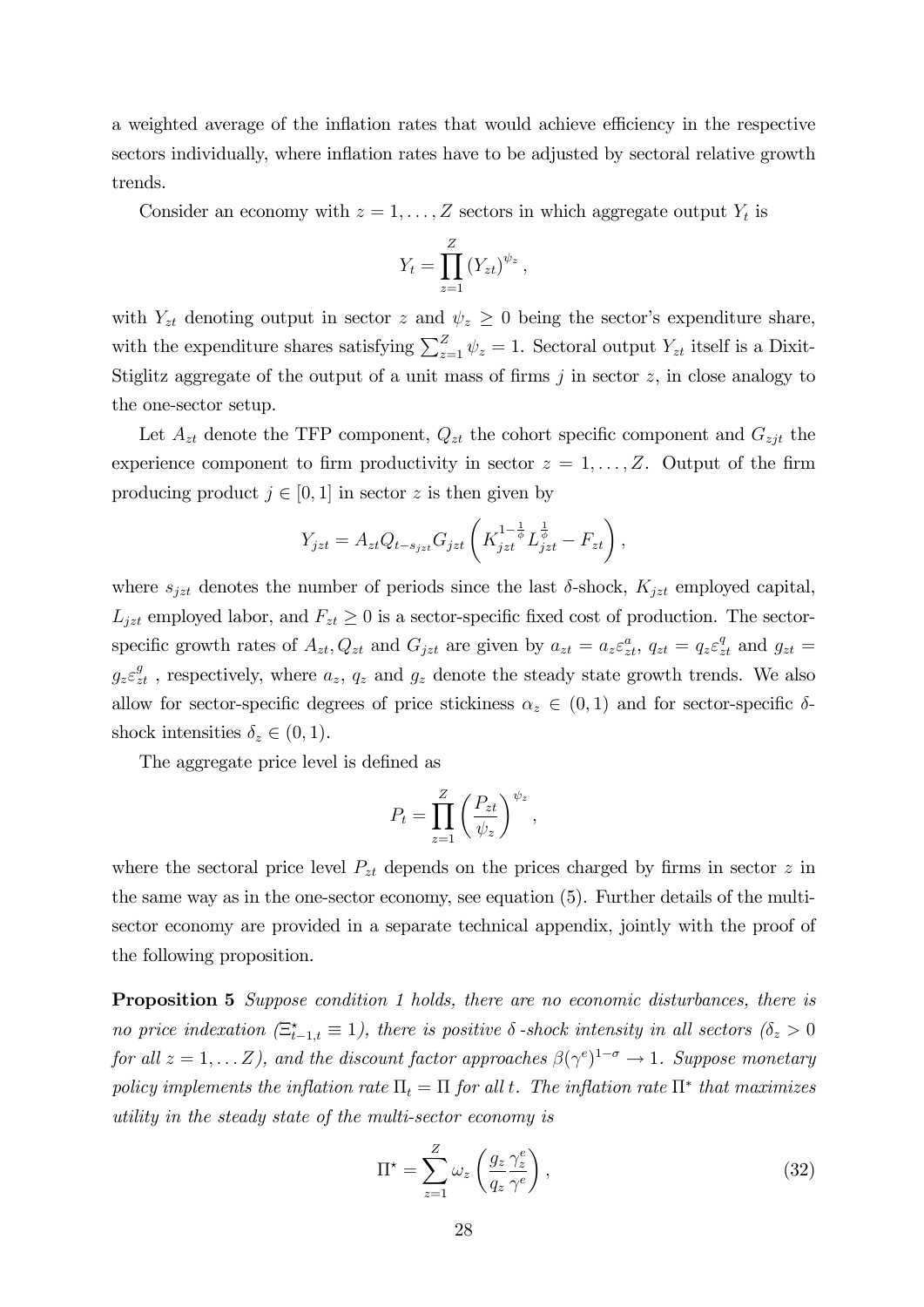where

$$
\frac{\gamma_z^e}{\gamma^e} = \frac{a_z q_z}{\prod_{z=1}^Z (a_z q_z)^{\psi_z}}
$$

denotes the growth trend of sector z relative to the growth trend of the aggregate economy. The sectoral weights  $\omega_z \geq 0$  are given by

$$
\omega_z = \frac{\tilde{\omega}_z}{\sum_{z=1}^Z \tilde{\omega}_z},
$$

with

$$
\tilde{\omega}_z = \frac{\psi_z \theta \alpha_z (1 - \delta_z) (\Pi \gamma^e / \gamma_z^e)^{\theta} (q_z / g_z)}{[1 - \alpha_z (1 - \delta_z) (\Pi \gamma^e / \gamma_z^e)^{\theta} (q_z / g_z)] \left[1 - \alpha_z (1 - \delta_z) (\Pi \gamma^e / \gamma_z^e)^{\theta - 1}\right]}.
$$

The proposition shows that the result from the one sector economy naturally extends to a multi-sector setup. The main new element consists of the fact that the sector specific optimal inflation rates  $g_z/q_z$  need to be rescaled by the sectors' relative growth trends  $\gamma_z^e/\gamma_z$ . This implies that the sector specific optimal inflation rate  $g_z/q_z$  is scaled upwards for faster growing sectors  $(\gamma_z^e/\gamma_z > 1)$  and scaled downwards for sectors that grow slower than the aggregate economy.

Since proposition 5 provides a result specifying the inflation rate that maximizes utility in the limiting steady state, rather than a result about the limit of the optimal ináation rate itself, one does not have to impose condition 2, unlike in proposition 1. Furthermore, unlike in proposition 1, the optimal inflation rate fails to implement the first-best allocation, which would generally require different inflation rates for different sectors. The limiting condition  $\beta(\gamma^e)^{1-\sigma} \to 1$  is required in proposition 5 to ensure that the utility losses due to aggregate markup distortions and those due to relative price distortions are minimized by the same inflation rate, namely the one given in the proposition. Absent this condition, minimizing these distortions individually would call for different inflation rates. One could then use sector-specific output subsidies to undo the sectoral markup distortions. The inflation rate  $\Pi^*$  stated in proposition 5 is then optimal even if  $\beta(\gamma^e)^{1-\sigma}$ is strictly smaller than unity.

For the special case with  $a_z q_z = aq$ , which implies that  $\gamma_z^e = \gamma^e$ , and  $g_z/q_z = g/q$ , we obtain from equation (32) that  $\Pi^* = g/q$ , which is the result for the one sector economy stated in proposition 1. In this special case, the central bank does not face a tradeoff between different sector specific optimal inflation rates and can achieve the first-best allocation in the resulting steady state of the multi-sector economy, despite the presence of sector-specific degrees of price stickiness and sector-specific  $\delta$ -shock intensities.

Since the closed form expressions for the sector weights  $\omega_z$  in proposition 5 are difficult to interpret, the subsequent lemma shows that these weights are - to a first order approximation - equal to the sector's expenditure weights  $\psi_z$ :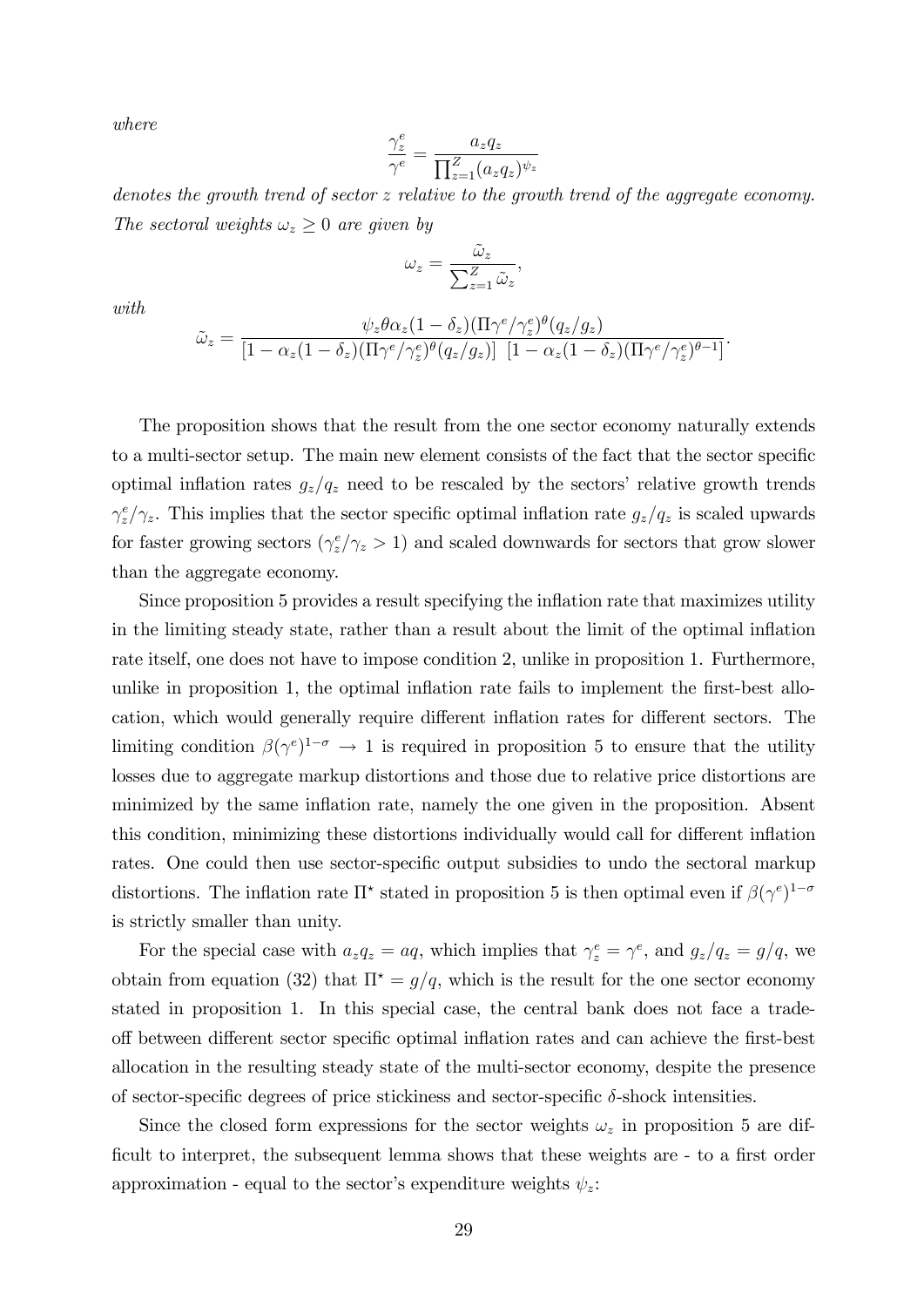**Lemma 3** The optimal steady state inflation rate in the multi-sector economy is equal to

$$
\Pi^* = \sum_{z=1}^Z \psi_z \left(\frac{g_z \gamma_z^e}{q_z \gamma^e}\right) + O(2),\tag{33}
$$

where  $O(2)$  denotes a second order approximation error and where the approximation to equation (32) has been taken around a point, in which  $\frac{g_2}{g_2}$  $\frac{\gamma_z^e}{\gamma^e}$  and  $\alpha_z(1-\delta_z)(\gamma^e/\gamma_z^e)^{\theta-1}$  are constant across sectors  $z = 1, \ldots Z$ .

Interestingly, the optimal steady state inflation rate turns out to be independent of the sector-specific degree of price stickiness  $(\alpha_z)$ , unlike in Benigno (2004). This happens because the point of approximation is chosen such that sector-specific productivity trends and the effects of sector-specific price stickiness cancel each other. Our result then shows that to a first order approximation, the optimal inflation rate remains independent of  $\alpha_z$ in the neighborhood of this point. This contrasts with the effects of sector-specific firmlevel productivity trends  $(q_z/g_z)$ , which do have first order implications for the optimal steady state inflation rate.

### 12 The Optimal Inflation Rate for the US Economy

This section quantifies the optimal inflation rate for the U.S. economy using the multisector setup presented in the previous section. The next section explains our empirical approach and the subsequent section presents the estimation results.

#### 12.1 Empirical Strategy

To quantify the optimal inflation rate implied by microeconomic productivity trends, one would ideally estimate these trends directly at the firm or establishment level. Yet, it is generally not possible to measure physical productivity at the firm or establishment level because prices are not widely observed at this level of observation.<sup>25</sup> Given this limitation, we proceed instead by using establishment level employment trends to estimate the establishment level productivity trends. Employment and productivity are related to each other via the elasticity of product demand  $(\theta - 1)$ , which multiplies any firm level

<sup>&</sup>lt;sup>25</sup>As explained in Foster, Haltiwanger and Syverson (2008), the productivity literature usually measures revenue productivity instead of phyiscal productivity at the firm level, which deflates firm level output with some industry level price index. In our setting, firm's revenue productivity is completely unrelated to its physical productivity in the absence of fixed costs of production. For the few industries for which phyiscal and revenue productivities can both be observed, the two productivity measures can be rather different, see Foster, Haltiwanger and Syverson (2008).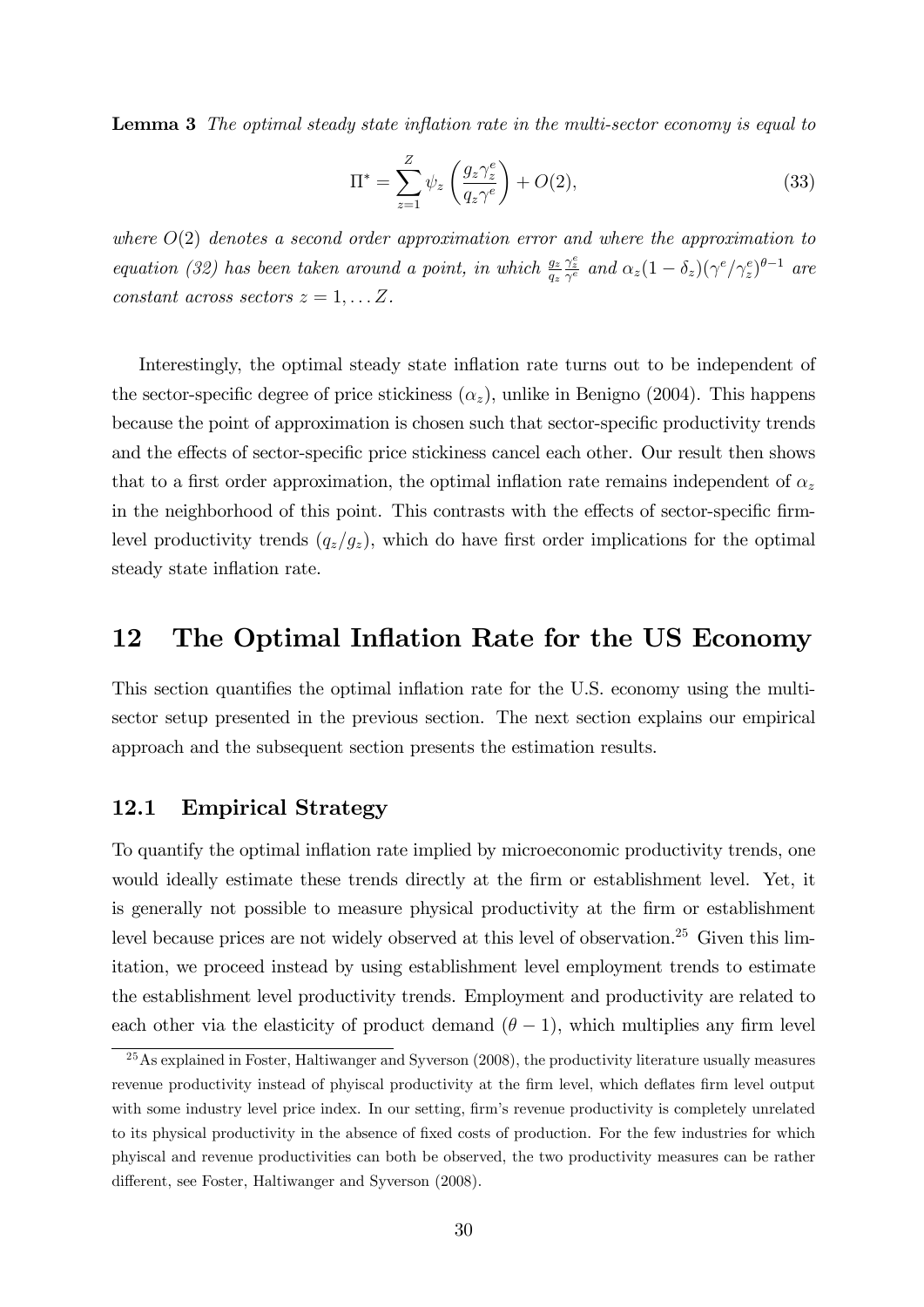productivity (and associated product price) difference into an employment difference. Clearly, to the extent that Örms face additional constraints for expanding production beyond being insufficiently productive/competitive (financial constraints, adjustment costs, regulatory constraints), there may be biases in the productivity trends that are estimated from employment trends. To deal with this concern, we shall mainly look at changes in the estimated trends over time, which should remove any fixed effects that arises from other frictions affecting firm employment.

We estimate the employment trends using information provided by the Longitudinal Business Database (LBD) of the US Census Bureau. The LBD reports establishment level employment data and covers all U.S. establishments at an annual frequency. Coverage starts in the year 1976 and we use data up the year 2013. For this period, there is a total of 176 million employment observations at the establishment level. Working with this data source, we shall interpret  $\delta$ -shocks as an event in which the establishment is closed own, in line with the 'entry and exit' interpretation spelled out in section 3.2. The variable  $s_{it}$ can then be interpreted as the establishment age. Using the multi-sector setup from the previous section, we then can derive a model-implied relationship between establishment level employment, establishment age, both of which are observed in the LBD, and the productivity trends of interest:<sup>26</sup>

**Proposition 6** Suppose that  $\sum_{i=0}^{t} \ln(\epsilon_{iz}^q/\epsilon_{iz}^q)$  is a stationary process in t and that fixed costs are equal to zero  $(f_z = 0)$ . Employment  $L_{jzt}$  of the firm producing product j in sector z at time t in the flexible price equilibrium is then equal to

$$
\ln(L_{jzt}) = d_{zt} + \eta_z \cdot s_{jzt} + \epsilon_{jzt},\tag{34}
$$

where  $d_{zt}$  denotes a sector specific time dummy,  $s_{jzt}$  the age of the firm and  $\epsilon_{jzt}$  a stationary residual term. The regression coefficient  $\eta_z$  is given by

$$
\eta_z = (\theta - 1) \ln(g_z / q_z).
$$

The requirement that  $\sum_{i=0}^{t} \ln(\epsilon_{iz}^q/\epsilon_{iz}^q)$  is stationary is essential for obtaining stationarity of the regression residuals  $\epsilon_{jzt}$ . It is satisfied, for instance, if  $\ln Q_{zt}$  and  $\ln G_{jzt}$  are both trend stationary or non-stationary but co-integrated processes. The coefficient of interest,  $\eta_z$ , captures the inflation relevant productivity trends, multiplied by elasticity of product demand  $(\theta - 1)$ .

Note that proposition 6 derives a property about firm-level employment in the flexible price equilibrium. In the one sector economy, the optimal ináation rate replicates the

 $\frac{26}{16}$ The proof of the proposition can be found in a separate technical appendix which also spells out the details of the multi-sector setup.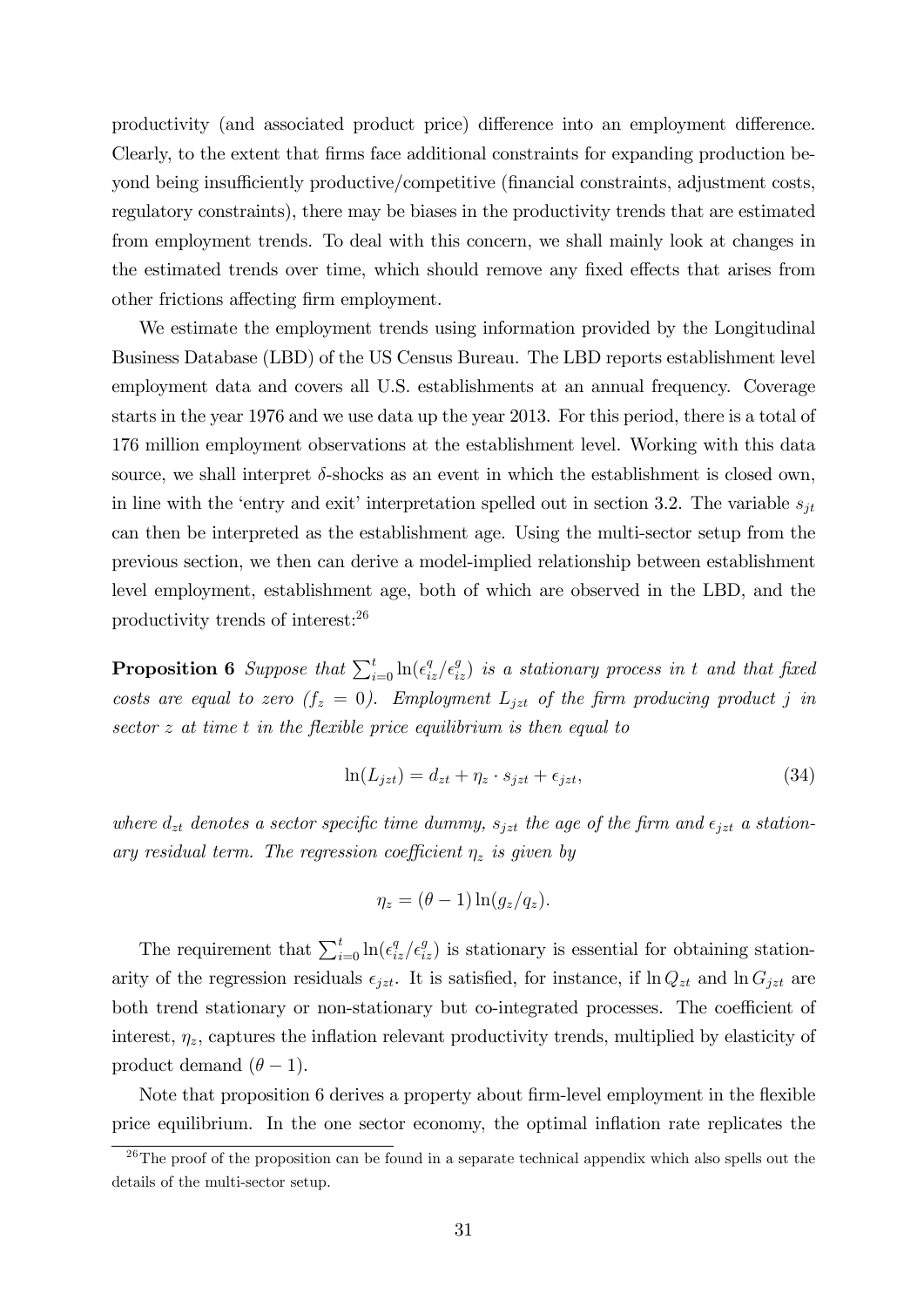flexible price equilibrium exactly, so that the flexible price employment would indeed be observed in equilibrium under optimal monetary policy. This fails to be exactly true in the multi-sector economy or when policy is conducted in a suboptimal way. Relative price distortions associated with sticky prices then generally affect the equilibrium distribution of Örm-level employment. Since these distortions do not tend to systematically vary with firm age, they will likely get absorbed by the firm level residuals in equation (34). Moreover, since we identify trends by looking at yearly observations, the more short-lived effects of price stickiness at the firm level can plausibly be expected to be averaged out. Note also that equation (34) holds whenever fixed costs of production are zero. From the proof of proposition 6 follows that further nonlinear terms in age can show up on the right-hand side of equation  $(34)$ , with strictly positive fixed costs. In our empirical analysis, we therefore explore the robustness of the estimates  $\eta_z$  when including also age squared as a regressor on the right-hand side.

Equation (34) is of interest because it allows us to identify, when combined with information about the demand elasticity  $\theta$ , the sector specific relative productivity trends  $g_z/q_z$  from establishment level data. The values for  $g_z/q_z$  for all sectors together then determine – jointly with the sector specific relative growth trends  $\gamma_z/\gamma$  and information about sector size  $\psi_z$  – the optimal aggregate inflation rate, as implied by lemma 3.

To avoid censoring of the age variable when estimating  $\eta_z$ , we consider a restricted LBD sample that does not include the firms that are present already in the initial year (1976), for which age information is not available. Furthermore, we start estimating  $\eta_z$  from the year 1986 onwards, so as to minimize any effects from having only young establishments in the sample during the initial years of the database. This leaves us with 147 million establishment-age observations. The mean age for this sample is  $8.16$ years, with a standard deviation of 7.05 years, so that a wide range of age observations is covered. We then estimate equation (34) for 65 private BEA industries, which is the level of disaggregation at which sectoral GDP information is available. The sectoral GDP information allows us to compute the sector-specific relative growth trends  $\gamma_z^e/\gamma_z$  showing up in equation (33). To this end, we map the NAICS industries in the LBD database into the 65 private BEA industries (for the early part of the sample we map SIC codes). Finally, the GDP weights  $\psi_z$  in equation (34) are computed using sectoral GDP information for the year 2013. As a robustness exercise, we use time-varying weights  $\psi_{zt}$  using sectoral GDP information for each of the considered years  $t = 1986, \ldots 2013$ . Further details are provided in appendix F.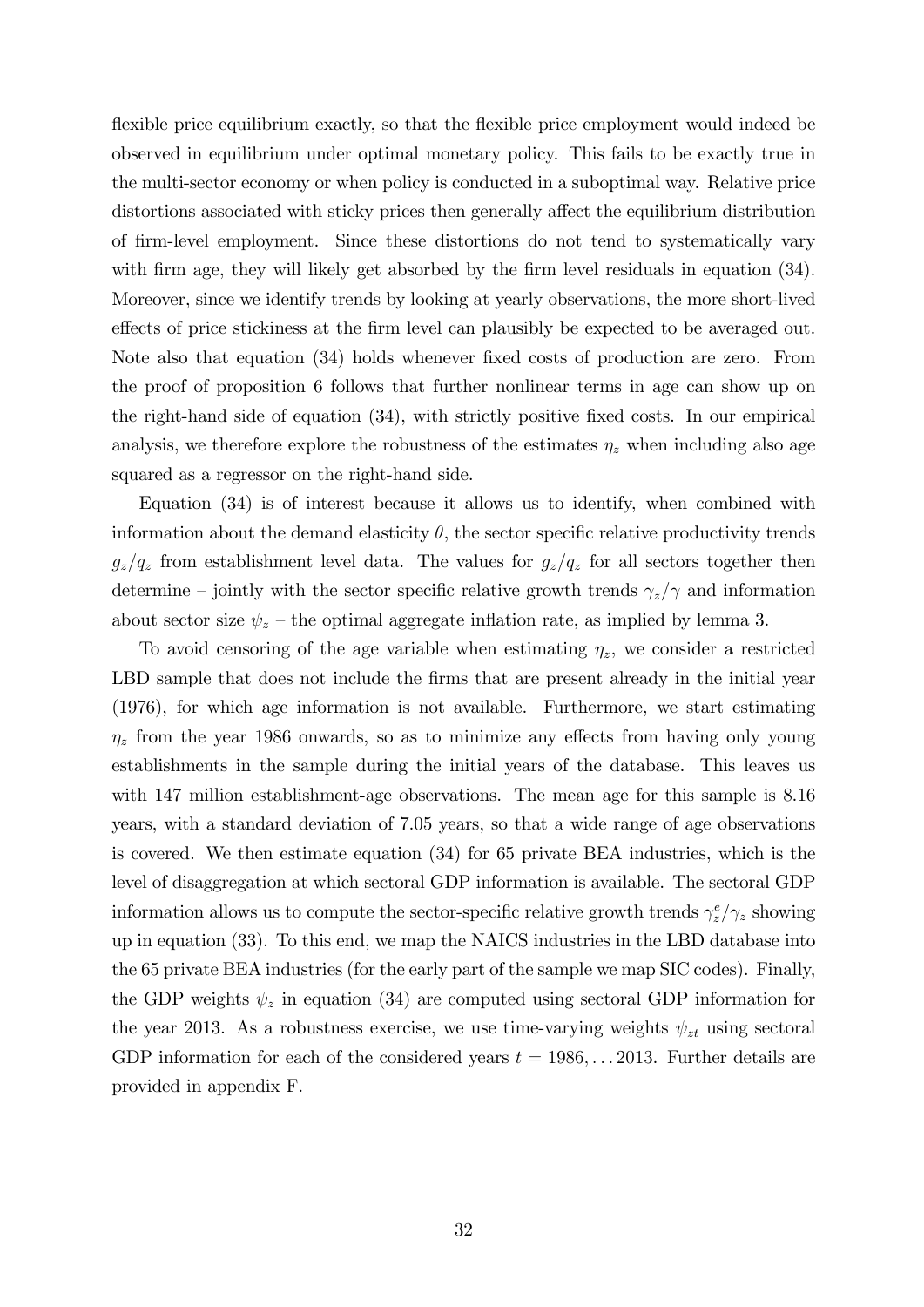

Figure 3: Baseline estimate of  $\Phi_t$  (fixed 2013 sector weights, linear specification in age)

### 12.2 Empirical Results

For the years 1986 to 2013, we report the time series

$$
\Phi_t \equiv \sum_{z=1}^{65} \left( \psi_z \frac{\gamma_z^e}{\gamma^e} \right) \exp(\eta_{zt}), \tag{35}
$$

where  $\eta_{zt}$  is the time t estimate for  $\eta_z$ , for sector  $z = 1, \ldots 65$ . The time series  $\Phi_t$  is of interest, because it is proportional to the optimal steady state inflation rate<sup>27</sup>

$$
\Pi_t^* - 1 = \frac{1}{\theta - 1} (\Phi_t - 1) + O(2),\tag{36}
$$

where  $\prod_{t=1}^{k}$  is the time t estimate of the steady state inflation rate from lemma 3. Transforming  $\Phi_t$  into an implied inflation rate thus requires taking a stand on the value of the demand elasticity  $\theta$ . For statements about the relative evolution of the optimal inflation rate, the value of  $\theta$  does not matter. For the year 2007, which is the last year before the start of the financial crisis, we report in appendix F.3 detailed information on the cross-sectional estimates  $\eta_z$ , descriptive statistics for the various sectors, and the outcome of a robustness exercise.

Figure 3 presents our baseline estimate for  $\Phi_t$ . It shows that the optimal inflation rate is positive, in line with the empirical observation that older firms establishments tend to be employ more workers on average  $(g_z/q_z > 1)$ . It also shows that the optimal inflation

<sup>&</sup>lt;sup>27</sup>This follows from  $\exp((\theta-1)\ln(g_z/q_z)) = 1 + (\theta-1)(g_z/q_z-1) + O(2)$  and  $\sum_z \left(\psi_z \frac{\gamma_z^2}{\gamma^6}\right)$  $= 1 + O(2).$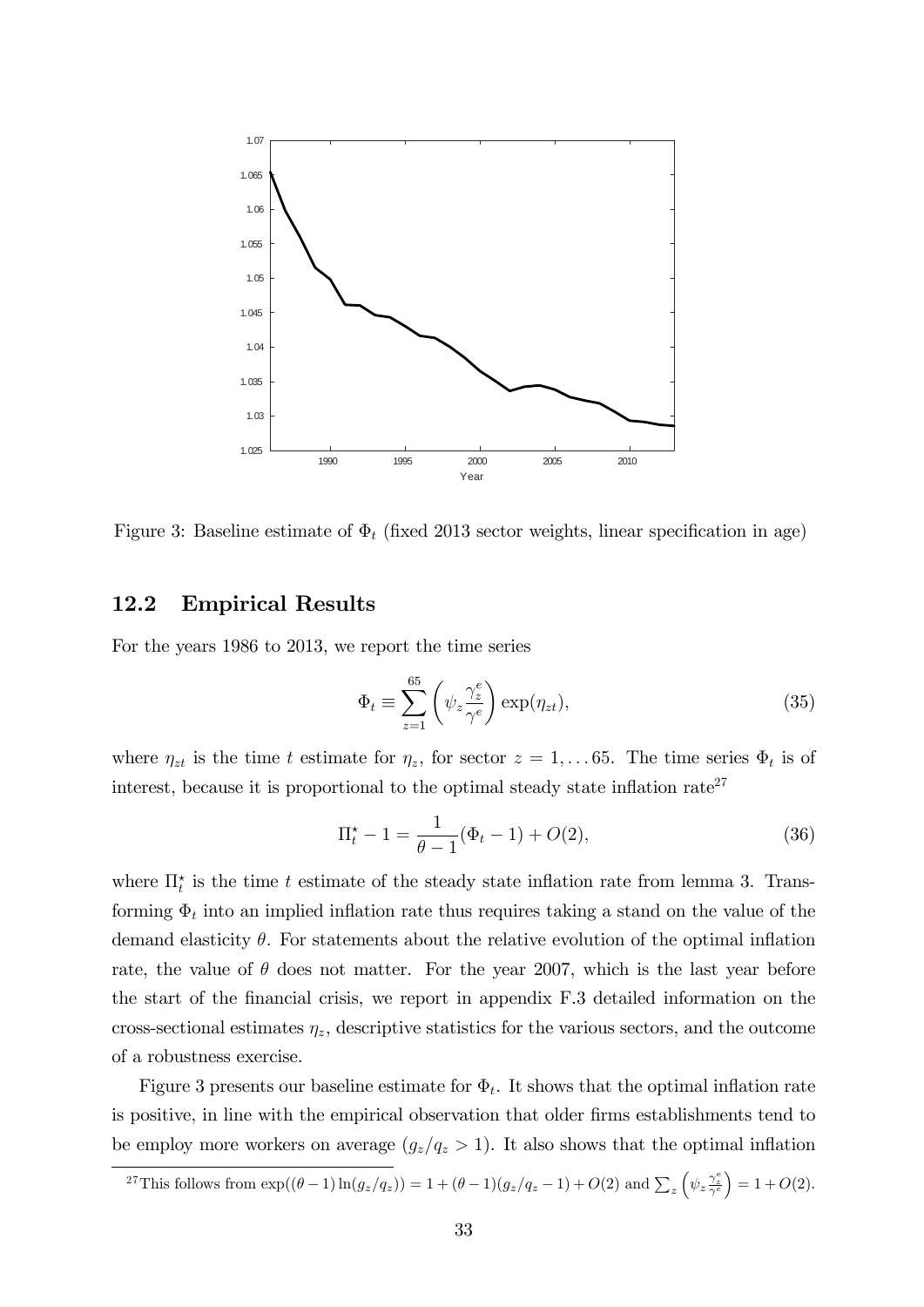

Figure 4: Robustness of  $\Phi_t$  estimate to alternative estimation approaches

rate dropped by approximately fifty percent over the period 1986 to 2013. The decline is rather steady over time and there are only weak indications for cyclical fluctuations. The drop in the estimate implies that either the experience trend in productivity weakened over the considered time period or the cohort productivity trend affecting new entrants accelerated.<sup>28</sup> While we cannot disclose the cross-sectional estimates for the year 2002, comparing 2002 estimates of  $\eta_z$  to the 2007 estimate reported in appendix F, we find that the decline in  $\eta_z$  is widespread in most economic sectors and not driven by a small set of sectors experiencing very large declines.

Figure 4 investigates the robustness of the baseline estimates to alternative estimation approaches. As a first alternative, we consider weights  $\psi_{zt}$  that reflect the sectoral GDP share of each economic sector in period  $t$  rather than using fixed weights from the year 2013. This is motivated by the observation that the GDP shares of sectors have shifted considerably over the considered period. For instance, the share of manufacturing in private GDP dropped from  $21.1$  percent in 1986 to 14.0 percent in 2013. As figure 4 shows, using these time-varying weights leads to only negligible changes in the estimates, despite the fact that the GDP weight display significant changes over the consider period. The sectoral rebalancing taking place in the US economy thus does not co-vary significantly with the changes in the  $\eta_z$  (and thus  $g_z/q_z$ ). This is consistent with the fact that the drop

<sup>&</sup>lt;sup>28</sup>Separating which of the two effects actually drives the decline cannot be identified from the  $\eta_z$ estimates.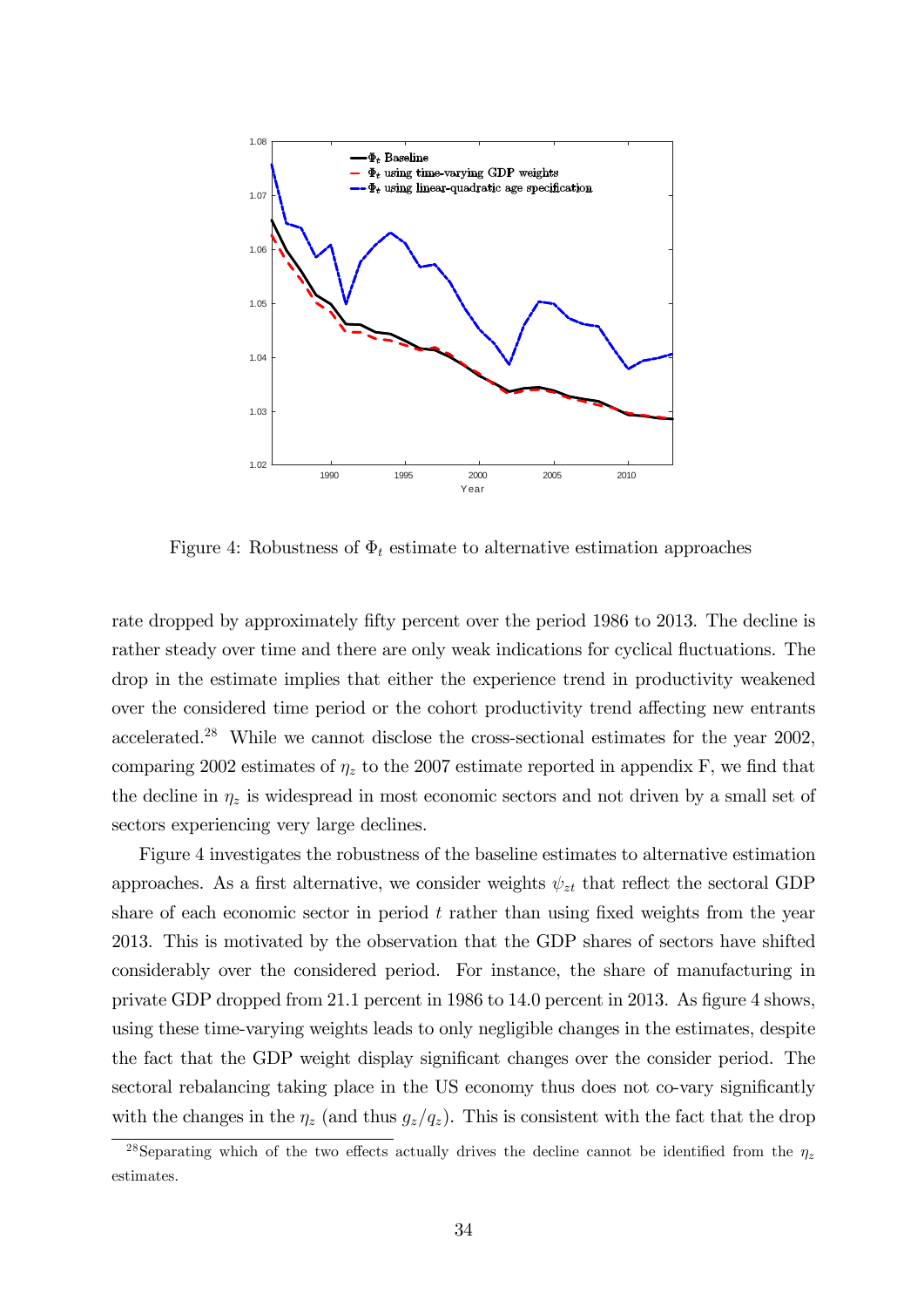in  $\eta_z$  is present in almost all sectors of the U.S. economy.

|                      |          |                | Baseline TV Weights LQ Specification   Baseline TV Weights LQ Specification |          |              |       |
|----------------------|----------|----------------|-----------------------------------------------------------------------------|----------|--------------|-------|
|                      |          | $\theta = 3.8$ |                                                                             |          | $\theta = 5$ |       |
| $\Pi_{1986}^{\star}$ | $2.34\%$ | $2.24\%$       | 2.70%                                                                       | $1.64\%$ | $1.57\%$     | 1.89% |
| $\Pi_{2013}^{\star}$ | 1.02%    | $1.02\%$       | 1.45%                                                                       | $0.71\%$ | $0.71\%$     | 1.01% |

Table 1: Optimal Inflation Rate (Net)

*Notes:* "Baseline" refers to the baseline estimate of  $\Phi_t$  with fixed GDP weights and age as single regressor. "TV Weights" refers to the estimate of  $\Phi_t$  that is based on time-varying GDP weights. "LQ Specification" refers to the estimate of  $\Phi_t$  that is based on a specification with both age and age squared as regressors. The parameter  $\theta$  denotes the product demand elasticity.

Figure 4 also presents estimates for  $\Phi_t$  when including also a term in age squared on the right-hand side of the regression equation (34).<sup>29</sup> The  $\Phi_t$  estimates then become slightly larger in magnitude and also sightly more cyclical, displaying drops around the recession years 1991, 2001, and 2009. The overall message, however, remains unchanged: The optimal inflation rate is positive and approximately halved over the considered time period.

Translating the estimates presented in figures 3 and 4 into optimal inflation rates requires taking a stand on the value of the demand elasticity parameter  $\theta$ . As our baseline, we follow Bilbiie et al. (2012) and Bernard et al. (2003) who use  $\theta = 3.8$  based on a calibration that Öts US plant and macro trade data. As a robustness exercise, we also consider  $\theta = 5$ , based on a calibration in Eusepi et al. (2011) that fits the revenue labor share.<sup>30</sup>

Table 1 reports the outcomes for the optimal inflation rate over the sample period. It shows that for most of the specifications, the optimal inflation rate dropped from a value of close to two percent in 1986 to approximately one percent in 2013.

### 13 Extensions and Robustness of Results

This section considers various extensions and alternative model setups. Section 13.1 shows that our main finding about the optimal inflation rate (proposition 2) continues to apply

<sup>&</sup>lt;sup>29</sup>The definition of  $\Phi_t$  is still given by equation (35).

 $30$ Eusepi et al. (2011) also show that the average wholesale markup implies a demand elasticity of 5.1 for the industries in the 1997 Census of Wholesale Trade that Bils and Klenow (2004) could match to consumer goods in the CPI.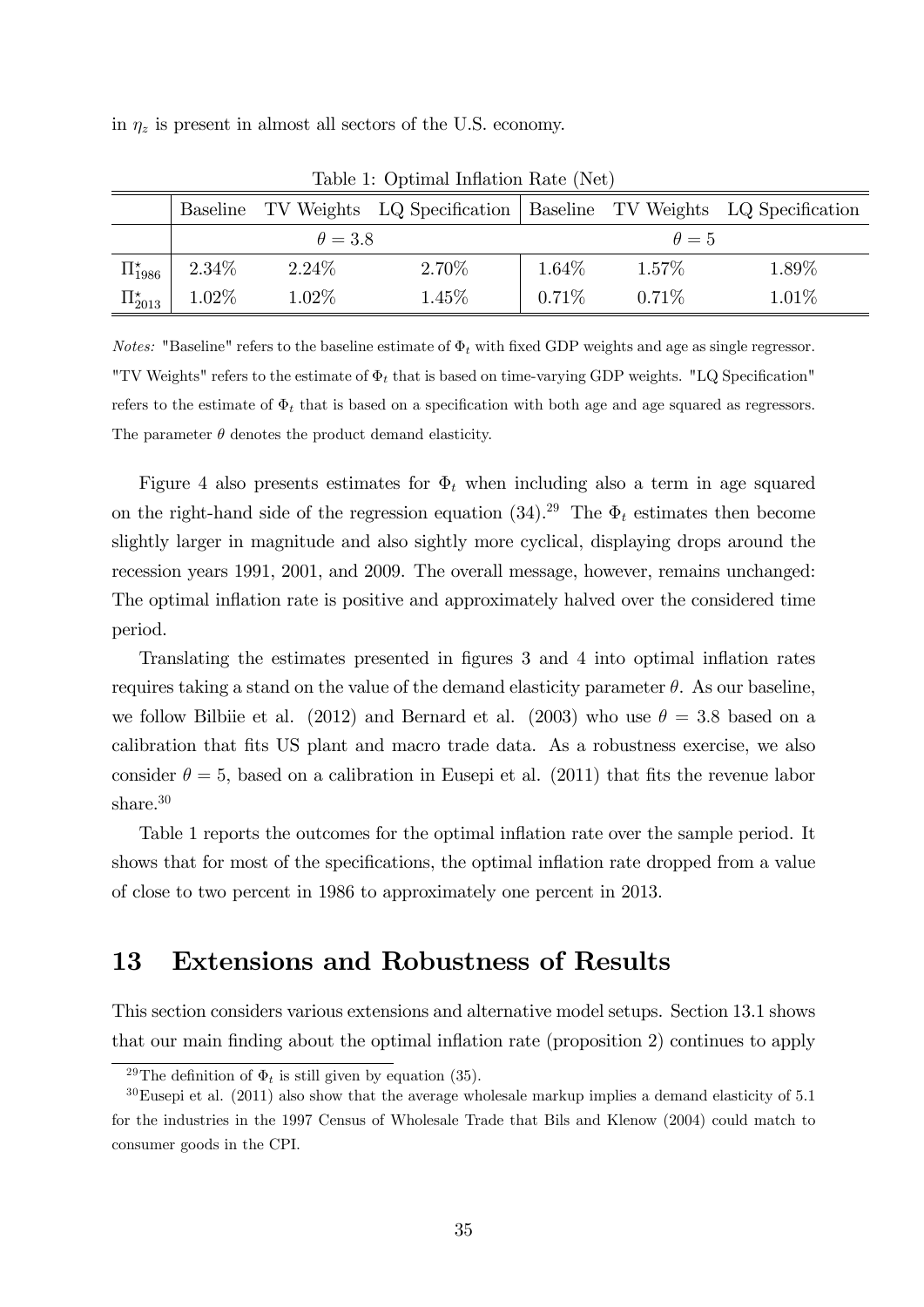in a setting where price adjustment frictions take the form of menu costs. Section 13.2 discusses the effects of introducing additional firm-specific productivity components.

#### 13.1 Menu Cost Frictions

While our results are illustrated using time-dependent Calvo price setting frictions, our main theoretical finding from proposition 2 extends to a setting in which firms have to pay a fixed cost to adjust their price. Since the optimal inflation rate in proposition 2 replicates the flexible price allocation, firms have  $\overline{\phantom{a}}$  independently of the nature of their price setting frictions  $-$  no incentives to adjust their prices, whenever monetary policy implements the optimal inflation rate. Since the flexible price allocation is efficient, see proposition 1, monetary policy also has no incentive to deviate from the flexible price allocation. Both observations together imply that the optimal inflation rate does not depend on whether price setting frictions are state or time dependent.<sup>31</sup>

The previous logic does not fully extend to our results for a multi-sector economy in section 11. The optimal inflation rate there fails to exactly implement the efficient flexible price allocation, because generically each sector has its own sector-specific optimal inflation rate. The precise form of the postulated price setting frictions can then have an influence on the optimal rate of inflation, as it determines the details of how monetary policy can get allocations closer to the efficient flexible price benchmark. Determining the optimal inflation rate for menu cost type models, in which monetary policy cannot replicate the efficient allocation, e.g., the setting considered in Golosov and Lucas  $(2007)$ , is of interest for further research but beyond the scope of the present paper.

### 13.2 Idiosyncratic Firm Productivity

The model that we present allows for a considerably richer firm specific productivity process than many other sticky price models. At same time, however, it abstracts from a number of potentially interesting additional dimensions of firm level heterogeneity. In particular, one simplifying assumption entertained throughout the paper is that there are no firm-specific productivity components: firms receiving a  $\delta$ -shock, for example, are homogeneous and - absent further  $\delta$ -shocks - their productivity grows according to common trends defined by  $(a_t, g_t)$ .

<sup>&</sup>lt;sup>31</sup>Obviously, this requires that in a setting with menu cost frictions,  $\delta$ -shocks either lead to these menu cost not having to be paid or having to be paid always, independently of whether or not prices are ajdusted. The latter situation appears plausible when interpreting  $\delta$ -socks as being associated with new products, new product qualities or firm entry and exit, see section 3.2.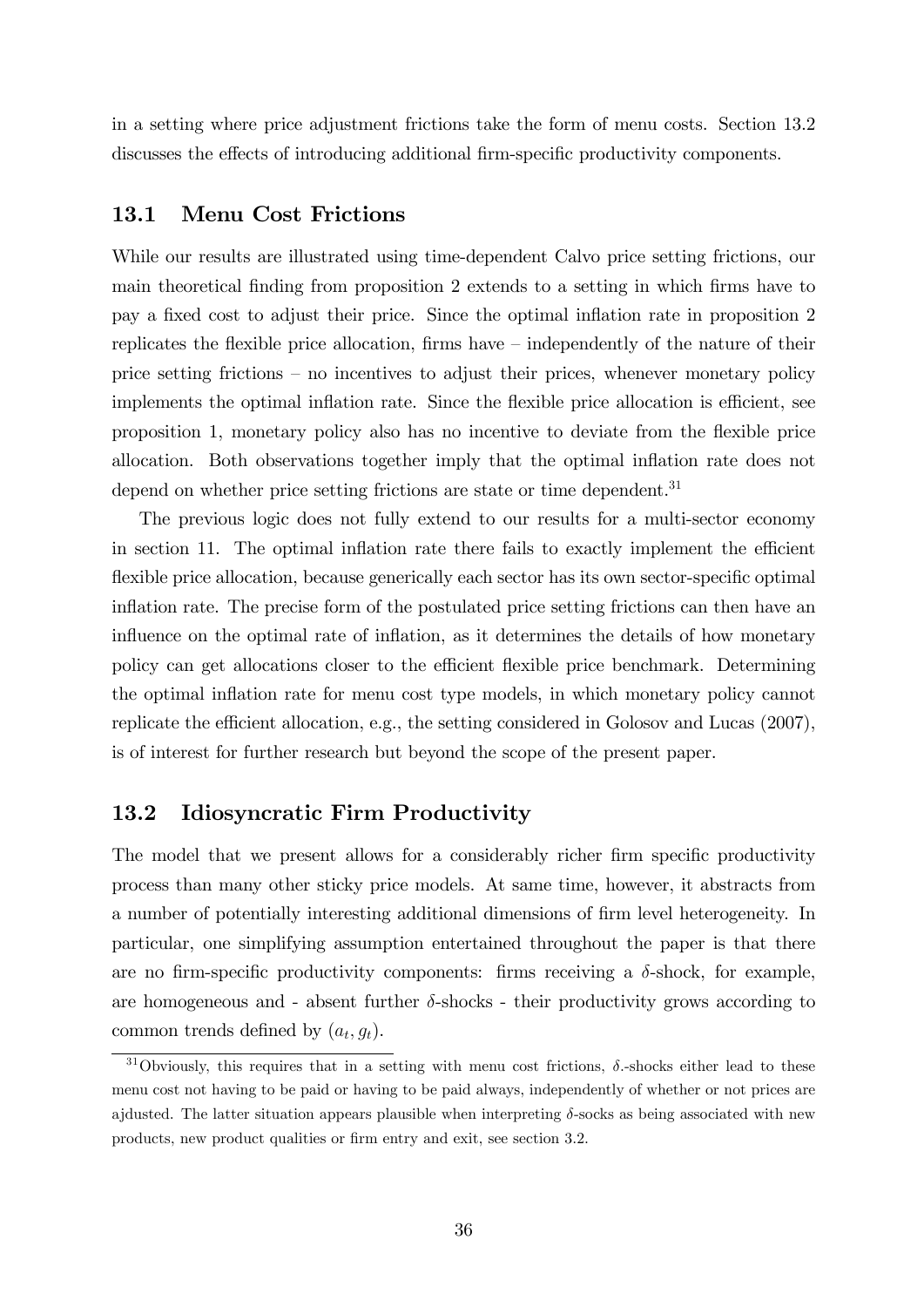This said, some of our results continue to hold even in the presence of additional idiosyncratic elements to firm productivity. Adding to the setup, for instance, a multiplicative firm fixed effect to productivity, i.e., letting firm specific productivity be given by

$$
Z_{jt} = Q_{t-s_{jt}} G_{jt} \widetilde{Z}_{t-s_{jt}},
$$

where  $\tilde{Z}_{t-s_{it}}$  is chosen in the period in which a  $\delta$ -shock hits, independently across firms and from a time-invariant distribution with mean one, our main results in proposition 1 and 2 continue to apply. The same holds true if one incorporated instead a time invariant firm-fixed effect  $\widetilde Z_j$  for productivity, i.e.,

$$
Z_{jt} = Q_{t-s_{jt}} G_{jt} \widetilde{Z}_j.
$$

For these extended settings, proposition 6, which derives our model implied empirical specification for estimating the relevant sectoral productivity trends, also holds in unchanged form because firm fixed effects get absorbed by the firm specific error term.

The situation is different, if firms specific components are time varying, e.g., take the form

$$
Z_{jt} = Q_{t-s_{jt}} G_{jt} \widetilde{Z}_{jt}
$$

for some idiosyncratic productivity shock process  $\widetilde{Z}_{it}$  with unconditional mean one. While such idiosyncratic shocks may be present in the data, it is hard to know to what extent they are due to measurement noise. In any case, the presence of such shocks prevents full replication of the flexible price equilibrium, as adjustment frictions then become strictly binding.<sup>32</sup> While this makes it difficult to obtain closed-form solutions for the optimal inflation rate, $33$  studying the implications of such time-varying idiosyncratic shocks for the optimal inflation rate appears to be worth exploring further in future work.

### 14 Conclusions

The conclusions reached in this paper show that firm-level productivity dynamics matter for understanding the inflation rate that is optimal for the aggregate economy. Using Longitudinal Business Database, which covers all establishments in the United States, we show that the existing establishment-level productivity trends can rationalize significantly positive amounts of inflation as being optimal. This differs notably from the inflation rates suggested to be optimal by standard sticky price setups with homogeneous firms, where

<sup>&</sup>lt;sup>32</sup>This holds true for the case with time dependent pricing frictions and the case with menu cost type frictions.

<sup>&</sup>lt;sup>33</sup>Golosov and Lucas (2007) study a model with idiosyncratic productivity shocks, but do not analyze the issue of the optimal rate of inflation.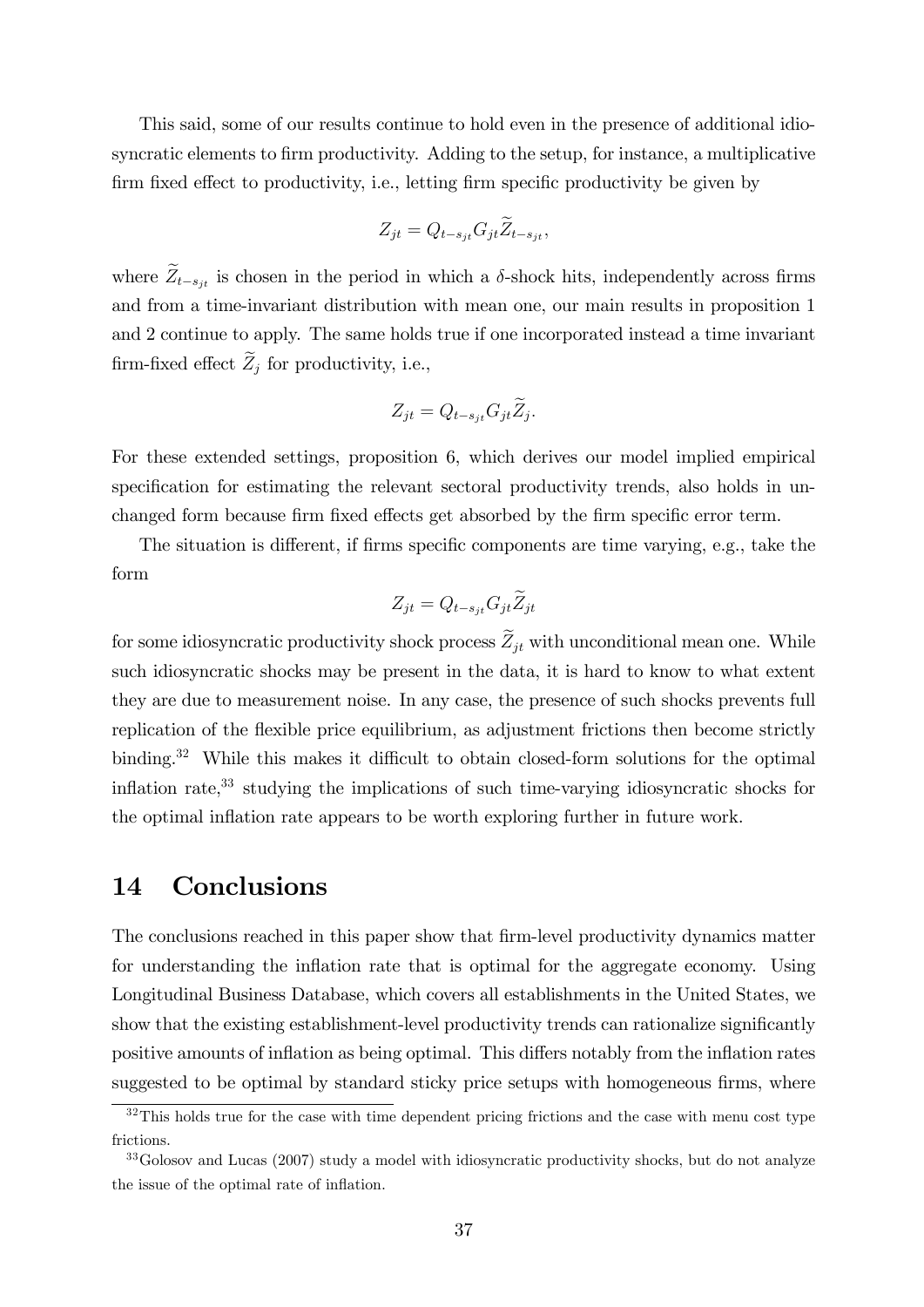productivity trends do not affect the optimal rate of inflation. Our estimates show that changes in the micro-level productivity trends taking place over the period 1986 to 2013 in the U.S. economy, caused the optimal ináation rate to fall by approximately 50 percent over this time period. Understanding the economic forces giving rise to these changes in establishment-level productivity trends are certainly worth to be explored further. It also appears interesting to explore to what extend these changes are present also in other advanced economies and imply similarly declining optimal inflation rates.

### References

- ADAM, K., AND R. M. BILLI (2006): "Optimal Monetary Policy under Commitment with a Zero Bound on Nominal Interest Rates," Journal of Money Credit and Banking,  $38(7), 1877-1905.$
- AMANO, R., K. MORAN, S. MURCHISON, AND A. RENNISON (2009): "Trend inflation, wage and price rigidities, and productivity growth," Journal of Monetary Economics,  $56(3), 353 - 364.$
- ASCARI, G., AND A. M. SBORDONE (2014): "The Macroeconomics of Trend Inflation," Journal of Economic Literature,  $52(3)$ ,  $679-739$ .
- BENIGNO, P.  $(2004)$ : "Optimal monetary policy in a currency area," Journal of International Economics,  $63(2)$ ,  $293 - 320$ .
- BENIGNO, P., AND L. A. RICCI (2011): "The Inflation-Output Trade-Off with Downward Wage Rigidities," Amercian Economic Review, 101, 1436–1466.
- BERGIN, P. R., AND G. CORSETTI  $(2008)$ : "The extensive margin and monetary policy," Journal of Monetary Economics,  $55(7)$ ,  $1222-1237$ .
- BERNARD, A. B., J. EATON, J. B. JENSEN, AND S. KORTUM (2003): "Plants and Productivity in International Trade," American Economic Review, 93(4), 1268–1290.
- BILBIIE, F. O., I. FUJIWARA, AND F. GHIRONI (2014): "Optimal monetary policy with endogenous entry and product variety," Journal of Monetary Economics, 64,  $1-20$ .
- BILBIIE, F. O., F. GHIRONI, AND M. J. MELITZ (2008): "Monetary Policy and Business Cycles with Endogenous Entry and Product Variety," in *NBER Macroeconomics* Annual 2007, Volume 22, NBER Chapters, pp. 299–353. National Bureau of Economic Research, Inc.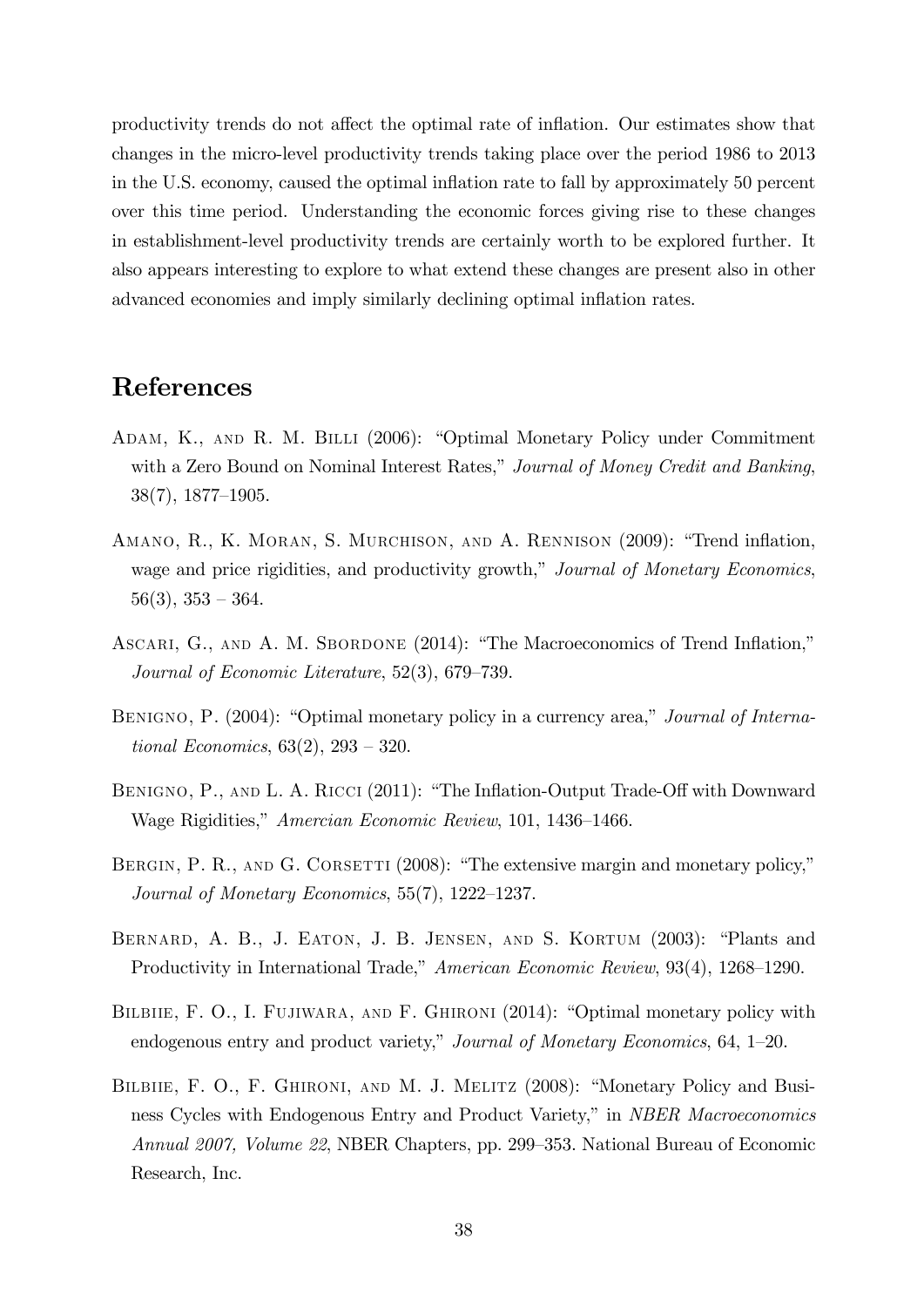$(2012)$ : "Endogenous Entry, Product Variety, and Business Cycles," *Journal of* Political Economy,  $120(2)$ ,  $304 - 345$ .

- BILS, M. (2009): "Do Higher Prices for New Goods Reflect Quality Growth or Inflation?," Quarterly Journal of Economics,  $124, 637-675$ .
- BILS, M., AND P. J. KLENOW (2004): "Some Evidence on the Importance of Sticky Prices," Journal of Political Economy,  $112(5)$ ,  $947-985$ .
- BRUNNERMEIR, M., AND Y. SANNIKOV  $(2016)$ : "On the Optimal Rate of Inflation," American Economic Review, Papers and Proceedings, 5, 484–489.
- CALVO, G. A. (1983): "Staggered Contracts in a Utility-Maximizing Framework," Journal of Monetary Economics, 12, 383–398.
- CARLSSON, M., AND A. WESTERMARK  $(2016)$ : "Labor market frictions and optimal steady-state inflation," Journal of Monetary Economics,  $78$ ,  $67 - 79$ .
- COGLEY, T., G. E. PRIMICERI, AND T. J. SARGENT (2010): "Inflation-Gap Persistence in the U.S.," American Economic Journal: Macroeconomics, 2, 43–69.
- COGLEY, T., AND T. J. SARGENT (2001): "Evolving Post-World War II U.S. Inflation Dynamics," NBER Macroeconomics Annual, 16.
- COGLEY, T., AND A. M. SBORDONE (2008): "Trend Inflation, Indexation and Inflation Persistence in the New Keynesian Phillips Curve," American Economic Review, 98,  $2101 - 2126.$
- COIBION, O., Y. GORODNICHENKO, AND J. WIELAND (2012): "The Optimal Inflation Rate in New Keynesian Models: Should Central Banks Raise Their Inflation Targets in Light of the Zero Lower Bound?," Review of Economic Studies,  $79(4)$ ,  $1371-1406$ .
- DECKER, R. A., J. HALTIWANGER, R. S. JARMIN, AND J. MIRANDA (2014): "The Secular Decline in Business Dynamism in the U.S.," University of Maryland mimeo.
- EUSEPI, S., B. HOBIJN, AND A. TAMBALOTTI (2011): "CONDI: A Cost-of-Nominal-Distortions Index," American Economic Journal: Macroeconomics, 3(3), 53-91.
- FOSTER, L., J. HALTIWANGER, AND C. SYVERSON (2008): "Reallocation, Firm Turnover, and Efficiency: Selection on Prioductivity or Profitability?," American Economic Review,  $98, 394-425$ .
- GOLOSOV, M., AND R. E. LUCAS (2007): "Menu Costs and Phillips Curves," *Journal of* Political Economy, 115, 171–199.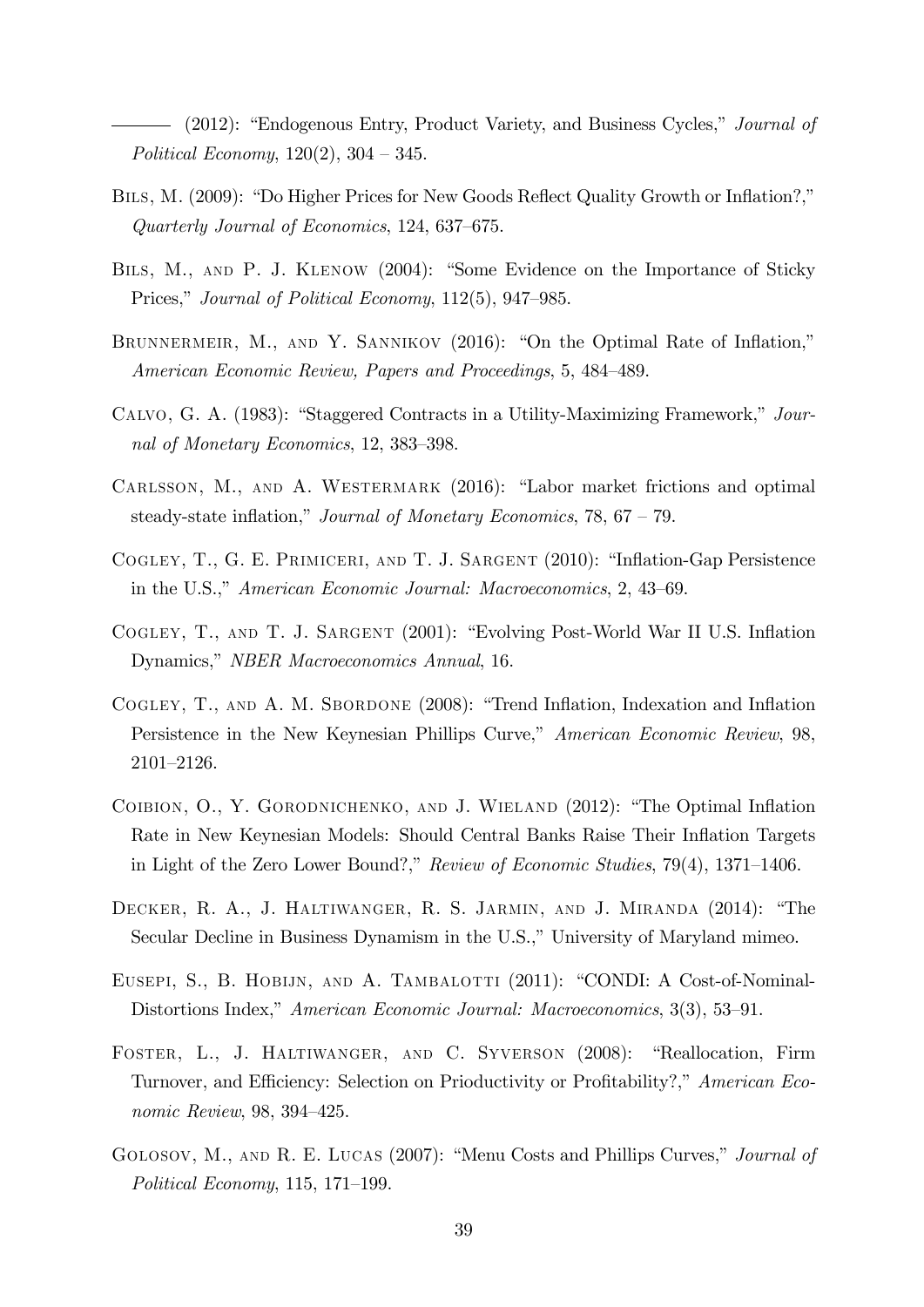- KHAN, A., R. G. KING, AND A. L. WOLMAN (2003): "Optimal Monetary Policy," Review of Economic Studies,  $70(4)$ , 825–860.
- KIM, J., AND F. J. RUGE-MURCIA  $(2009)$ : "How much inflation is necessary to grease the wheels?," Journal of Monetary Economics,  $56(3)$ ,  $365 - 377$ .
- MELITZ, M. J.  $(2003)$ : "The Impact of Trade on Intra-Industry Reallocations and Aggregate Industry Productivity,"  $Econometrica$ , 71(6), 1695–1725.
- MELSER, D., AND I. A. SYED (2016): "Life Cycle Price Trends and Product Replacement: Implications for the measurement of inflation," Review of Income and Wealth, 62, 509 533.
- PRIMICERI, G. E. (2006): "Why Inflation Rose and Fell: Policymakers S Beliefs and U.S. Postwar Stabilization Policy," Quarterly Journal of Economics, 121, 867U901.
- SARGENT, T. J. (1999): The Conquest of American Inflation. Princeton Univ. Press, Princeton.
- SARGENT, T. J., N. WILLIAMS, AND T. ZHA (2006): "Shocks and Government Beliefs: The Rise and Fall of American Inflation," American Economic Review, 96, 1193U1224.
- SCHMITT-GROHÉ, S., AND M. URIBE (2010): "The Optimal Rate of Inflation," in Handbook of Monetary Economics, ed. by B. M. Friedman, and M. Woodford, vol. 3 of Handbook of Monetary Economics, chap. 13, pp.  $653-722$ . Elsevier.
- $(2012a)$ : "Foreign Demand for Domestic Currency and the Optimal Rate of Inflation," Journal of Money, Credit and Banking,  $44(6)$ ,  $1207-1224$ .
- $(2012b)$ : "On Quality Bias and Inflation Targets," Journal of Monetary Economics,  $59(4)$ ,  $393 - 400$ .
- (2013): "Downward Nominal Wage Rigidity and the Case for Temporary Inflation in the Eurozone," Journal of Economic Perspectives, 27, 193–212.
- WOLMAN, A. (2011): "The Optimal Rate of Inflation with Trending Relative Prices," Journal of Money, Credit and Banking, Vol. 43, 355–384.
- WOODFORD, M. (2003): *Interest and Prices*. Princeton University Press, Princeton.
- YUN, T. (2005): "Optimal Monetary Policy with Relative Price Distortions," Amercian  $Economic Review, 95, 89-109.$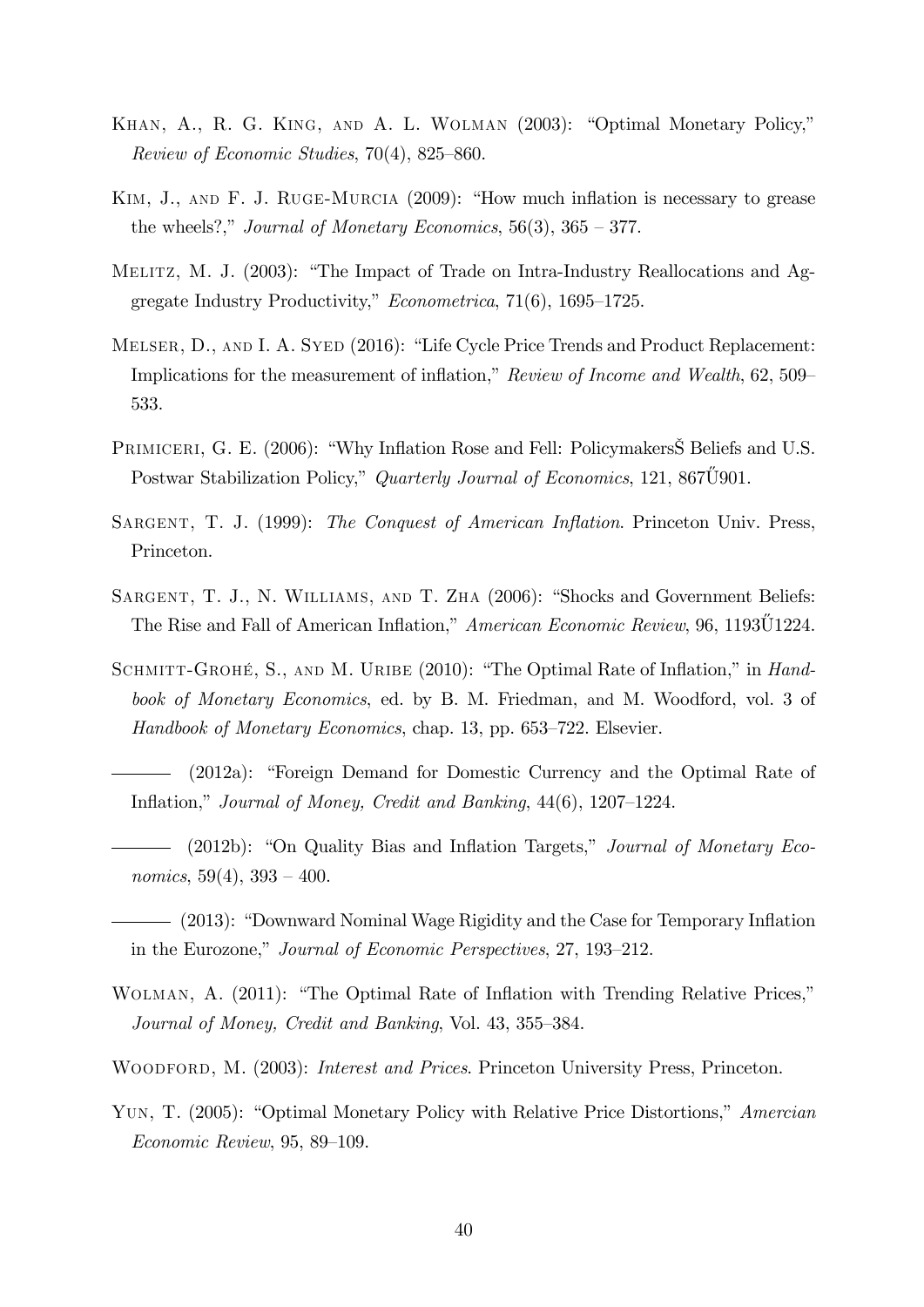## Appendix

### A Derivation of the Sticky Price Economy

#### A.1 Cost Minimization Problem of Firms

The cost minimization problem of the firm producing the product in product category  $j$ ,

$$
\min_{K_{jt}, L_{jt}} K_{jt} r_t + L_{jt} W_t / P_t \quad s.t. \quad Y_{jt} = A_t Q_{t-s_{jt}} G_{jt} \left( K_{jt}^{1-\frac{1}{\phi}} L_{jt}^{\frac{1}{\phi}} - F_t \right),
$$

yields the Örst order conditions

$$
0 = r_t + \left(1 - \frac{1}{\phi}\right) \lambda_t A_t Q_{t-s_{jt}} G_{jt} \left(\frac{L_{jt}}{K_{jt}}\right)^{\frac{1}{\phi}},
$$
  

$$
0 = W_t / P_t + \frac{1}{\phi} \lambda_t A_t Q_{t-s_{jt}} G_{jt} \left(\frac{L_{jt}}{K_{jt}}\right)^{\frac{1}{\phi}-1}.
$$

They imply that the same optimal capital labor ratio is the same for all  $j \in [0, 1]$ , i.e.,

$$
\frac{K_{jt}}{L_{jt}} = \frac{W_t}{P_t r_t} (\phi - 1).
$$

Plugging the optimal capital labor ratio into the technology of the firm producing the product in category j and solving for the factor inputs yields the factor demand functions

$$
L_{jt} = \left(\frac{W_t}{P_t r_t} (\phi - 1)\right)^{\frac{1}{\phi} - 1} I_{jt},
$$
\n(37)

$$
K_{jt} = \left(\frac{W_t}{P_t r_t} \left(\phi - 1\right)\right)^{\frac{1}{\phi}} I_{jt}.
$$
\n(38)

The firm that produces the product in product category  $j$  demands these amounts of labor and capital, respectively, in order to produce  $I_{jt}$  units of the product. Accordingly, the cost function to produce  $I_{jt}$  units of the product is

$$
MC_t I_{jt} = W_t \left(\frac{W_t}{P_t r_t} (\phi - 1)\right)^{\frac{1}{\phi} - 1} I_{jt} + P_t r_t \left(\frac{W_t}{P_t r_t} (\phi - 1)\right)^{\frac{1}{\phi}} I_{jt},
$$
(39)

where  $MC<sub>t</sub>$  denotes nominal marginal (or average) costs. This equation can be rearrange to obtain equation (7) in the main text.

### A.2 Price Setting Problem of Firms

The price setting problem of the firm that produces the product in category  $j$ , see equation (8), implies that the optimal product price is given by

$$
P_{jt}^{\star} = \left(\frac{\theta}{\theta - 1} \frac{1}{1 + \tau}\right) \frac{E_t \sum_{i=0}^{\infty} (\alpha (1 - \delta))^i \Omega_{t, t + i} Y_{t + i} \left(\Xi_{t, t + i} / P_{t + i}\right)^{-\theta} \frac{MC_{t + i} / P_{t + i}}{A_{t + i} Q_{t - s_{jt}} G_{j t + i}}}{E_t \sum_{i=0}^{\infty} (\alpha (1 - \delta))^i \Omega_{t, t + i} Y_{t + i} \left(\Xi_{t, t + i} / P_{t + i}\right)^{1 - \theta}}.
$$
 (40)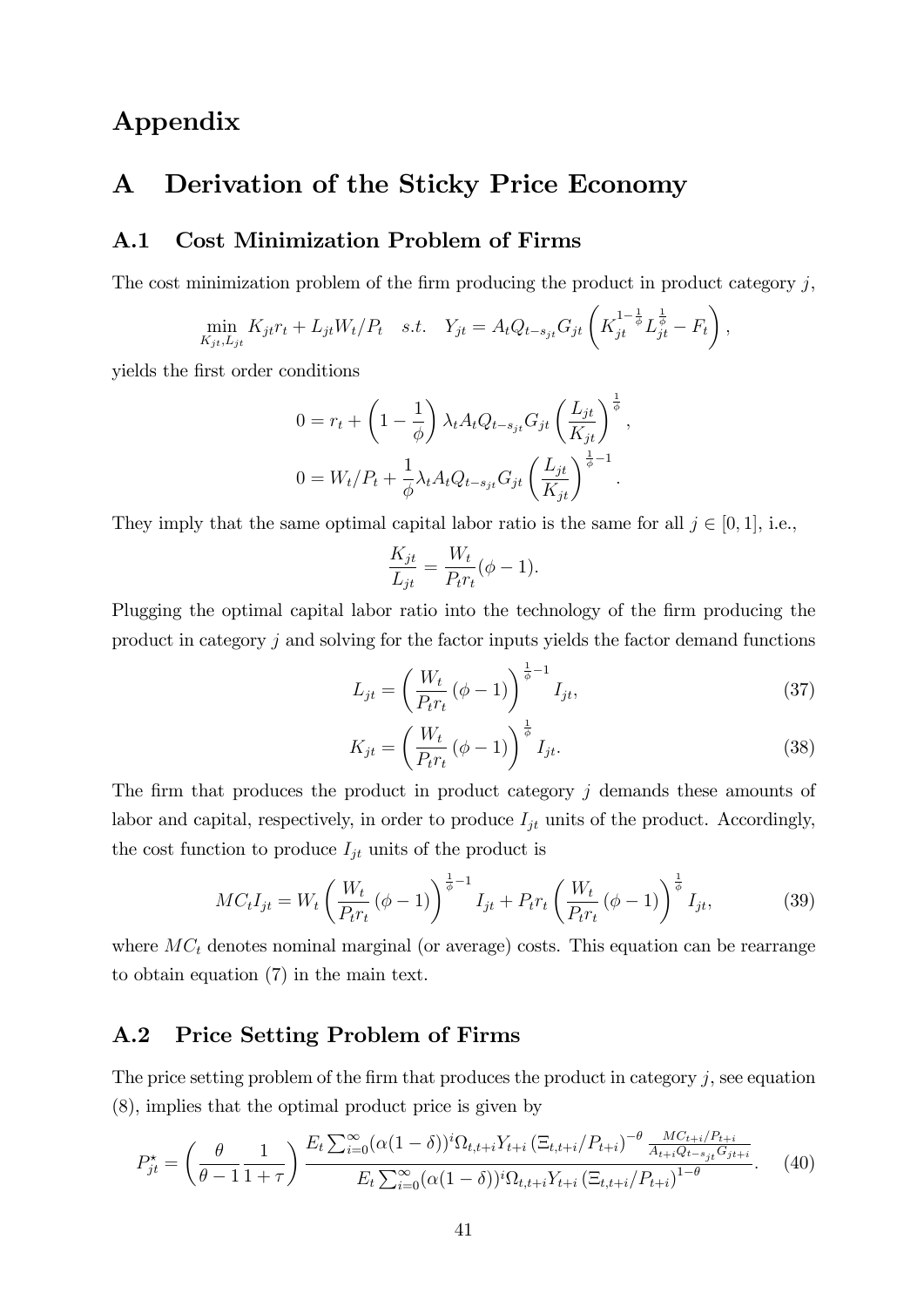Rewriting this equation yields

$$
\frac{P_{jt}^{\star}}{P_t} \left( \frac{Q_{t-s_{jt}} G_{jt}}{Q_t} \right)
$$
\n
$$
= \left( \frac{\theta}{\theta - 1} \frac{1}{1 + \tau} \right) \frac{E_t \sum_{i=0}^{\infty} (\alpha (1 - \delta))^i \Omega_{t,t+i} \frac{Y_{t+i}}{Y_t} \left( \frac{\Xi_{t,t+i} P_t}{P_{t+i}} \right)^{-\theta} \frac{M C_{t+i}}{P_{t+i} A_{t+i} Q_{t+i}} \frac{Q_{t+i} / Q_t}{G_{jt+i} / G_{jt}}}{E_t \sum_{i=0}^{\infty} (\alpha (1 - \delta))^i \Omega_{t,t+i} \frac{Y_{t+i}}{Y_t} \left( \frac{\Xi_{t,t+i} P_t}{P_{t+i}} \right)^{1-\theta}}.
$$
\n(41)

The multi-period growth rate of the cohort effect relative to the experience effect corresponds to

$$
\frac{Q_{t+i}/Q_t}{G_{jt+i}/G_{jt}} = \frac{q_{t+i} \times \cdots \times q_{t+1}}{g_{t+i} \times \cdots \times g_{t+1}},
$$

for  $i > 0$ , and equals unity for  $i = 0$ . Hence, this growth rate is independent of the index  $j$ , because when going forward in time, firms producing products in different product categories  $j$  are subject to the same experience effect. Accordingly, we can rewrite the equation (41) according to

$$
\frac{P_{jt}^{\star}}{P_t} \left( \frac{Q_{t-s_{jt}} G_{jt}}{Q_t} \right) = \left( \frac{\theta}{\theta - 1} \frac{1}{1 + \tau} \right) \frac{N_t}{D_t},
$$

where the numerator  $N_t$  is given by

$$
N_t = E_t \sum_{i=0}^{\infty} (\alpha (1-\delta))^i \Omega_{t,t+i} \frac{Y_{t+i}}{Y_t} \left( \frac{\Xi_{t,t+i} P_t}{P_{t+i}} \right)^{-\theta} \frac{MC_{t+i}}{P_{t+i} A_{t+i} Q_{t+i}} \left( \frac{q_{t+i} \times \cdots \times q_{t+1}}{g_{t+i} \times \cdots \times g_{t+1}} \right).
$$

It evolves recursively as shown by equation (10). The denominator  $D_t$  also evolves recursively, and this yields the recursive pricing equations  $(9)-(11)$ .

### A.3 First Order Conditions to the Household Problem

The first order conditions that belong to the household problem comprise the household's budget constraint, a no-Ponzi scheme condition, the transversality condition, and the following equations:

$$
\frac{W_t}{P_t} = -\frac{U_{Lt}}{U_{Ct}},
$$
\n
$$
\Omega_{t,t+1} = \beta \frac{\xi_{t+1}}{\xi_t} \frac{U_{Ct+1}}{U_{Ct}},
$$
\n
$$
1 = E_t \left[ \Omega_{t,t+1} \left( \frac{1+i_t}{\Pi_{t+1}} \right) \right],
$$
\n
$$
1 = E_t \left[ \Omega_{t,t+1} (r_{t+1} + 1 - d) \right].
$$

Here, we denote by  $U(.)$  the period utility function. Our assumptions about  $U(.)$  imply

$$
U_{Ct} = C_t^{-\sigma} V(L_t)^{1-\sigma},
$$
  

$$
U_{Lt} = C_t^{1-\sigma} V(L_t)^{-\sigma} V_{Lt},
$$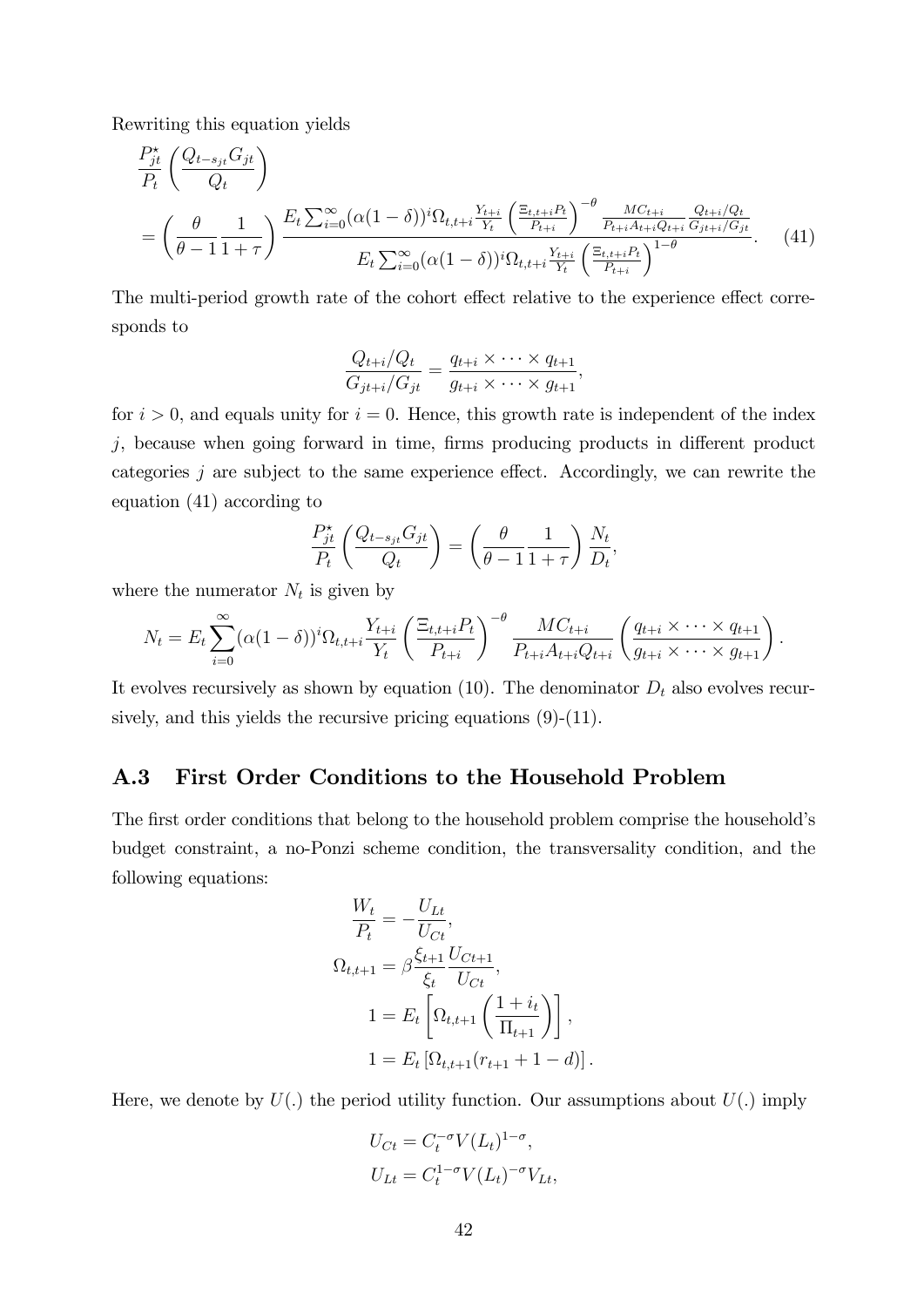where  $U(C_t, L_t) = ( [C_t V(L_t)]^{1-\sigma} - 1)/(1-\sigma)$  and  $U_{C_t} = \partial U(C_t, L_t)/\partial C_t$  and  $V_{Lt} =$  $\partial V(L_t)/\partial L_t.$ 

### A.4 Recursive Evolution of the Price Level

Plugging the weighted average price of a cohort, equation (12), into the price level, equation (13), yields that

$$
P_t^{1-\theta} = \delta(\Xi_{t,t} P_{t,t}^{\star})^{1-\theta} + \sum_{s=1}^{\infty} (1-\delta)^s \delta\left[ (1-\alpha) \sum_{k=0}^{s-1} \alpha^k (\Xi_{t-k,t} P_{t-s,t-k}^{\star})^{1-\theta} + \alpha^s (\Xi_{t-s,t} P_{t-s,t-s}^{\star})^{1-\theta} \right]
$$

:

Telescoping the sums yields:

$$
P_{t}^{1-\theta} = \delta(\Xi_{t,t}P_{t,t}^{*})^{1-\theta}
$$
  
+  $\delta(1-\delta)^{1}[(1-\alpha)(\Xi_{t,t}P_{t-1,t}^{*})^{1-\theta} + \alpha(\Xi_{t-1,t}P_{t-1,t-1}^{*})^{1-\theta}]$   
+  $\delta(1-\delta)^{2}[(1-\alpha)(\Xi_{t,t}P_{t-2,t}^{*})^{1-\theta} + (1-\alpha)\alpha(\Xi_{t-1,t}P_{t-2,t-1}^{*})^{1-\theta} + \alpha^{2}(\Xi_{t-2,t}P_{t-2,t-2}^{*})^{1-\theta}]$   
+ ...

Collecting optimal prices that were set at the same date yields:

$$
P_{t}^{1-\theta} =
$$
\n
$$
\delta \Xi_{t,t}^{1-\theta} \left[ (P_{t,t}^{\star})^{1-\theta} + (1-\alpha)(1-\delta) \left\{ (P_{t-1,t}^{\star})^{1-\theta} + (1-\delta)(P_{t-2,t}^{\star})^{1-\theta} + (1-\delta)^2 (P_{t-3,t}^{\star})^{1-\theta} + \dots \right\} \right]
$$
\n
$$
+ [\alpha(1-\delta)] \delta \Xi_{t-1,t}^{1-\theta} \left[ (P_{t-1,t-1}^{\star})^{1-\theta} + (1-\alpha)(1-\delta) \left\{ (P_{t-2,t-1}^{\star})^{1-\theta} + (1-\delta)(P_{t-3,t-1}^{\star})^{1-\theta} + \dots \right\} \right]
$$
\n
$$
+ \dots
$$

Using equation (14) and the definition of  $p_t^e$  in equation (16), we can replace the terms in square brackets in the previous equation by  $p_t^e$ . This yields

$$
P_{t}^{1-\theta} = \delta (\Xi_{t,t} P_{t,t}^{\star})^{1-\theta} \left[ 1 + (1 - \alpha) \left\{ \frac{(p_{t}^{e})^{\theta-1}}{\delta} - 1 \right\} \right]
$$
  
+  $[\alpha (1 - \delta)]^{1} \delta (\Xi_{t-1,t} P_{t-1,t-1}^{\star})^{1-\theta} \left[ 1 + (1 - \alpha) \left\{ \frac{(p_{t-1}^{e})^{\theta-1}}{\delta} - 1 \right\} \right]$   
+  $[\alpha (1 - \delta)]^{2} \delta (\Xi_{t-2,t} P_{t-2,t-2}^{\star})^{1-\theta} \left[ 1 + (1 - \alpha) \left\{ \frac{(p_{t-2}^{e})^{\theta-1}}{\delta} - 1 \right\} \right] + \dots$ 

Rearranging the previous equation yields

$$
P_t^{1-\theta} = (\Xi_{t,t} P_{t,t}^*)^{1-\theta} \left[ \alpha \delta + (1-\alpha)(p_t^e)^{\theta-1} \right]
$$
  
+  $\alpha (1-\delta) (\Xi_{t-1,t})^{1-\theta} \left\{ (\Xi_{t-1,t-1} P_{t-1,t-1}^*)^{1-\theta} \left[ \alpha \delta + (1-\alpha)(p_{t-1}^e)^{\theta-1} \right] \right\}$   
+  $\alpha (1-\delta) (\Xi_{t-2,t-1} P_{t-2,t-2}^*)^{1-\theta} \left[ \alpha \delta + (1-\alpha)(p_{t-2}^e)^{\theta-1} \right] + \dots \right\}.$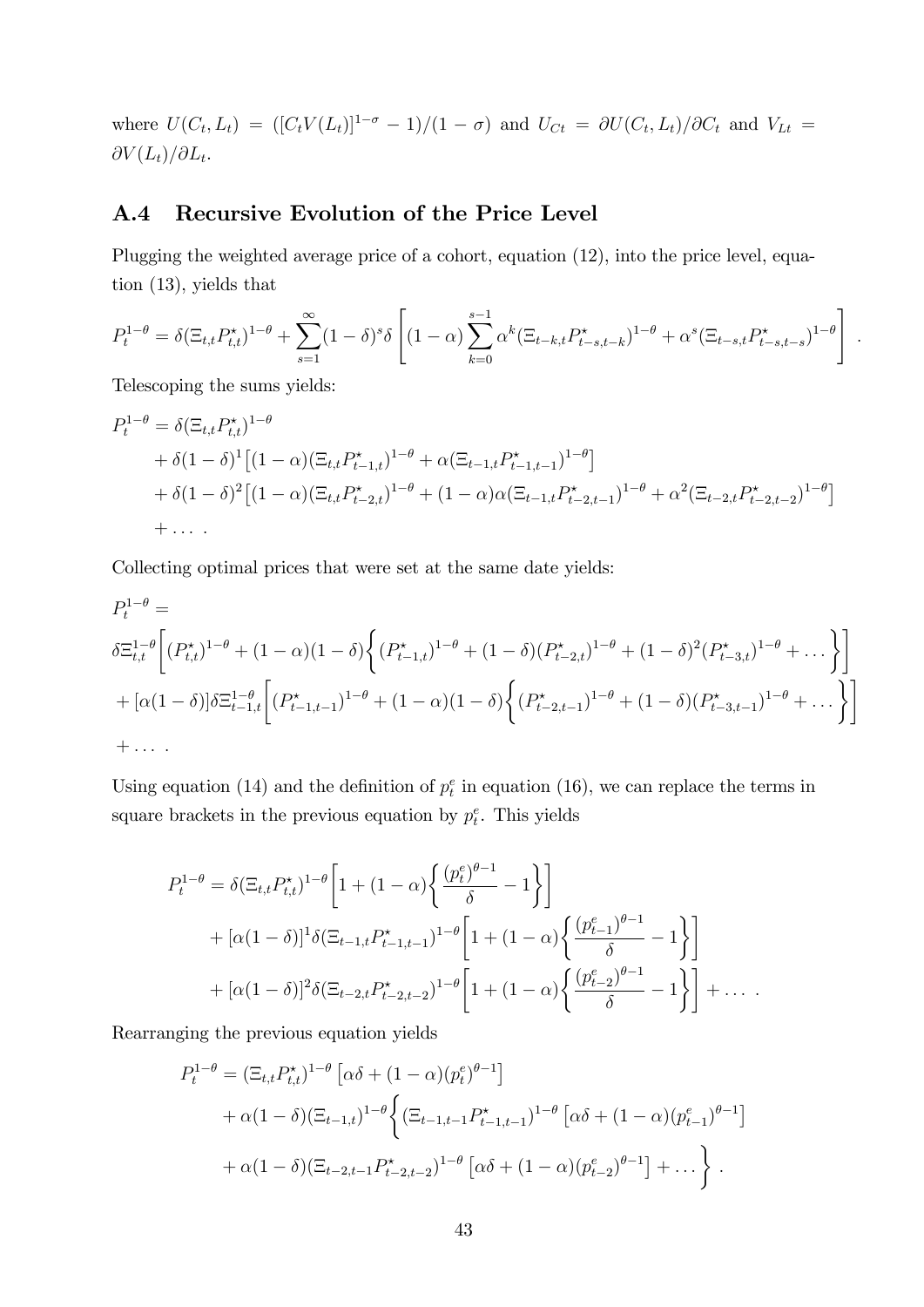The term in curly brackets in this equation corresponds to  $P_{t-1}^{1-\theta}$ , which yields the price level equation (15) in the main text.

#### A.5 Aggregate Technology and Aggregate Productivity

To derive the aggregate technology, we combine firms' technology to produce the differentiated product in equation (2) with product demand  $Y_{jt}/Y_t = (P_{jt}/P_t)^{-\theta}$  to obtain

$$
\frac{Y_t}{A_t Q_t} \left( \frac{Q_t / Q_{t-s_{jt}}}{G_{jt}} \right) \left( \frac{P_{jt}}{P_t} \right)^{-\theta} = \left( \frac{K_{jt}}{L_{jt}} \right)^{1-\frac{1}{\phi}} L_{jt} - F_t.
$$

Integrating over all the firms that produce products in various product categories  $j \in [0, 1]$ , using labor market clearing,  $L_t = \int_0^1 L_{jt} \, dj$ , and the fact that optimizing firms maintain the same (and hence the aggregate) capital labor ratio yields

$$
\frac{Y_t}{A_t Q_t} \int_0^1 \left( \frac{Q_t / Q_{t-s_{jt}}}{G_{jt}} \right) \left( \frac{P_{jt}}{P_t} \right)^{-\theta} dj = K_t^{1-\frac{1}{\phi}} L_t^{\frac{1}{\phi}} - F_t.
$$

Rearranging this equation and defining the (inverse) endogenous component of aggregate productivity as in equation (18) in the main text yields the aggregate technology (17).

To derive the recursive representation of  $\Delta_t$  shown in equation (19), we recall the definition of  $\Delta_t$ , i.e.,

$$
\Delta_t = \int_0^1 \left( \frac{Q_t/Q_{t-s_{jt}}}{G_{jt}} \right) \left( \frac{P_{jt}}{P_t} \right)^{-\theta} dj,
$$

and rewrite it according to

$$
\frac{\Delta_t}{P_t^{\theta}} = \int_0^1 \left( \frac{q_t \times \cdots \times q_{t-s_{jt}+1}}{g_t \times \cdots \times g_{t-s_{jt}+1}} \right) (P_{jt})^{-\theta} dj,
$$

using the processes describing the evolution of  $Q_t$  and  $G_{jt}$ . As for the price level, we aggregate in two steps. First, we aggregate the optimal prices of all firms operating within a particular cohort. Second, we aggregate all cohorts in the economy. To this end, we rewrite  $\Delta_t/P_t^{\theta}$  in the previous equation according to

$$
\frac{\Delta_t}{P_t^{\theta}} = \sum_{s=0}^{\infty} (1 - \delta)^s \delta \widehat{\Lambda}_t(s), \tag{42}
$$

using

$$
\widehat{\Lambda}_t(s) = \begin{cases}\n\left(\frac{q_t \times \dots \times q_{t-s+1}}{g_t \times \dots \times g_{t-s+1}}\right) \left[ (1-\alpha) \sum_{k=0}^{s-1} \alpha^k (\Xi_{t-k,t} P^{\star}_{t-s,t-k})^{-\theta} + \alpha^s (\Xi_{t-s,t} P^{\star}_{t-s,t-s})^{-\theta} \right] & \text{if } s \ge 1, \\
(\Xi_{t,t} P^{\star}_{t,t})^{-\theta} & \text{if } s = 0.\n\end{cases}
$$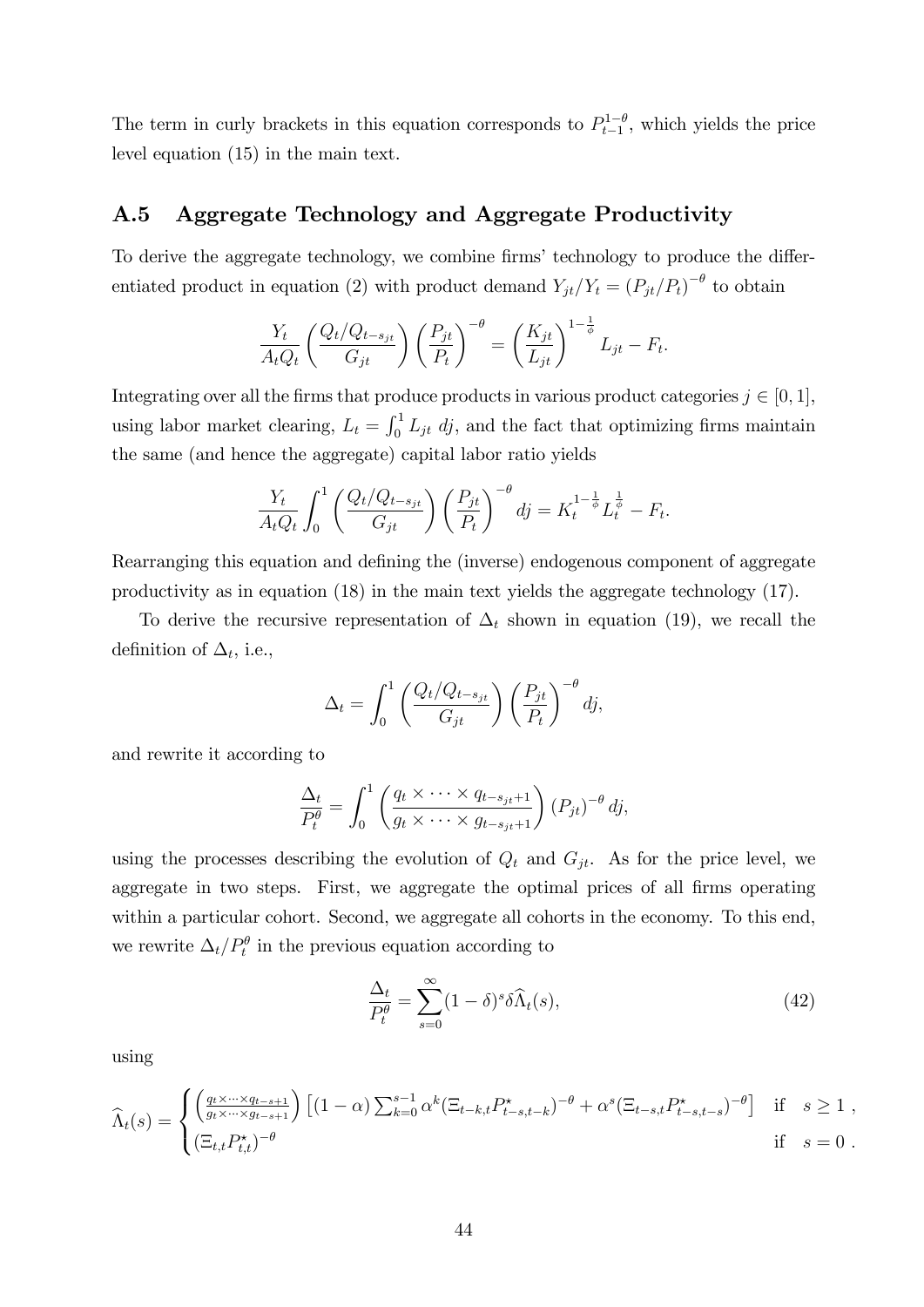Substituting out for  $\widehat{\Lambda}_t(s)$  in equation (42) yields

$$
\frac{\Delta_t}{P_t^{\theta}} = \delta \left( \Xi_{t,t} P_{t,t}^{\star} \right)^{-\theta} \n+ \delta \sum_{s=1}^{\infty} (1-\delta)^s \left( \frac{q_t \times \cdots \times q_{t-s+1}}{g_t \times \cdots \times g_{t-s+1}} \right) \left[ (1-\alpha) \sum_{k=0}^{s-1} \alpha^k (\Xi_{t-k,t} P_{t-s,t-k}^{\star})^{-\theta} + \alpha^s (\Xi_{t-s,t} P_{t-s,t-s}^{\star})^{-\theta} \right].
$$

Following corresponding steps to those in appendix A.4 to rearrange the previous equation yields

$$
\frac{\Delta_t}{P_t^{\theta}} = (\Xi_{t,t} P_{t,t}^*)^{-\theta} \left[ \alpha \delta + (1 - \alpha)(p_t^e)^{\theta - 1} \right] \n+ \alpha (1 - \delta) \left( \frac{q_t}{g_t} \right) (\Xi_{t-1,t} P_{t-1,t-1}^*)^{-\theta} \left[ \alpha \delta + (1 - \alpha)(p_{t-1}^e)^{\theta - 1} \right] \n+ \left[ \alpha (1 - \delta) \right]^2 \left( \frac{q_t q_{t-1}}{g_t g_{t-1}} \right) (\Xi_{t-2,t} P_{t-2,t-2}^*)^{-\theta} \left[ \alpha \delta + (1 - \alpha)(p_{t-2}^e)^{\theta - 1} \right] + \dots
$$

We rearrange this equation further to obtain that

$$
\frac{\Delta_t}{P_t^{\theta}} = \left(\Xi_{t,t} P_{t,t}^{\star}\right)^{-\theta} \left[\alpha\delta + (1-\alpha)(p_t^e)^{\theta-1}\right] \n+ \alpha(1-\delta) \left(\frac{q_t}{q_t}\right) \left(\Xi_{t-1,t}\right)^{-\theta} \left\{ (P_{t-1,t-1}^{\star})^{-\theta} \left[\alpha\delta + (1-\alpha)(p_{t-1}^e)^{\theta-1}\right] \right. \n+ \alpha(1-\delta) \left(\frac{q_{t-1}}{q_{t-1}}\right) \left(\Xi_{t-2,t-1} P_{t-2,t-2}^{\star}\right)^{-\theta} \left[\alpha\delta + (1-\alpha)(p_{t-2}^e)^{\theta-1}\right] + \dots \right\}.
$$

The term in curly brackets in the previous equation is equal to  $\Delta_{t-1}/P_{t-1}^{\theta}$ , which yields

$$
\frac{\Delta_t}{P_t^{\theta}} = \left[ \alpha \delta + (1 - \alpha) (p_t^e)^{\theta - 1} \right] \left( \Xi_{t,t} P_{t,t}^{\star} \right)^{-\theta} + \alpha (1 - \delta) \left( \frac{q_t}{g_t} \right) \left( \Xi_{t-1,t} \right)^{-\theta} \left\{ \frac{\Delta_{t-1}}{P_{t-1}^{\theta}} \right\}.
$$

Multiplying this equation by  $P_t^{\theta}$  yields equation (19) in the main text.

#### A.6 Consolidated Budget Constraint

Consolidating household's and government's budget constraints shown in the main text yields

$$
C_t + K_{t+1} = (1-d)K_t + r_t K_t + \frac{W_t}{P_t} L_t + \frac{\int_0^1 \Theta_{jt} \, \mathrm{d}j}{P_t} - \tau \left( \frac{\int_0^1 P_{jt} Y_{jt} \, \mathrm{d}j}{P_t} \right). \tag{43}
$$

To compute aggregate firm profits  $\int_0^1 \Theta_{jt}$  dj, we use marginal costs (39) and combine them with the factor demands for  $L_{jt}$  and  $K_{jt}$ , equations (37) and (38), which yields that  $MC_tI_{jt} = W_tL_{jt} + P_tr_tK_{jt}$ . We use this equation and product demand  $Y_{jt}/Y_t = (P_{jt}/P_t)^{-\theta}$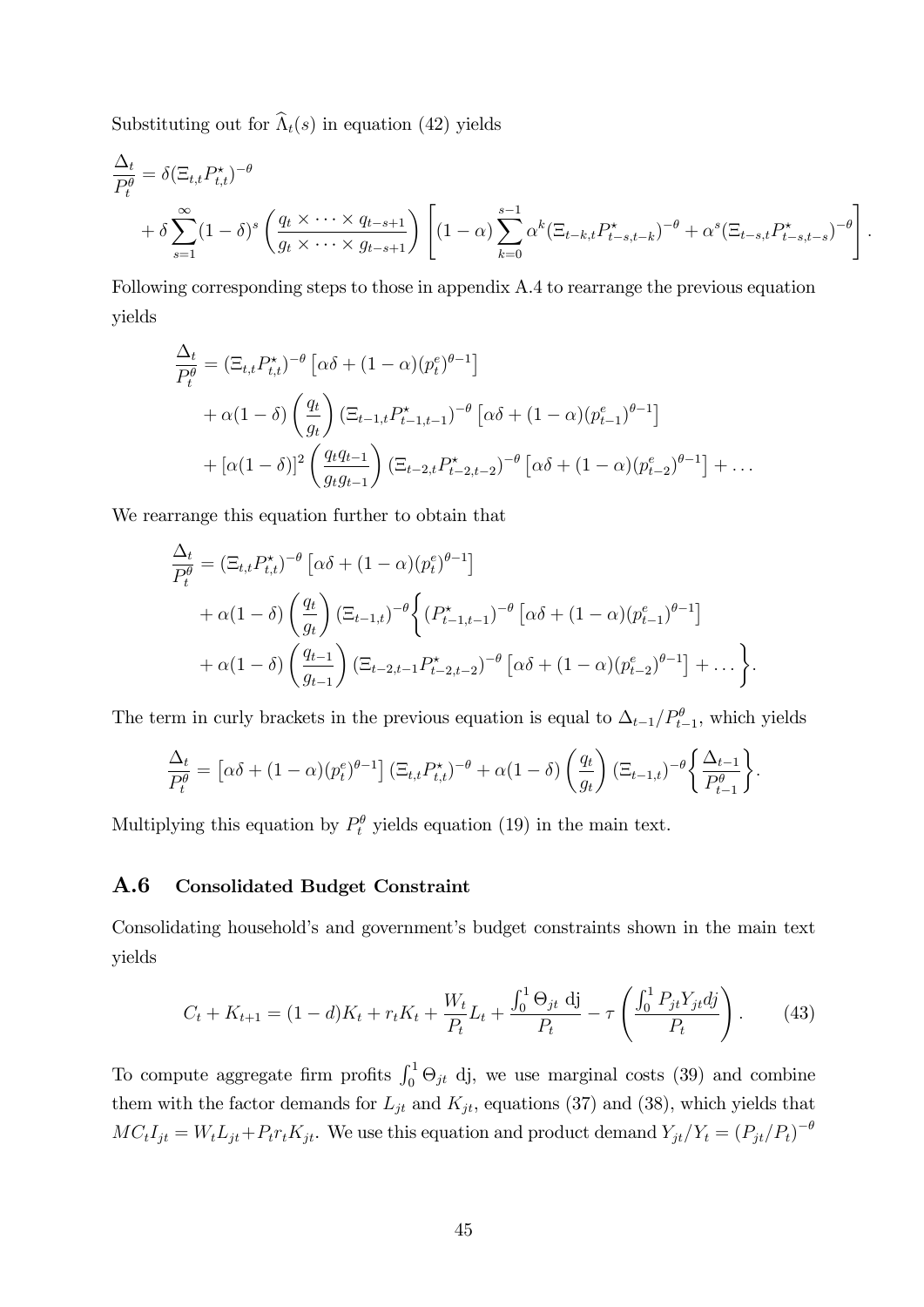to rewrite aggregate firm profits according to

$$
\int_0^1 \Theta_{jt} \, \mathrm{d}j = (1 + \tau) \int_0^1 P_{jt} Y_{jt} \, \mathrm{d}j - \int_0^1 M C_t I_{jt} \, \mathrm{d}j,
$$
  
=  $(1 + \tau) \int_0^1 P_{jt} Y_{jt} \, \mathrm{d}j - \int_0^1 (W_t L_{jt} + P_t r_t K_{jt}) \, \mathrm{d}j,$   
=  $(1 + \tau) P_t Y_t - W_t L_t - P_t r_t K_t,$ 

with  $L_t = \int_0^1 L_{jt}$  dj and  $K_t = \int_0^1 K_{jt}$  dj. Thus, the consolidated budget constraint (43) reduces to

$$
K_{t+1} = (1 - d)K_t + Y_t - C_t,
$$

where  $Y_t - C_t$  represents aggregate investment. Dividing the previous equation by trend growth  $\Gamma_t^e$  yields

$$
\gamma_{t+1}^e k_{t+1} = (1-d)k_t + y_t - c_t,
$$

where  $\gamma_t^e = \Gamma_t^e / \Gamma_{t-1}^e$  denotes the (gross) trend growth rate.

#### A.7 Transformed Sticky Price Economy

We define  $p_t^* = P_{t,t}^*/P_t$  and  $mc_t = MC_t/(P_t(\Gamma_t^e)^{1/\phi})$  and  $w_t = W_t/(P_t\Gamma_t^e)$  and  $c_t = C_t/\Gamma_t^e$ . Also, we use that  $p_t^e = 1/\Delta_t^e$ , which follows from the equations (16) and (25). This yields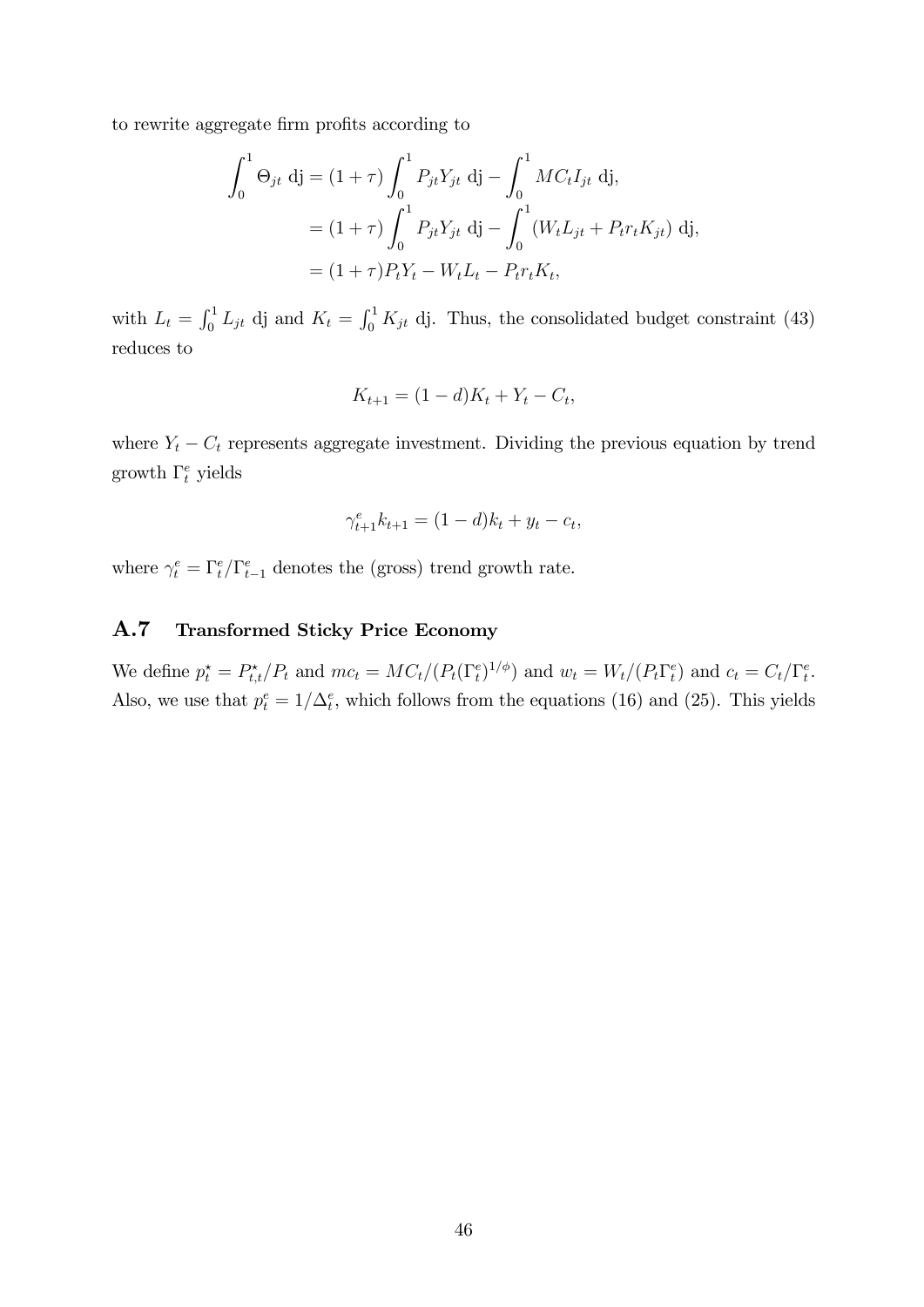the following equations that describe the transformed sticky price economy.

$$
1 = \left[\alpha\delta + (1-\alpha)(\Delta_t^e)^{1-\theta}\right](p_t^{\star})^{1-\theta} + \alpha(1-\delta)\left(\frac{\Pi_t}{\Xi_{t-1,t}}\right)^{\theta-1}
$$
(44)

$$
\Delta_t = \left[ \alpha \delta + (1 - \alpha) (\Delta_t^e)^{1 - \theta} \right] (p_t^{\star})^{-\theta} + \alpha (1 - \delta) \left( \frac{q_t}{g_t} \right) \left( \frac{\Pi_t}{\Xi_{t-1,t}} \right)^{\theta} \Delta_{t-1}
$$
(45)

$$
p_t^* = \left(\frac{\theta}{\theta - 1} \frac{1}{1 + \tau}\right) \frac{N_t}{D_t} \tag{46}
$$

$$
N_{t} = \frac{mc_{t}}{\Delta_{t}^{e}} + \alpha(1-\delta)E_{t} \left[ \Omega_{t,t+1} \gamma_{t+1}^{e} \left( \frac{y_{t+1}}{y_{t}} \right) \left( \frac{\Pi_{t+1}}{\Xi_{t,t+1}} \right)^{\theta} \left( \frac{q_{t+1}}{g_{t+1}} \right) N_{t+1} \right]
$$
(47)

$$
D_{t} = 1 + \alpha (1 - \delta) E_{t} \left[ \Omega_{t,t+1} \gamma_{t+1}^{e} \left( \frac{y_{t+1}}{y_{t}} \right) \left( \frac{\Pi_{t+1}}{\Xi_{t,t+1}} \right)^{\theta - 1} D_{t+1} \right]
$$
(48)

$$
mc_t = \left(\frac{w_t}{1/\phi}\right)^{\frac{1}{\phi}} \left(\frac{r_t}{1 - 1/\phi}\right)^{1 - \frac{1}{\phi}}
$$
\n
$$
(49)
$$

$$
r_t k_t = (\phi - 1) w_t L_t
$$
  

$$
\left(\Delta_t^e\right) \left(\begin{array}{cc} 1 - \frac{1}{\phi} & \frac{1}{\phi} \\ 0 & 0 \end{array}\right)
$$
 (50)

$$
y_t = \left(\frac{\Delta_t^e}{\Delta_t}\right) \left(k_t^{1-\frac{1}{\phi}} L_t^{\frac{1}{\phi}} - f\right) \tag{51}
$$

$$
\gamma_{t+1}^e k_{t+1} = (1-d)k_t + y_t - c_t \tag{52}
$$

$$
\gamma_t^e = (a_t q_t \Delta_{t-1}^e / \Delta_t^e)^{\phi} \tag{53}
$$

$$
\left(\Delta_t^e\right)^{1-\theta} = \delta + (1-\delta) \left(\Delta_{t-1}^e q_t / g_t\right)^{1-\theta} \tag{54}
$$

$$
w_t = -c_t \left(\frac{v_{Lt}}{V(L_t)}\right) \tag{55}
$$

$$
1 = E_t \left[ \Omega_{t,t+1} \left( \frac{1 + i_t}{\Pi_{t+1}} \right) \right]
$$
\n
$$
(56)
$$

$$
1 = E_t \left[ \Omega_{t,t+1}(r_{t+1} + 1 - d) \right]
$$
\n<sup>(57)</sup>

$$
\Omega_{t,t+1} = \beta \left(\frac{\xi_{t+1}}{\xi_t}\right) \left(\frac{\gamma_{t+1}^e c_{t+1}}{c_t}\right)^{-\sigma} \left(\frac{V(L_{t+1})}{V(L_t)}\right)^{1-\sigma} \tag{58}
$$

After adding a description of monetary policy and a price indexation rule, these seventeen equations determine the paths of the seventeen variables  $i_t$ ,  $\Pi_t$ ,  $y_t$ ,  $c_t$ ,  $k_t$ ,  $L_t$ ,  $r_t$ ,  $w_t$ ,  $mc_t$ ,  $\gamma_t^e$ ,  $\Delta_t$ ,  $\Delta_t^e, p_t^*, \Xi_{t-1,t}, N_t, D_t, \Omega_{t-1,t}.$  The model contains the four exogenous shocks  $q_t, q_t, a_t, \xi_t$ .

#### A.8 Steady State in the Transformed Sticky Price Economy

We consider a steady state in the transformed sticky price economy, in which  $g$  and  $q$  are constant and the government maintains a constant inflation rate  $\Pi$ , which also implies a constant rate of price indexation  $\Xi$ .

To solve for the model variables in this steady state, we first solve for the ratio  $\Delta/\Delta^e$ as a function of model parameters only. To this end, we derive an expression for  $p^*$  as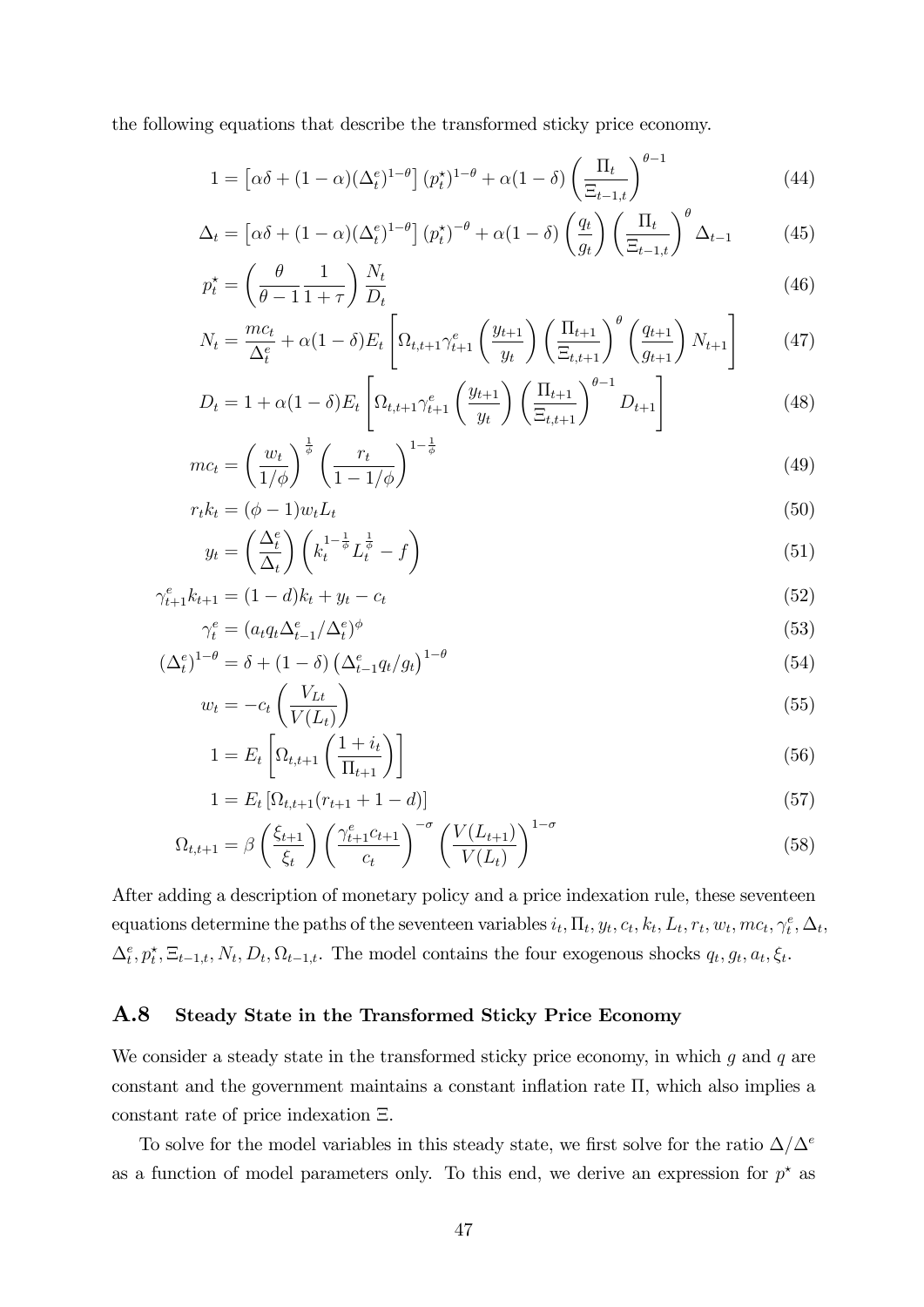a function of  $\Delta$  using the equations (44) and (45). Both equations can be rearranged to obtain, respectively, that

$$
(1 - \alpha(1 - \delta)(\Pi/\Xi)^{\theta - 1}) = \left[\alpha\delta + (1 - \alpha)(\Delta^e)^{1 - \theta}\right](p^{\star})^{1 - \theta},\tag{59}
$$

$$
\Delta \left(1 - \alpha (1 - \delta)(\Pi/\Xi)^{\theta} (g/q)^{-1}\right) = \left[\alpha \delta + (1 - \alpha)(\Delta^e)^{1-\theta}\right] (p^{\star})^{-\theta}.
$$
 (60)

Dividing the equation (59) by the equation (60) yields

$$
p^* = \Delta^{-1} \left( \frac{1 - \alpha (1 - \delta) (\Pi / \Xi)^{\theta - 1}}{1 - \alpha (1 - \delta) (\Pi / \Xi)^{\theta} (g/q)^{-1}} \right).
$$

We substitute this expression for  $p^*$  into the equation (60), which yields that

$$
\left(\frac{\Delta}{\Delta^e}\right)^{1-\theta} = \frac{\alpha \delta(\Delta^e)^{\theta-1} + 1 - \alpha}{1 - \alpha(1-\delta)(\Pi/\Xi)^{\theta}(g/q)^{-1}} \left(\frac{1 - \alpha(1-\delta)(\Pi/\Xi)^{\theta-1}}{1 - \alpha(1-\delta)(\Pi/\Xi)^{\theta}(g/q)^{-1}}\right)^{-\theta}.
$$

We use equation (54) to substitute for  $({\Delta}^e)^{\theta-1}$  on the right hand side of the previous equation and rearrange the result to obtain that

$$
\frac{\Delta(\Pi)}{\Delta^e} = \left(\frac{1-\alpha(1-\delta)(\Pi/\Xi)^{\theta-1}}{1-\alpha(1-\delta)(g/q)^{\theta-1}}\right)^{\frac{\theta}{\theta-1}} \left(\frac{1-\alpha(1-\delta)(g/q)^{\theta-1}}{1-\alpha(1-\delta)(\Pi/\Xi)^{\theta}(g/q)^{-1}}\right),
$$

where we have indicated that  $\Delta(\Pi)$  depends on the steady state inflation rate  $\Pi$ . For later use, we define the relative price distortion as

$$
\rho(\Pi) = \frac{\Delta^e}{\Delta(\Pi)}.
$$

The pricing equations (46) to (48) yield

$$
\frac{1}{mc} = \left(\frac{\theta}{\theta - 1} \frac{1}{1 + \tau}\right) \left(\frac{1}{p^{\star} \Delta^e}\right) \left(\frac{1 - \alpha (1 - \delta) [\beta (\gamma^e)^{1 - \sigma}] \left(\Pi/\Xi\right)^{\theta - 1}}{1 - \alpha (1 - \delta) [\beta (\gamma^e)^{1 - \sigma}] \left(\Pi/\Xi\right)^{\theta} \left(g/q\right)^{-1}}\right).
$$

Using the expression for  $p^*$  in equation (??) to substitute for  $p^*$  in the previous equation and the solution for  $\Delta(\Pi)/\Delta^e$  in equation (??), we thus obtain a solution for  $1/mc$ . Again for later use, we denote the average markup by  $\mu = 1/mc$  and thus obtain the solution

$$
\mu(\Pi) = \left(\frac{\theta}{\theta - 1} \frac{1}{1 + \tau}\right) \left(\frac{1 - \alpha(1 - \delta)(\Pi/\Xi)^{\theta - 1}}{1 - \alpha(1 - \delta)(g/q)^{\theta - 1}}\right)^{\frac{1}{\theta - 1}} \left(\frac{1 - \alpha(1 - \delta)[\beta(\gamma^e)^{1 - \sigma}](\Pi/\Xi)^{\theta - 1}}{1 - \alpha(1 - \delta)[\beta(\gamma^e)^{1 - \sigma}](\Pi/\Xi)^{\theta}(g/q)^{-1}}\right).
$$

Again, we indicate here that  $\mu(\Pi)$  depends on the steady state inflation rate.

Now, we rewrite marginal costs in equation (49) as

$$
mc = \left(\frac{w}{r}(\phi - 1)\right)^{\frac{1}{\phi}} \left(\frac{r}{1 - 1/\phi}\right),
$$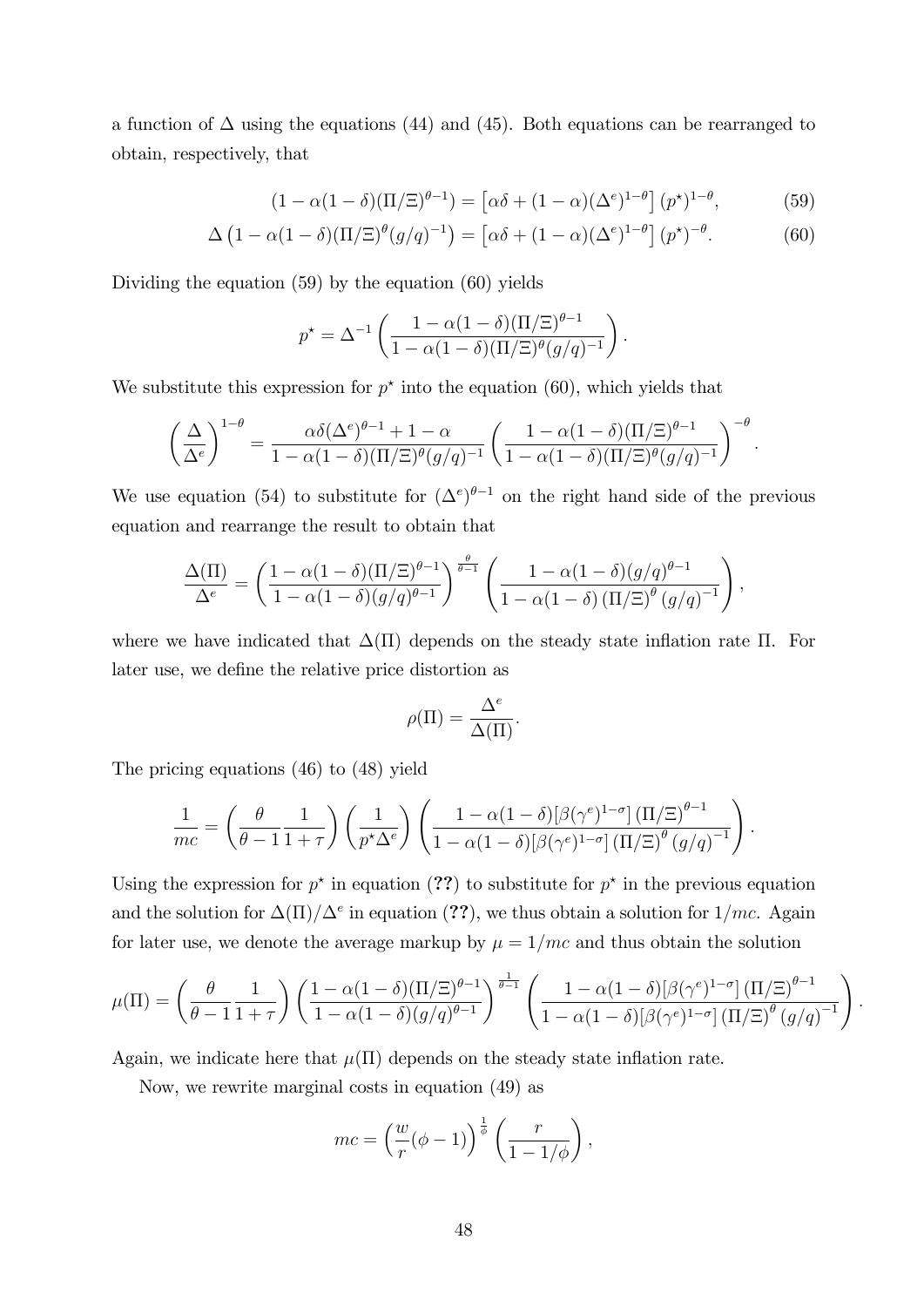and use equation (50) to obtain that  $mc = \left(\frac{k}{l}\right)$  $\frac{k}{L}$ )  $\frac{1}{\phi}$   $\left(\frac{r}{1-1/\phi}\right)$  or

$$
r = \mu(\Pi)^{-1} \left(1 - \frac{1}{\phi}\right) \left(\frac{k}{L}\right)^{-\frac{1}{\phi}},\tag{61}
$$

after also using  $\mu = 1/mc$ . Analogous steps also imply

$$
w = \mu(\Pi)^{-1} \left(\frac{1}{\phi}\right) \left(\frac{k}{L}\right)^{1-\frac{1}{\phi}}.\tag{62}
$$

The aggregate technology  $(51)$ , the aggregate resource constraint  $(52)$  and household's optimality conditions (55) to (58) imply the following four equations:

$$
y = \rho(\Pi) \left( \left( \frac{k}{L} \right)^{1 - \frac{1}{\phi}} L - f \right),
$$
  

$$
w = c \left( -\frac{V_L}{V(L)} \right),
$$
  

$$
r = \frac{1}{\beta(\gamma^e)^{-\sigma}} - 1 + d,
$$
  

$$
y = c + (\gamma^e - 1 + d)k,
$$

where we have used that  $\rho(\Pi) = \Delta^e/\Delta(\Pi)$ . To simplify these four equations further, we use the equations (61) and (62) to substitute out for w and r. Then, we express all the remaining variables in terms of hours worked, which yields the following four equations:

$$
\frac{y}{L} = \rho(\Pi) \left(\frac{k}{L}\right)^{1-\frac{1}{\phi}} \left(1 + \rho(\Pi)\frac{f}{y}\right)^{-1} \tag{63}
$$

$$
\frac{c}{L} = \mu(\Pi)^{-1} \left(\frac{1}{\phi}\right) \left(\frac{k}{L}\right)^{1-\frac{1}{\phi}} \left(-\frac{V(L)}{LV_L}\right)
$$
(64)

$$
\frac{k}{L} = \mu(\Pi)^{-1} \left(1 - \frac{1}{\phi}\right) \left(\frac{k}{L}\right)^{1 - \frac{1}{\phi}} \left(\frac{1}{\beta(\gamma^e)^{-\sigma}} - 1 + d\right)^{-1} \tag{65}
$$

$$
\frac{y}{L} = \frac{c}{L} + (\gamma^e - 1 + d)\frac{k}{L},\tag{66}
$$

We now show that these four equations determine the four variables  $y, c, L, k$ , given a steady state inflation rate  $\Pi$  and assuming that the ratio of fixed costs over output,  $f/y$ , is a calibrated parameter.

First, we solve for hours worked as a function of  $\Pi$  by substituting the equations (63) to (65) into equation (66). This yields

$$
\mu(\Pi)\rho(\Pi)\left(1+\rho(\Pi)\frac{f}{y}\right)^{-1}=\left(\frac{1}{\phi}\right)\left(-\frac{V(L)}{LV_L}\right)+\left(\frac{\gamma^e-1+d}{\frac{1}{\beta(\gamma^e)^{-\sigma}}-1+d}\right)\left(1-\frac{1}{\phi}\right),
$$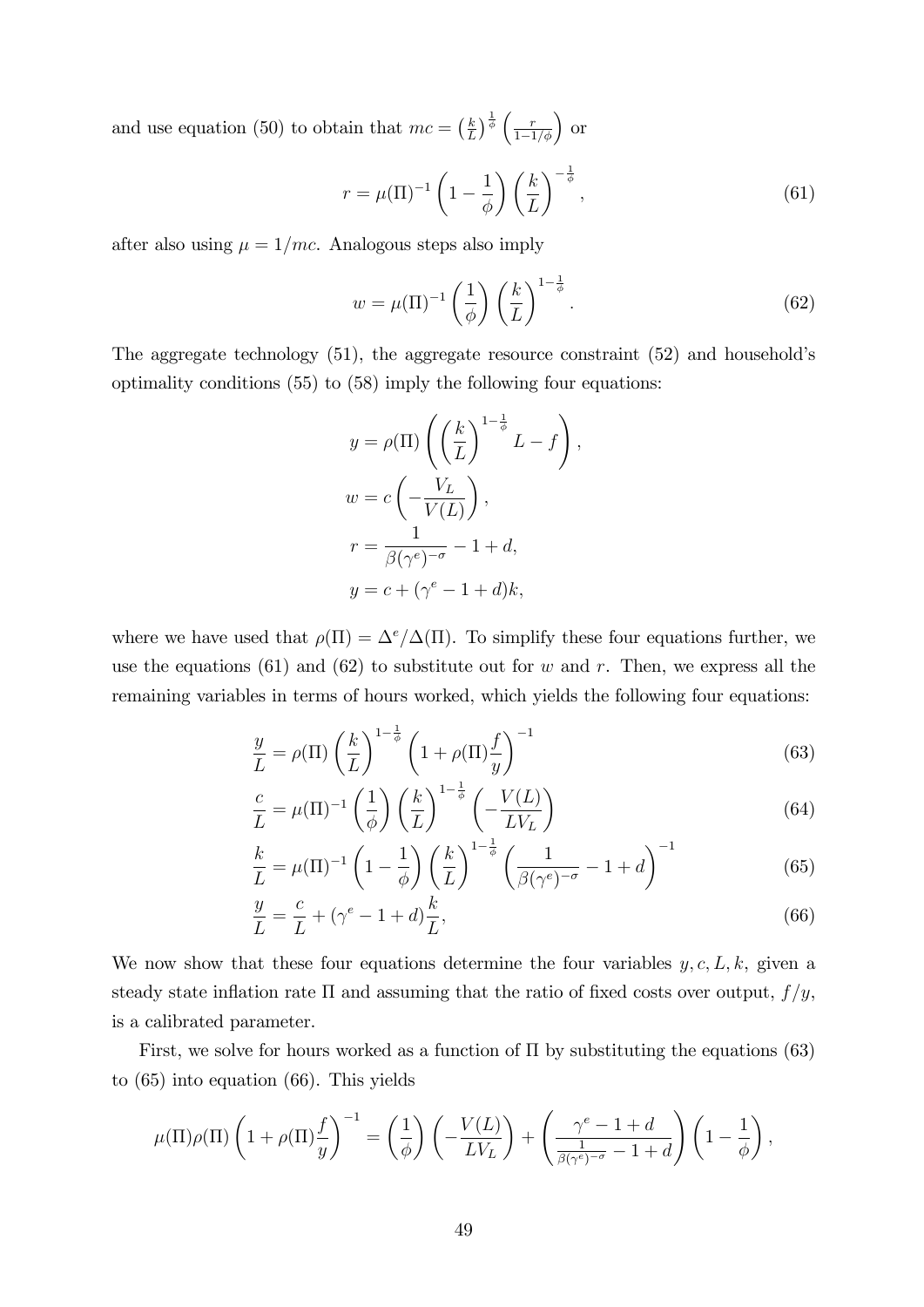or

$$
\left(-\frac{V(L)}{LV_L}\right) = \phi\mu(\Pi)\rho(\Pi)\left(1 + \rho(\Pi)\frac{f}{y}\right)^{-1} - (\phi - 1)\left(\frac{\gamma^e - 1 + d}{\frac{1}{\beta(\gamma^e)^{-\sigma}} - 1 + d}\right),
$$
  
=  $\mathcal{L}(\Pi),$ 

where  $\mathcal{L}(\Pi)$  abbreviates the right-hand-side term, which is a function of the steady state inflation rate. We obtain an explicit solution for  $L$ , if we assume a functional form for  $V(L)$ . Using that  $V(L) = 1 - \psi L^{\nu}$ , with  $\nu > 1$  and  $\psi > 0$  yields that

$$
-\frac{V(L)}{LV_L}=\frac{1-\psi L^{\nu}}{\psi \nu L^{\nu}}
$$

and hence that

$$
L(\Pi) = \left(\frac{1}{\psi + \psi \nu \mathcal{L}(\Pi)}\right)^{1/\nu},\tag{67}
$$

where we have indicated that in general, steady state hours worked L depend on the steady state inflation rate  $\Pi$  through  $\mathcal{L}(\Pi)$ . Recall that in order to compute  $\mathcal{L}(\Pi)$ , the equations  $(??)$ ,  $(??)$  and  $(??)$  are required. Then, the solution for k, c, and y can be recursively computed from the equations (63) to (65). These solutions are

$$
k(\Pi) = \mu(\Pi)^{-\phi} \left(1 - \frac{1}{\phi}\right)^{\phi} \left(\frac{1}{\beta(\gamma^e)^{-\sigma}} - 1 + d\right)^{-\phi} L,\tag{68}
$$

$$
c(\Pi) = \mu(\Pi)^{-1} \left(\frac{1}{\phi}\right) \left(\frac{k}{L}\right)^{1-\frac{1}{\phi}} \left(-\frac{V(L)}{V_L}\right),\tag{69}
$$

$$
y(\Pi) = c + (\gamma^e - 1 + d)k.
$$
 (70)

Again, we indicate that these solutions depend on the steady state inflation rate.

### B Planner Problem and its Solution

The planner allocates resources across Örms and time by maximizing expected discounted household utility subject to firms' technologies and feasibility constraints. The planner problem can be solved in two steps. The first step determines the allocation of given amounts of capital and labor between heterogenous firms at date  $t$ . The second step determines the allocation of aggregate capital, consumption and labor over time. Endogenous variables in the planner solution are indicated by superscript e.

#### B.1 Intratemporal Planner Problem

The intratemporal problem corresponds to

$$
\max_{L_{jt}^e, K_{jt}^e} \left( \int_0^1 (Y_{jt}^e)^{\frac{\theta - 1}{\theta}} \, \mathrm{d}j \right)^{\frac{\theta}{\theta - 1}} \quad s.t. \quad Y_{jt}^e = A_t Q_{t - s_{jt}} G_{jt} \left( (K_{jt}^e)^{1 - \frac{1}{\phi}} (L_{jt}^e)^{\frac{1}{\phi}} - F_t \right),
$$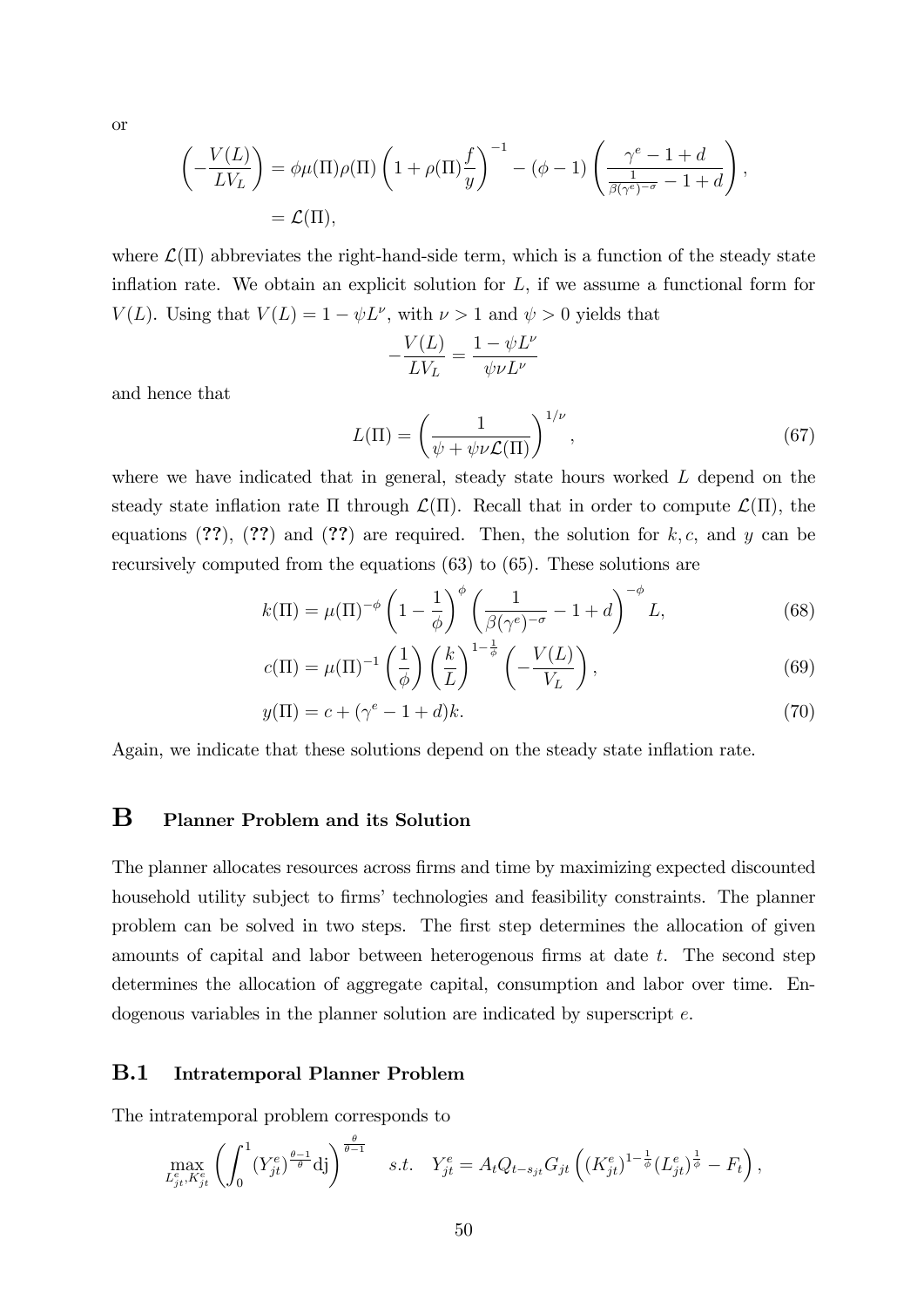and given  $L_t^e$  and  $K_t^e$ , with  $L_t^e = \int_0^1 L_{jt}^e$  dj and  $K_t^e = \int_0^1 K_{jt}^e$  dj. Optimality conditions yield  $K_{jt}^e/L_{jt}^e = K_t^e/L_t^e$  and hence that all firms maintain the same capital labor ratio. Thus, the problem can be recast in terms of the optimal mix of input factors,  $I_{jt}^e = (K_{jt}^e)^{1-1/\phi} (L_{jt}^e)^{1/\phi}$ :

$$
\max_{I_{jt}^e} \left( \int_0^1 \left[ A_t Q_{t-s_{jt}} G_{jt} \left( I_{jt}^e - F_t \right) \right]^{\frac{\theta - 1}{\theta}} \mathrm{d}j \right)^{\frac{\theta}{\theta - 1}} \quad s.t. \quad I_t^e = \int_0^1 I_{jt}^e \mathrm{d}j,
$$

with  $I_t^e = (K_t^e)^{1-1/\phi} (L_t^e)^{1/\phi}$  being given. Equating the first order conditions to this problem for two different firms, the firm producing product  $j$  and the firm producing product k, to each other yields that

$$
Z_{jt} \left[ Z_{jt} \left( I_{jt}^e - F_t \right) \right]^{-\frac{1}{\theta}} = Z_{kt} \left[ Z_{kt} \left( I_{kt}^e - F_t \right) \right]^{-\frac{1}{\theta}},
$$

where  $Z_{jt} = A_t Q_{t-s_{jt}} G_{jt}$  denotes productivity of the firm producing product j. Rearranging this condition yields  $I_{jt}^e - F_t = (Z_{jt}/Z_{kt})^{\theta-1} (I_{kt}^e - F_t)$ , and aggregating it over all j's yields

$$
I_{kt}^e - F_t = \frac{(G_{kt}Q_{t-s_{kt}}/Q_t)^{\theta-1}}{\int_0^1 (G_{jt}Q_{t-s_{jt}}/Q_t)^{\theta-1} \, \mathrm{d}j} (I_t^e - F_t). \tag{71}
$$

Thus, the optimal input mix of the firm producing product  $k$  net of fixed costs is proportional to the optimal aggregate input mix net of fixed costs, and the factor of proportionality corresponds to the (weighed) productivity of the firm producing product  $k$  relative to the (weighed) aggregate productivity in the economy. Thus, equation (71) shows that the productivity distribution determines the efficient allocation of the optimal input mix across Örms.

To obtain aggregate technology in the planner economy, we combine equation (71) with equation (2) and the Dixit-Stiglitz aggregator (1). This yields

$$
Y_t^e = \left( \int_0^1 \left[ A_t Q_{t-s_{jt}} G_{jt} \left( \frac{(Q_{t-s_{jt}} G_{jt})^{\theta-1}}{\int_0^1 (Q_{t-s_{jt}} G_{jt})^{\theta-1} \, \mathrm{d}j} (I_t^e - F_t) \right) \right]^\frac{\theta-1}{\theta} \, \mathrm{d}j \right)^{\frac{\theta}{\theta-1}}
$$

Simplifying this equation yields the aggregate technology in the planner economy,

$$
Y_t^e = \frac{A_t Q_t}{\Delta_t^e} \left( (K_t^e)^{1 - \frac{1}{\phi}} (L_t^e)^{\frac{1}{\phi}} - F_t \right),\tag{72}
$$

:

where the efficient productivity adjustment factor is defined as

$$
1/\Delta_t^e = \left(\int_0^1 \left(G_{jt} Q_{t-s_{jt}} / Q_t\right)^{\theta - 1} \, \mathrm{d}j\right)^{\frac{1}{\theta - 1}}\tag{73}
$$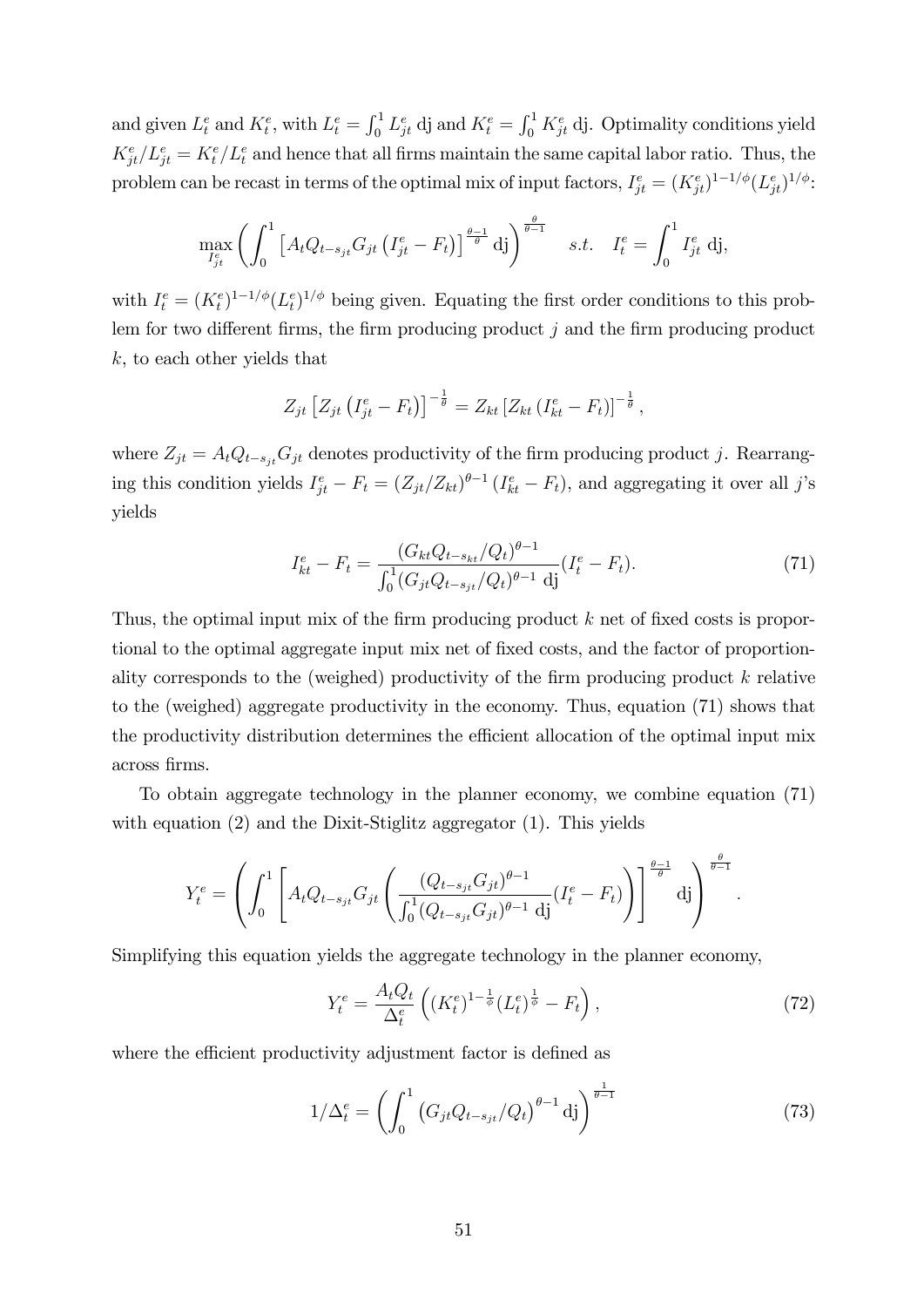and evolves recursively. To see this, rewrite equation (73) as

$$
(1/\Delta_t^e)^{\theta-1} = \int_0^1 \left(\frac{q_t \times \cdots \times q_{t-s_{jt}+1}}{g_t \times \cdots \times g_{t-s_{jt}+1}}\right)^{1-\theta} d\mathbf{j}
$$
  
=  $\delta \left\{1 + \sum_{s=1}^\infty (1-\delta)^s \left(\frac{q_t \times \cdots \times q_{t-s+1}}{g_t \times \cdots \times g_{t-s+1}}\right)^{1-\theta}\right\}$   
=  $\delta \left\{1 + (1-\delta) \left(\frac{q_t}{g_t}\right)^{1-\theta} + (1-\delta)^2 \left(\frac{q_t q_{t-1}}{g_t g_{t-1}}\right)^{1-\theta} + \cdots\right\}$   
=  $(p_t^e)^{\theta-1}$ .

The last step follows from backward-iterating equation  $(16)$  and implies that the efficient productivity adjustment factor equals the relative price of new firms in the economy with flexible prices,

$$
1/\Delta_t^e = p_t^e. \tag{74}
$$

It follows also from equation (16) that  $\Delta_t^e$  evolves recursively as shown in equation (25). The intratemporal planner allocation then consists of equation (71), which determines the efficient allocation of the optimal input mix across firms, and equations  $(72)$  and  $(25)$ , which describe the aggregate consequences of the efficient allocation at the firm level.

#### B.2 Intertemporal Planner Problem

The intertemporal allocation maximizes expected discounted household utility subject to the intertemporal feasibility condition,

$$
\max_{\{C_t^e, L_t^e, K_{t+1}^e\}} E_0 \sum_{t=0}^{\infty} \beta^t \xi_t U(C_t^e, L_t^e) \quad s.t. \tag{75}
$$

$$
C_t^e + K_{t+1}^e = (1 - d)K_t^e + \frac{A_t Q_t}{\Delta_t^e} \left( (K_t^e)^{1 - \frac{1}{\phi}} (L_t^e)^{\frac{1}{\phi}} - F_t \right),\tag{76}
$$

with  $U(.)$  denoting the period utility function and  $\Delta_t^e$  being given by equation (25). The first order conditions to this problem comprise the feasibility constraint and

$$
Y_{Lt}^e = -\frac{U_{Lt}^e}{U_{Ct}^e},\tag{77}
$$

$$
1 = \beta E_t \left[ \frac{\xi_{t+1}}{\xi_t} \frac{U_{Ct+1}^e}{U_{Ct}^e} \left( Y_{Kt+1}^e + 1 - d \right) \right],\tag{78}
$$

denoting by  $Y_{Kt}^e$  the marginal product of capital and by  $Y_{Lt}^e$  the marginal product of labor. Thus, the planner allocation for aggregate variables is characterized by the aggregate technology, equation  $(72)$ , the efficient adjustment factor, equation  $(25)$ , the feasibility condition, equation  $(75)$ , and the two first order conditions  $(77)$  and  $(78)$ .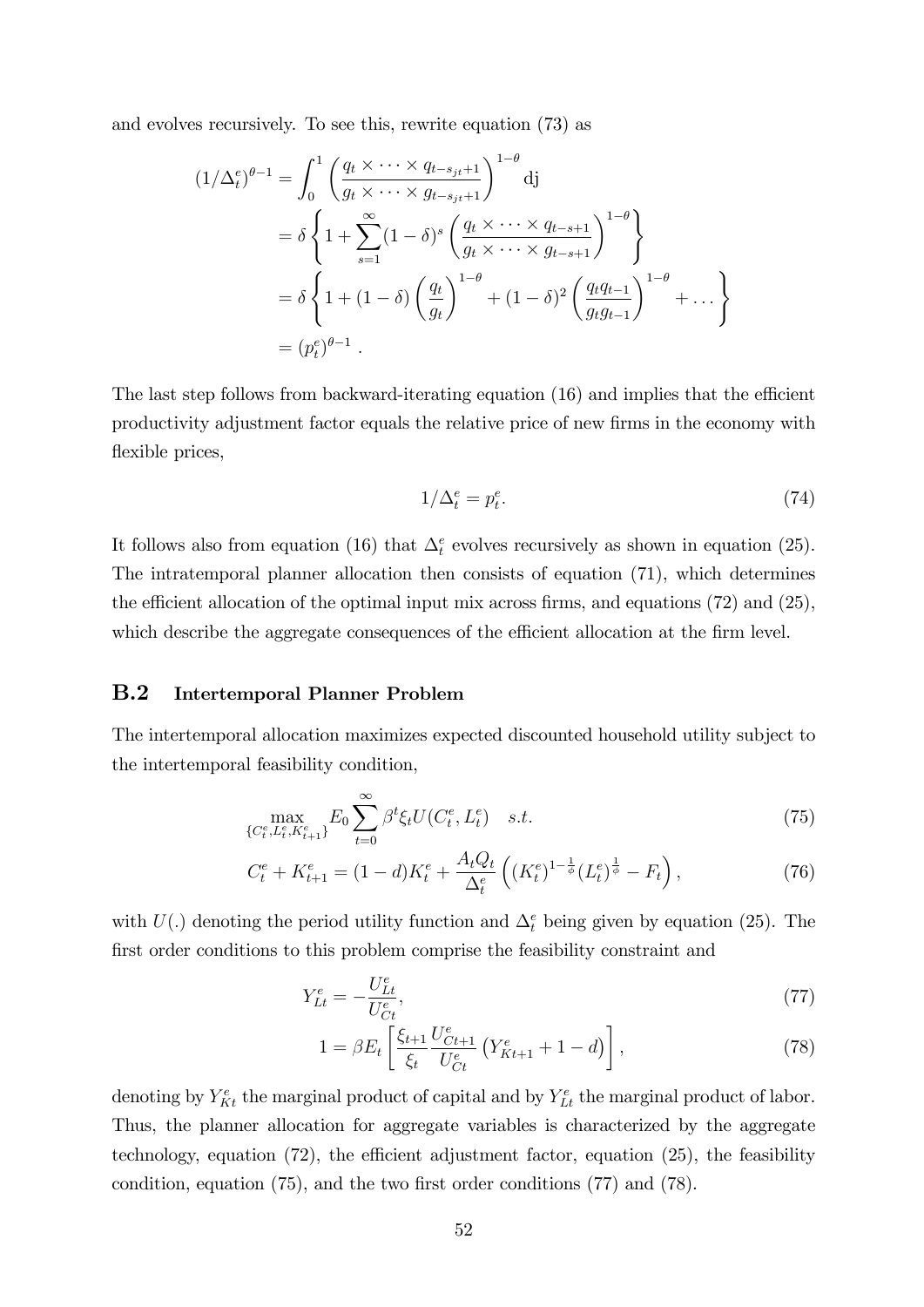### C Proof of Proposition 1

To show that condition (26) holds under flexible prices, we divide equation (15) by  $P_t^{1-\theta}$ and impose  $\alpha = 0$  to obtain that the optimal relative price of new firms  $p_t^* = p_t^e$ . This and the equations  $(46)$  to  $(48)$  determining the optimal relative price of new firms imply that

$$
p_t^e = \left(\frac{\theta}{\theta - 1} \frac{1}{1 + \tau}\right) \frac{mc_t}{\Delta_t^e}.
$$

Combining the previous equation with equation (74) yields

$$
1 = \left(\frac{\theta}{\theta - 1} \frac{1}{1 + \tau}\right)mc_t,\tag{79}
$$

which shows that real detrended marginal costs are constant in the economy with flexible prices. From equation  $(9)$  follows that the optimal relative price of the firm (whether new or incumbent) producing product  $j$  in the flexible price model is

$$
\frac{P_{jt}^{\star}}{P_t}(G_{jt}Q_{t-s_{jt}}/Q_t) = \left(\frac{\theta}{\theta - 1} \frac{1}{1+\tau}\right) \frac{mc_t}{\Delta_t^e}.
$$

Combining this equation with equation (79), we obtain condition (26):

$$
\frac{P_{jt}}{P_t} = \frac{1}{\Delta_t^e} \frac{Q_t}{G_{jt} Q_{t-s_{jt}}}.
$$

The flexible price equilibrium thus implements  $\Delta_t = \Delta_t^e$ , so that the aggregate production function in equation (17) is given by

$$
Y_t = \frac{A_t Q_t}{\Delta_t^e} \left( (K_t)^{1 - \frac{1}{\phi}} (L_t)^{\frac{1}{\phi}} - F_t \right),\tag{80}
$$

with  $F_t = f \cdot (\Gamma_t^e)^{1-1/\phi}$  and  $\Gamma_t^e = (A_t Q_t / \Delta_t^e)^{\phi}$ , and the resource constraint (derived in Appendix A.6) is given by

$$
K_{t+1} = (1 - d)K_t + Y_t - C_t.
$$
\n(81)

The two equations (80) and (81) are the same constraints as faced by the planner under the efficient allocation. Combined with the fact that household decisions in the flexible price economy are undistorted in the presence of the corrective sales subsidy, it follows that the allocation of aggregate consumption, capital, labor, and output in the flexible price equilibrium is identical to the efficient allocation.

### D Proof of Proposition 2

**Establishing (1):** First, we show that new firms in the sticky price economy chose the same optimal relative price as in the flexible price economy. Let superscript  $e$  denote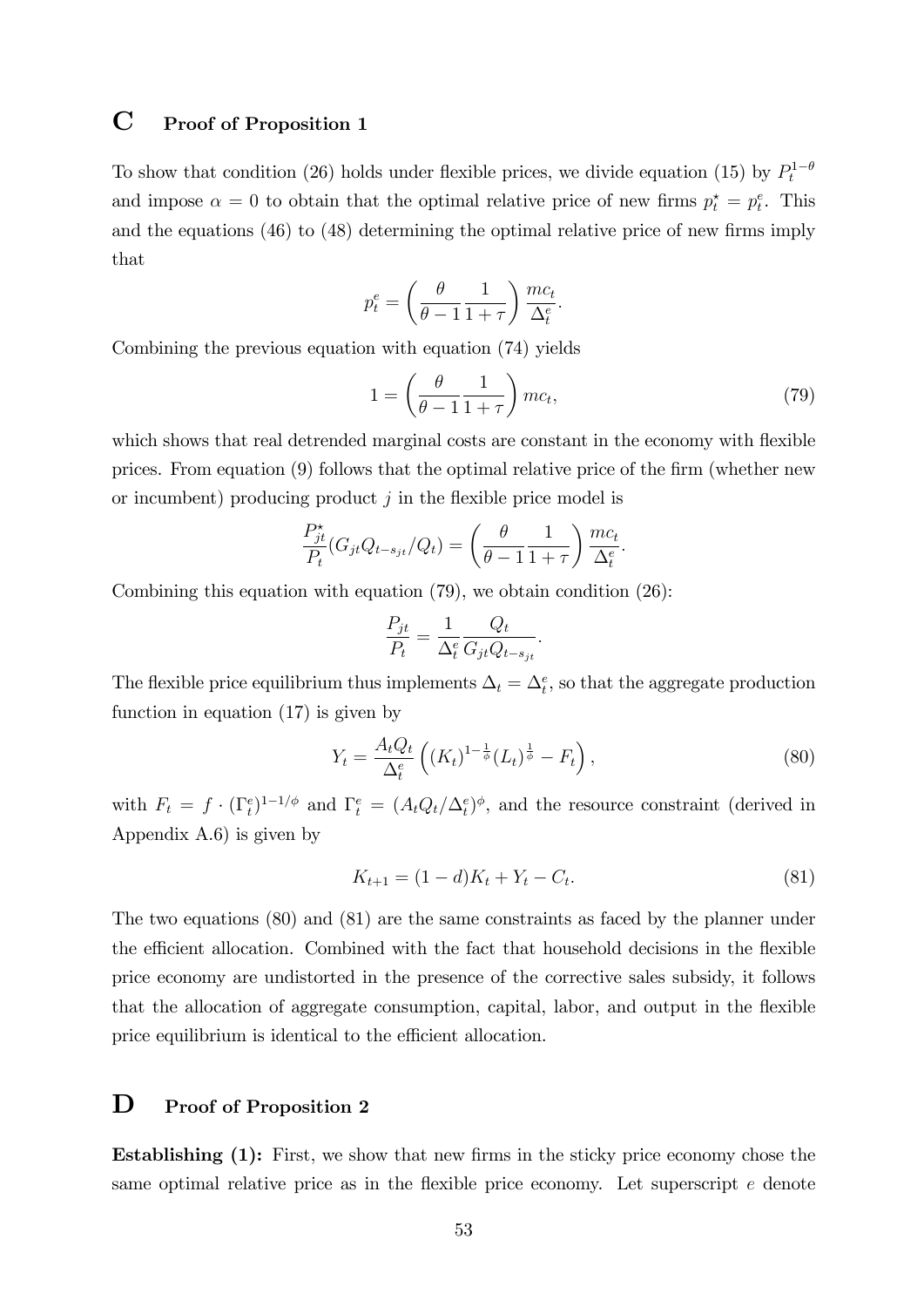allocations and prices in the áexible price economy, which we have shown reproduces the efficient allocation. Under flexible prices ( $\alpha = 0$ ) and given condition 1, the optimal relative price implied by equation  $(9)$  for firms entering in period t is given by

$$
p_t^e = \frac{(P_{t,t}^{\star})^e}{P_t^e} = \frac{MC_t^e}{P_t^e A_t Q_t}
$$

Under sticky prices ( $\alpha > 0$ ) and the efficient allocation, combining this equation with equation (10) implies

$$
\frac{N_t}{p_t^e} = 1 + \alpha (1 - \delta) E_t \left[ \Omega_{t,t+1}^e \frac{Y_{t+1}^e}{Y_t^e} \left( \frac{\Pi_{t+1}}{\Xi_{t,t+1}} \right)^{\theta} \left( \frac{q_{t+1}}{g_{t+1}} \right) \left( \frac{p_{t+1}^e}{p_t^e} \right) \left( \frac{N_{t+1}}{p_{t+1}^e} \right) \right].
$$
 (82)

Furthermore, equation (11) implies

$$
D_t = 1 + \alpha (1 - \delta) E_t \left[ \Omega_{t, t+1}^e \frac{Y_{t+1}^e}{Y_t^e} \left( \frac{\Pi_{t+1}}{\Xi_{t, t+1}} \right)^{\theta - 1} D_{t+1} \right]. \tag{83}
$$

:

New firms in the sticky price economy chose the same optimal relative price as new firms in the flexible price economy, i.e.,  $P_{t,t}^{\star}/P_t = N_t/D_t = p_t^e$  or equivalently  $N_t/p_t^e = D_t$ , if it holds that

$$
\left(\frac{\Pi_{t+1}}{\Xi_{t,t+1}}\right)\left(\frac{q_{t+1}}{g_{t+1}}\right)\left(\frac{p_{t+1}^e}{p_t^e}\right) = 1,\tag{84}
$$

which follows from comparing the equations  $(82)$  and  $(83)$ . To show that equation  $(84)$ holds under the optimal inflation rate stated in proposition 2, we lag this equation by one period and rearrange it to obtain

$$
\left(\frac{\Pi_t}{\Xi_{t-1,t}}\right) p_t^e = p_{t-1}^e \frac{g_t}{q_t}.
$$

Combining this equation with equation  $(16)$  implies that the optimal inflation rate as defined in equation  $(27)$  satisfies equation  $(84)$ .

**Establishing (2):** To show that firms that can adjust their price do not find it optimal to do so, we need to establish that

$$
P_{t-k,t}^* = \Xi_{t-k,t}^* P_{t-k,t-k}^*,\tag{85}
$$

for all  $k > 0$ . Dividing this equation by the aggregate price level  $P_{t-k}^{\star}$  and using the result from step (1), we get that

$$
\frac{P_{t-k,t}^{\star}}{P_{t-k}^{\star}} = \Xi_{t-k,t}^{\star} \left( \frac{P_{t-k,t-k}^{\star}}{P_{t-k}^{\star}} \right) = \Xi_{t-k,t}^{\star} p_{t-k}^e.
$$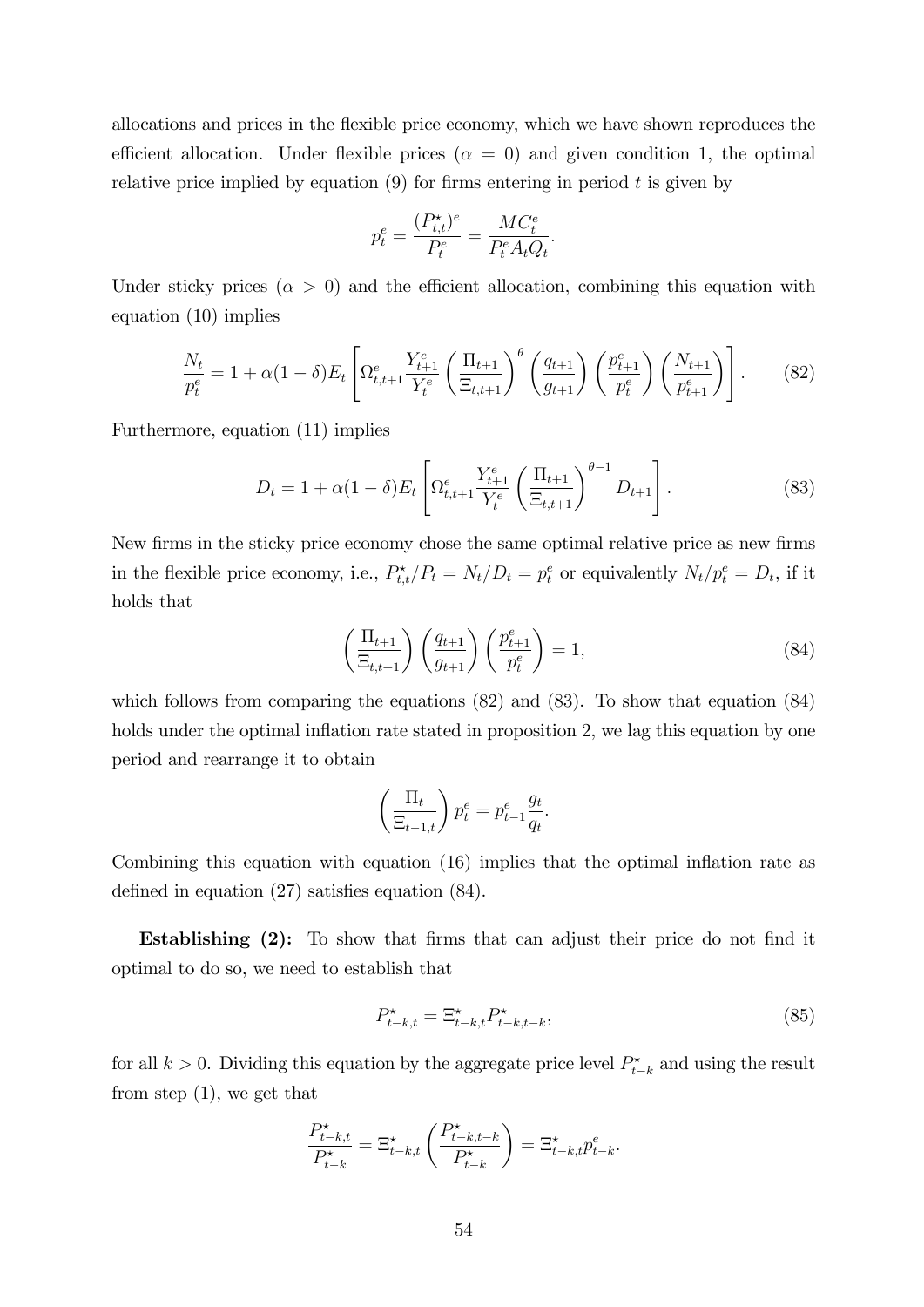Using equation (14), we can rewrite the previous equation as

$$
\frac{P_{t,t}^{\star}}{P_t^{\star}}\left(\frac{q_t \times \cdots \times q_{t-s+1}}{g_t \times \cdots \times g_{t-s+1}}\right) \frac{P_t^{\star}}{P_{t-k}^{\star}} = \Xi_{t-k,t}^{\star} p_{t-k}^e.
$$

Using  $p_t^e = P_{t,t}^{\star}/P_t^{\star}$  and that  $\Xi_{t-k,t} = \prod_{j=1}^k \Xi_{t-k+j-1,t-k+j}$  further delivers

$$
\left(\frac{p_t^e}{p_{t-k}^e}\right)\left(\frac{q_t \times \cdots \times q_{t+1-k}}{g_t \times \cdots \times g_{t-s+1}}\right)\left(\frac{\Pi_t^*}{\Xi_{t-1,t}^*} \times \cdots \times \frac{\Pi_{t+1-k}^*}{\Xi_{t-k,t+1-k}^*}\right) = 1.
$$

Rewriting the previous equation as

$$
\left(\frac{\Pi_t^{\star}}{\Xi_{t-1,t}^{\star}} \frac{q_t}{g_t} \frac{p_t^e}{p_{t-1}^e}\right) \times \left(\frac{\Pi_{t-1}^{\star}}{\Xi_{t-2,t-1}^{\star}} \frac{q_{t-1}}{g_{t-1}} \frac{p_{t-1}^e}{p_{t-2}^e}\right) \times \cdots \times \left(\frac{\Pi_{t+1-k}^{\star}}{\Xi_{t-k,t+1-k}^{\star}} \frac{q_{t+1-k}}{g_{t+1-k}} \frac{p_{t+1-k}^e}{p_{t-k}^e}\right) = 1
$$

shows that each parenthesis equals unity under the optimal inflation rate, which follows from equation (84). This establishes that firms that can adjust their price maintain the indexed price as given by equation (85).

Establishing (3): We can establish the fact that equation (??) in condition 2 causes initial prices to reflect initial relative productivities as follows. The pricing equations  $(9)-(11)$  imply under flexible prices and no markup distortion that

$$
\frac{P_{jt}^{\star}}{P_t} \left( \frac{Q_{t-s_{jt}} G_{jt}}{Q_t} \right) = \frac{M C_t}{P_t A_t Q_t}.
$$

For a new firm, this equation yields that

$$
p_t^e = \frac{MC_t}{P_t A_t Q_t}.
$$

Combining both previous equations yields

$$
\frac{P_{jt}^{\star}}{P_t} = \left(\frac{Q_t}{Q_{t-s_{jt}}G_{jt}}\right)p_t^e.
$$

Plugging this equation into the aggregate price level,  $P_t^{1-\theta} = \int_0^1 P_{jt}^{1-\theta} dj$ , yields

$$
1 = \int_0^1 \left( \frac{Q_t}{Q_{t-s_{jt}} G_{jt}} \right)^{1-\theta} (p_t^e)^{1-\theta} dj.
$$

Rewriting this equation and using  $p_t^e = 1/\Delta_t^e$  yields equation (24) for  $t = -1$ .

### E Proof of Proposition 4

Under the assumptions stated in the proposition, it is straightforward to show that the relative price distortion  $\rho(\Pi)$  and the markup distortion  $\mu(\Pi)$ , which are defined in equations (??), (??) and (??), are inversely proportional to each other,

$$
\mu(\Pi) = 1/\rho(\Pi).
$$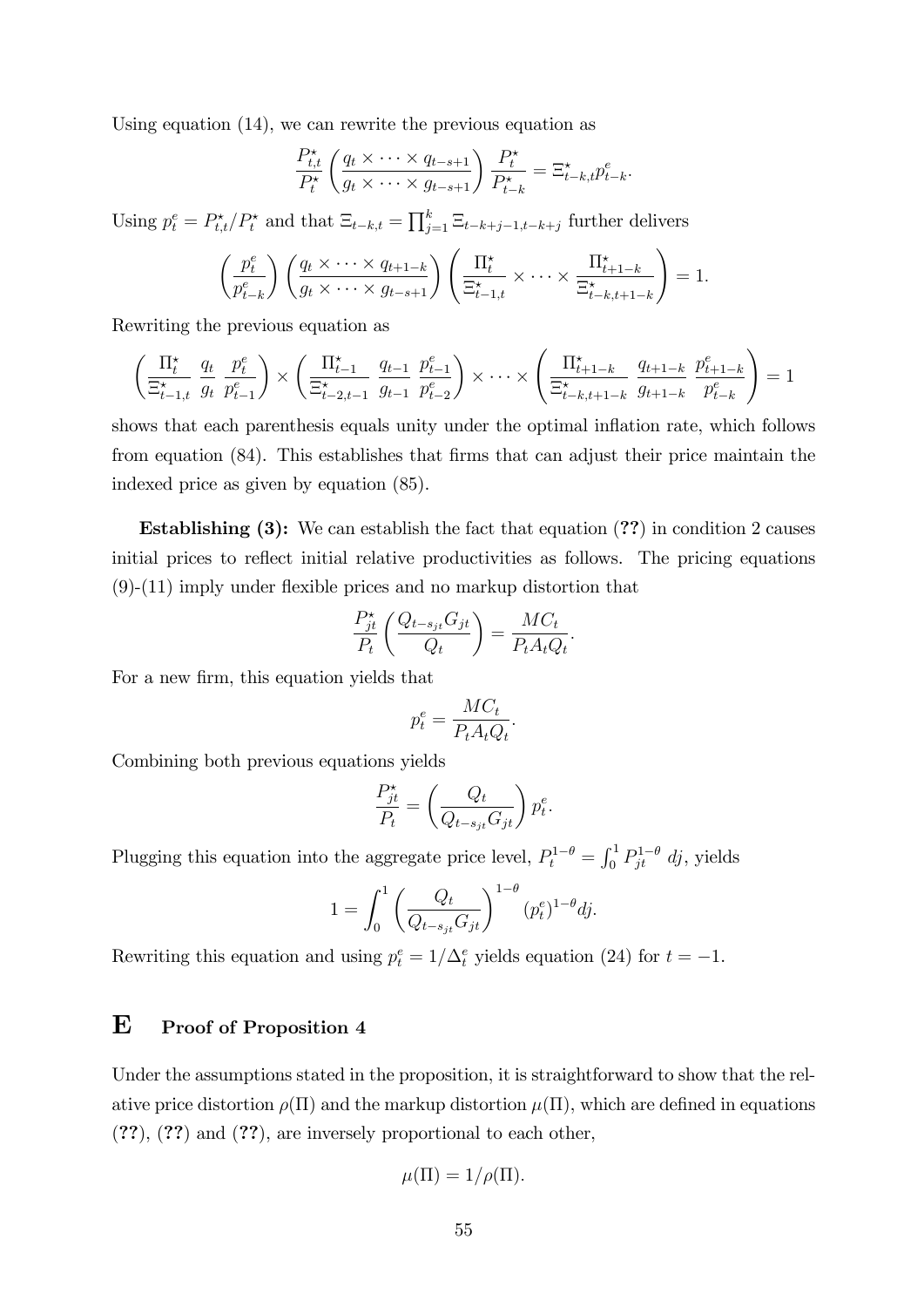As a result, the solution of L determined in equation (67) in appendix A.8 simplifies to

$$
L = \left(\frac{1}{\psi(1+\nu)}\right)^{1/\nu},\,
$$

because  $\mathcal{L}(\Pi) = 1$  and, therefore, L no longer depends on the steady state inflation rate  $\Pi$ . This result implies that  $L(1) = L(\Pi^*)$ , as stated in proposition 4.

In this case, the solutions for capital and consumption, equations (68) and (69), imply

$$
k(\Pi) = \rho(\Pi)^{\phi} \left(1 - \frac{1}{\phi}\right)^{\phi} \left(\gamma^{e} - 1 + d\right)^{-\phi} L,
$$
  

$$
c(\Pi) = \rho(\Pi)^{\phi} \left(\frac{1}{\phi}\right) \left(1 - \frac{1}{\phi}\right)^{\phi - 1} \left(\gamma^{e} - 1 + d\right)^{1 - \phi} \left(-\frac{V(L)}{V_L}\right),
$$

where we explicitly indicate that steady state capital and consumption depend on  $\Pi$ .

Comparing steady state consumption for the policy implementing the optimal inflation rate  $\Pi^*$  and the alternative policy implementing strict price stability in economies without price indexation yields

$$
\frac{c(1)}{c(\Pi^*)} = \left(\frac{\rho(1)}{\rho(\Pi^*)}\right)^{\phi}.
$$

Equations (??) and (??) imply that the relative price distortion  $\rho(\Pi^*) = 1$ . This yields

$$
\frac{c(1)}{c(\Pi^*)} = \rho(1)^{\phi},
$$
  
=  $\left(\frac{\Delta^e}{\Delta(1)}\right)^{\phi}$   
=  $\left(\frac{1 - \alpha(1 - \delta)(g/q)^{\theta - 1}}{1 - \alpha(1 - \delta)}\right)^{\frac{\phi \theta}{\theta - 1}} \left(\frac{1 - \alpha(1 - \delta)(g/q)^{-1}}{1 - \alpha(1 - \delta)(g/q)^{\theta - 1}}\right)^{\phi},$ 

which is the expression in proposition 4.

To show that  $c(1)/c(\Pi^*) \leq 1$ , note that  $c(1)/c(\Pi^*) = 1$ , if  $g = q$  and hence  $\Pi^* = 1$ . To show that the inequality holds strictly,  $c(1)/c(\Pi^*) < 1$ , for  $g \neq q$ , we take the derivative of  $c(1)/c(\Pi^*)$  with respect to  $g/q$ . This yields

$$
\frac{\partial}{\partial(g/q)}\left(\frac{c(1)}{c(\Pi^*)}\right) = \left[\frac{c(1)}{c(\Pi^*)}\right] \left[\frac{\alpha(1-\delta)\phi}{(g/q)^2}\right] \frac{1-(g/q)^{\theta}}{\left[1-\alpha(1-\delta)(g/q)^{-1}\right] \left[1-\alpha(1-\delta)(g/q)^{\theta-1}\right]}.
$$

Terms in square brackets are positive, because we have assumed that  $(1 - \delta)(g/q)^{\theta - 1} < 1$ (see equation (6)),  $\alpha < 1$ , and  $g/q > \alpha(1-\delta)$ . Therefore, the derivative is strictly positive if  $1 - (g/q)^{\theta} > 0$  and thus  $g/q < 1$ . It is strictly negative if  $1 - (g/q)^{\theta} < 0$  and thus  $g/q > 1$ . The derivative is zero if  $g/q = 1$ .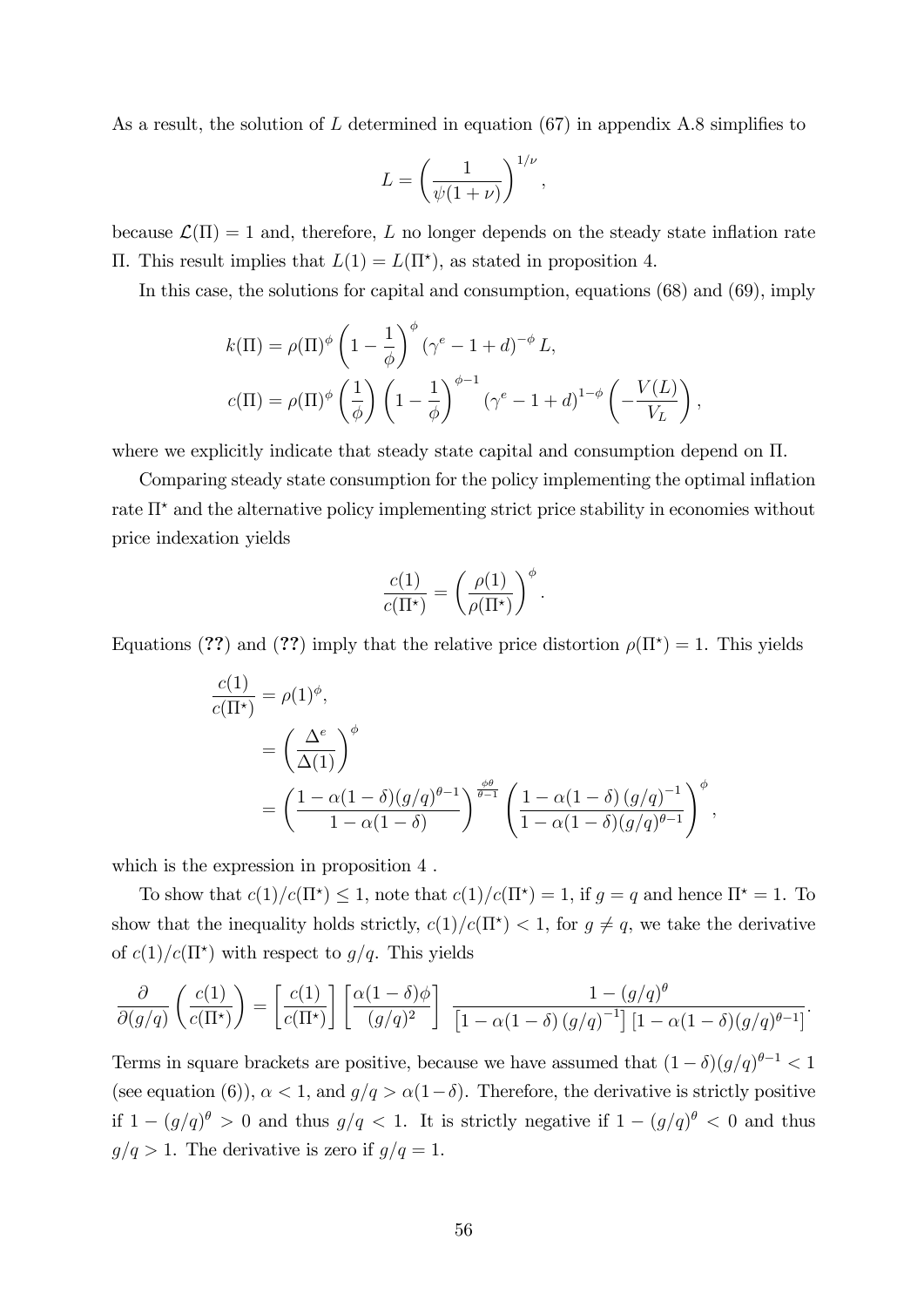### F Data Appendix

#### F.1 LBD Database

We use data from 1986 to 2013 dropping observations of establishments that were present already in the sample in 1976 for which age information is not available. We only consider establishments with at least one payed employee and truncate employment observations above the 99% percentile in a given industry and year. This leaves us with 147 million establishment-employment observations in our estimation sample.

To improve the consistency of the mapping from SIC codes to NAICS codes, we follow the same establishments over the SIC-NAICS changeover to reverse engineer proper NAICS codes for the time period where only SIC cosde are available. Using this procedure, only about 0.2 million observations cannot be allocated a NAICS code. This occurs mainly because these observation have a coarse industry code under the SIC classification. Since their employment share is negligible  $(0.02\%)$ , this should not affect our estimates.

#### F.2 Sectoral Specification and Sector Weights  $\psi_z$  and  $\gamma_z^e$  $\int_z^e/\gamma^e$

We use the value added series of the BEA GDP-by-Industry data for 71 industries and focus on the 65 private industries.<sup>34</sup> The BEA indiustries are indexed by  $z = 1, 2..., 65$ .

To compute the sectoral trend growth rate  $\gamma_z^e$  entering lemma 3, we use the chain-type quantity indexes for value added by industry for the years 1976 to 2013, which is the time span for which the LBD data is available. For a few industries (retail trade, hospitals, nursing and residential care facilities), data is only available from 1997 onwards. For these industries, we use data for the period 1997 to 2013.

To compute the aggregate trend growth rate  $\gamma^e$  entering lemma 3, we use the chaintype quantity index for private industries for the years 1976 to 2013.

To compute expenditure shares  $\psi_z$  for  $z = 1, \dots Z$ , we use the expenditure shares as implied by the GDP statistics for the year 2013.

To compute time-varying expenditure shares  $\psi_{zt}$  for  $z = 1, \ldots Z$ , we use the expenditure shares as implied by the GDP statistics for the respective year. For a few sectors (retail trade, hospitals, nursing and residential care facilities), expenditure shares are not available for the period 1976 to 1996. We impute these shares using the distribution that we observe in 1997.

Table 2 below reports how we map the NAICS codes in the LBD into the 65 BEA private industries  $(z = 1, 2, \ldots 65)$ .

<sup>&</sup>lt;sup>34</sup>The data is available at http://www.bea.gov/industry/gdpbyind data.htm and was retrieved on Augst 24, 2016.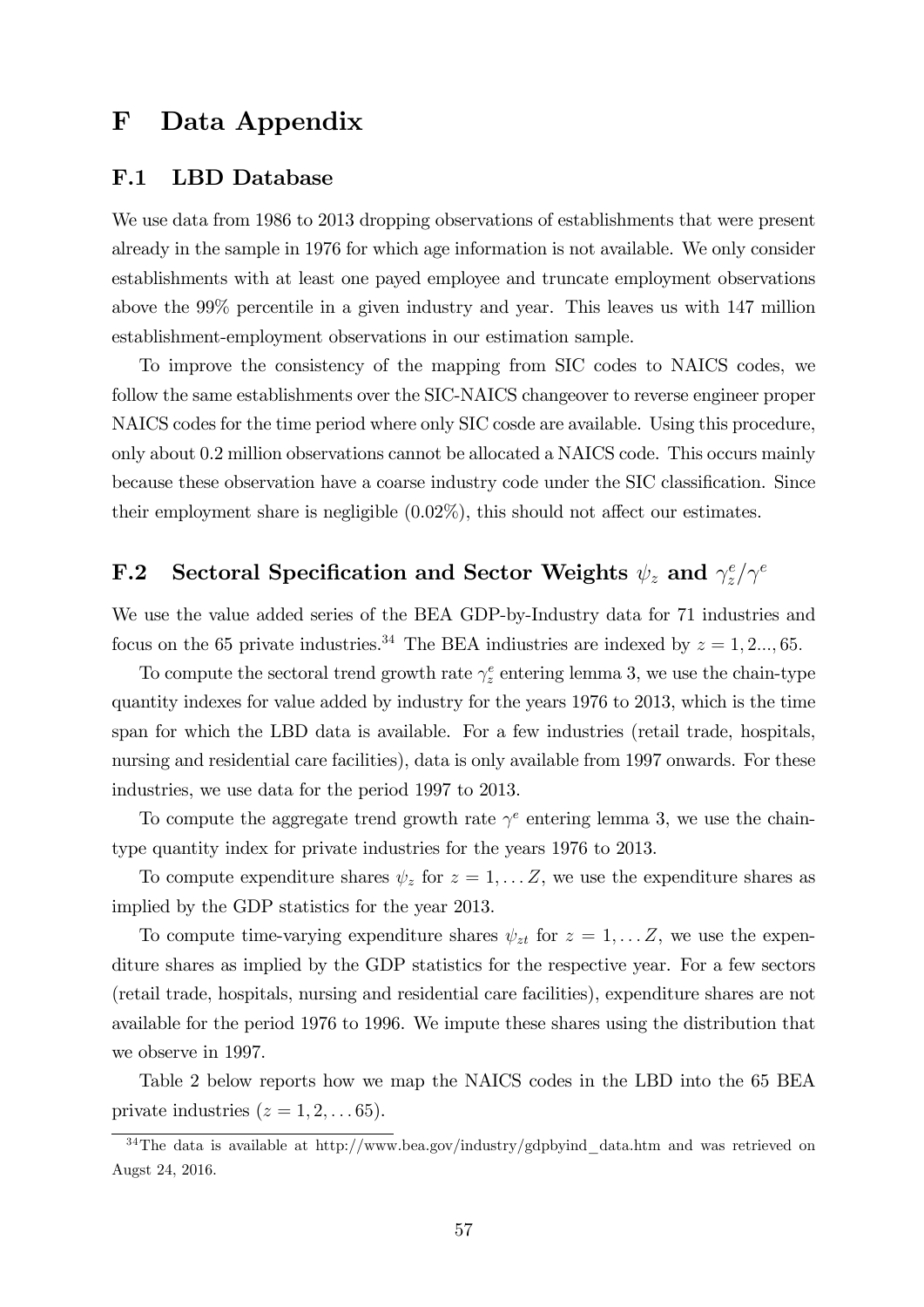|  |  | Table 2: BEA-NAICS Mapping |  |
|--|--|----------------------------|--|
|--|--|----------------------------|--|

| $\boldsymbol{z}$ | BEA Code BEA Title |                                                                      | Related 2007 NAICS Codes                    |
|------------------|--------------------|----------------------------------------------------------------------|---------------------------------------------|
| 1                | 111CA              | Farms                                                                | 111, 112                                    |
| $\boldsymbol{2}$ | 113FF              | Forestry, fishing, and related activities                            | 113, 114, 115                               |
| 3                | 211                | Oil and gas extraction                                               | 211                                         |
| 4                | 212                | Mining, except oil and gas                                           | 212                                         |
| 5                | 213                | Support activities for mining                                        | 213                                         |
| 6                | 22                 | Utilities                                                            | 221                                         |
| 7                | 23                 | Construction                                                         | 230, 233                                    |
| 8                | 321                | Wood products                                                        | 321                                         |
| 9                | 327                | Nonmetallic mineral products                                         | 327                                         |
| 10               | 331                | Primary metals                                                       | 331                                         |
| 11               | 332                | Fabricated metal products                                            | 332                                         |
| 12               | 333                | Machinery                                                            | 333                                         |
| 13               | 334                | Computer and electronic products                                     | 334                                         |
| 14               | 335                | Electrical equipment, appliances, and components                     | 335                                         |
| 15               | 3361MV             | Motor vehicles, bodies and trailers, and parts                       | 3361, 3362, 3363                            |
| 16               | 3364OT             | Other transportation equipment                                       | 3364, 3365, 3366, 3369                      |
| 17               | 337                | Furniture and related products                                       | 337                                         |
| 18               | 339                | Miscellaneous manufacturing                                          | 339                                         |
|                  | 311FT              | Food and beverage and tobacco products                               | 311, 312                                    |
| 19               | 313TT              |                                                                      |                                             |
| 20               | 315AL              | Textile mills and textile product mills                              | 313, 314                                    |
| 21               |                    | Apparel and leather and allied products                              | 315, 316                                    |
| 22               | 322                | Paper products                                                       | 322                                         |
| 23               | 323                | Printing and related support activities                              | 323                                         |
| 24               | 324                | Petroleum and coal products                                          | 324                                         |
| 25               | 325                | Chemical products                                                    | 325                                         |
| 26               | 326                | Plastics and rubber products                                         | 326                                         |
| 27               | 42                 | Wholesale trade                                                      | 42                                          |
| 28               | 441                | Motor vehicle and parts dealers                                      | 441                                         |
| 29               | 445                | Food and beverage stores                                             | 445                                         |
| 30               | 452                | General merchandise stores                                           | 452                                         |
| 31               | 4A0                | Other retail                                                         | 442, 443, 444, 446, 447, 448, 451, 453, 454 |
| 32               | 481                | Air transportation                                                   | 481                                         |
| 33               | 482                | Rail transportation                                                  | 482                                         |
| 34               | 483                | Water transportation                                                 | 483                                         |
|                  | 35 484             | Truck transportation                                                 | 484                                         |
| 36               | 485                | Transit and ground passenger transportation                          | 485                                         |
| 37               | 486                | Pipeline transportation                                              | 486                                         |
| 38               | 487OS              | Other transportation and support activities                          | 487, 488, 492                               |
| 39               | 493                | Warehousing and storage                                              | 493                                         |
| 40               | 511                | Publishing industries, except internet (includes software)           | 511                                         |
| 41               | 512                | Motion picture and sound recording industries                        | 512                                         |
| 42               | 513                | Broadcasting and telecommunications                                  | 513, 515, 517                               |
| 43               | 514                | Data processing, internet publishing, and other information services | 514, 518, 519                               |
| 44               | 521CI              | Federal Reserve banks, credit intermediation, and related activities | 521, 522                                    |
| 45               | 523                | Securities, commodity contracts, and investments                     | 523                                         |
| 46               | 524                | Insurance carriers and related activities                            | 524                                         |
| 47               | 525                | Funds, trusts, and other financial vehicles                          | 525                                         |
| 48               | 531                | Real estate                                                          | 531                                         |
| 49               | 532RL              | Rental and leasing services and lessors of intangible assets         | 532, 533                                    |
| 50               | 5411               | Legal services                                                       | 5411                                        |
| 51               | 5415               | Computer systems design and related services                         | 5415                                        |
|                  | 52 5412OP          | Miscellaneous professional, scientific, and technical services       | 5412, 5413, 5414, 5416, 5417, 5418, 5419    |
|                  |                    | Continued on next page                                               |                                             |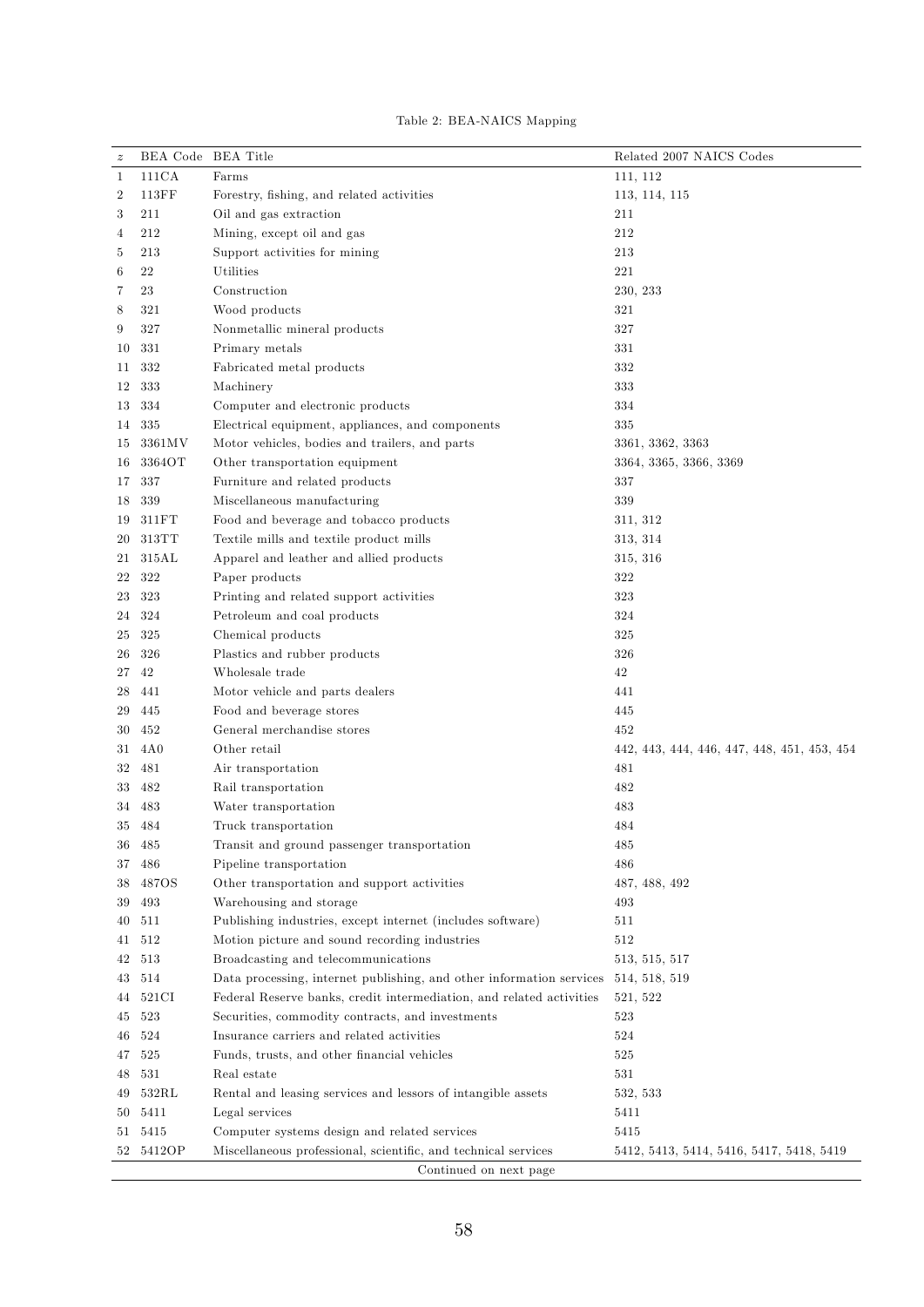|             |                    | comentation in one procedure page                                  |                          |
|-------------|--------------------|--------------------------------------------------------------------|--------------------------|
| $\tilde{z}$ | BEA Code BEA Title |                                                                    | Related 2007 NAICS Codes |
|             | 53 55              | Management of companies and enterprises                            | 55                       |
| 54          | 561                | Administrative and support services                                | 561                      |
| 55          | 562                | Waste management and remediation services                          | 562                      |
|             | 56 61              | Educational services                                               | 611                      |
| 57          | -621               | Ambulatory health care services                                    | 621                      |
|             | 58 622             | Hospitals                                                          | 622                      |
| 59          | 623                | Nursing and residential care facilities                            | 623                      |
| 60          | 624                | Social assistance                                                  | 624                      |
|             | 61 711AS           | Performing arts, spectator sports, museums, and related activities | 711, 712                 |
| 62          | 713                | Amusements, gambling, and recreation industries                    | 713                      |
| 63          | 721                | Accommodation                                                      | 721                      |
|             | 64 722             | Food services and drinking places                                  | 722                      |
|             | 65 81              | Other services, except government                                  | 811, 812, 813, 814       |

Table  $2$ —continued from previous page

### F.3 Sectoral Results for the Year 2007

The following table reports for the year 2007 a set of descriptive statistics and the regression outcomes.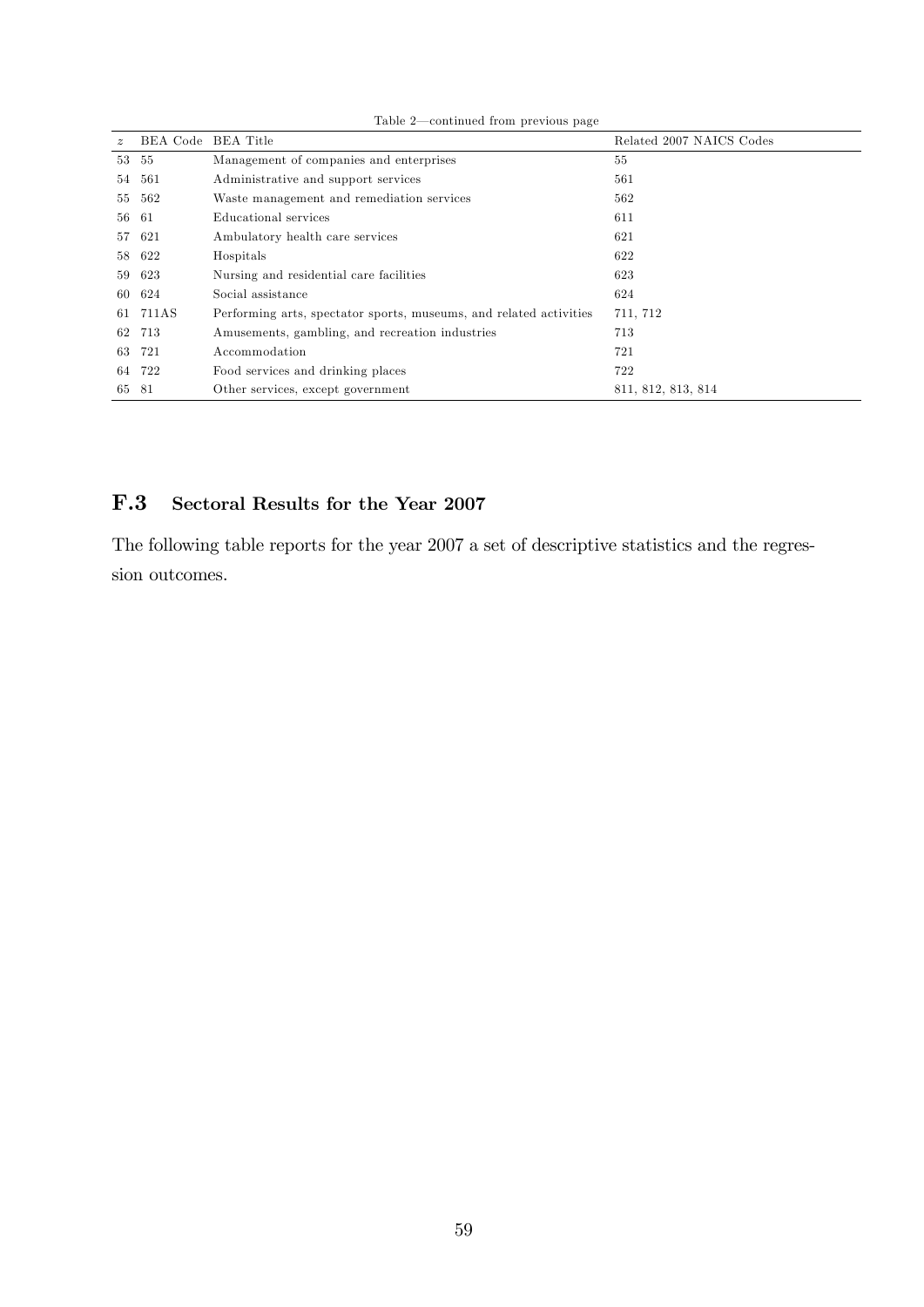|                 |        |              | Descriptive  | tatistics<br>S             |          |           |                    | Linear specification           |                 |                                | Linear-quadratic     |                                 | specification         |                                                           |
|-----------------|--------|--------------|--------------|----------------------------|----------|-----------|--------------------|--------------------------------|-----------------|--------------------------------|----------------------|---------------------------------|-----------------------|-----------------------------------------------------------|
| Ŋ               | ╮      | $\sum_j L_j$ | $E(\ln L_j)$ | $D\left( \ln L_{j}\right)$ | $E(s_j)$ | $SD(s_j)$ | $100\cdot\hat\eta$ | $100 \cdot SE(\widehat{\eta})$ | (in %)<br>$R^2$ | $100 \cdot \hat{\tilde{\eta}}$ | ä٤<br>$100 \cdot SE$ | $100 \cdot \tilde{\tilde{\mu}}$ | ্যি<br>$100 \cdot SE$ | $\widetilde{\mathcal{E}}$<br>$\lim$<br>$\ensuremath{R}^2$ |
| ⊣               | 114200 | 642400       | 1.06         | 1.03                       | 11.33    | 6.89      | $\frac{80}{1}$     | 0.04                           | 1.45            | 1.27                           | 0.12                 | 0.02                            | 0.01                  | 1.47                                                      |
| N               | 25900  | 203400       | 1.27         | 1.13                       | 11.36    | 9.13      | 2.27               | 0.08                           | 3.35            | 2.57                           | 0.23                 | $-0.01$                         | 0.01                  | 3.36                                                      |
| ∾               | 6900   | 89700        | 1.48         | 1.33                       | 12.88    | 10.73     | 0.48               | 0.15                           | 0.15            | $-0.69$                        | 0.57                 | 0.04                            | 0.02                  | 0.22                                                      |
| 4               | 6600   | 172500       | 2.31         | $\frac{36}{ }$             | 14.84    | 11.88     | 2.22               | 0.14                           | 3.75            | 3.21                           | 0.55                 | $-0.03$                         | 0.02                  | 3.80                                                      |
| ю               | 10200  | 213200       | 1.89         | 4F.                        | 9.23     | 9.24      | 1.73               | 0.16                           | 1.18            | 0.13                           | 0.53                 | 0.06                            | 0.02                  | 1.27                                                      |
| అ               | 21100  | 561900       | 2.12         | 1.48                       | 18.27    | 12.10     | 2.67               | 0.08                           | 4.79            | $-0.39$                        | 0.40                 | 0.09                            | 0.01                  | 5.06                                                      |
| Ļ               | 687700 | 5490800      | 1.34         | 1.14                       | 10.10    | 9.22      | 3.27               | 0.01                           | 7.04            | 4.36                           | 0.05                 | $-0.04$                         | 0.00                  | 7.11                                                      |
| œ               | 15700  | 448600       | 2.42         | 1.42                       | 14.69    | 12.01     | 3.52               | 0.09                           | 8.92            | 4.22                           | 0.30                 | $-0.02$                         | 0.01                  | 8.95                                                      |
| ຶ               | 16700  | 402800       | 2.34         | 1.33                       | 16.26    | 13.53     | 2.72               | 0.07                           | 7.63            | 2.09                           | 0.26                 | 0.02                            | 0.01                  | $\bf 7.66$                                                |
| ≘               | 4800   | 366200       | 3.19         | 7.9.1                      | 20.08    | 14.82     | 4.48               | 0.15                           | 15.82           | 5.77                           | 0.58                 | $-0.05$                         | 0.01                  | 16.11                                                     |
|                 | 57100  | 1297500      | 2.24         | 1.35                       | 17.21    | 12.92     | 3.27               | 0.04                           | 9.84            | 4.24                           | 0.15                 | $-0.02$                         | 0.00                  | 9.91                                                      |
| $\mathbf{r}$    | 24700  | 874100       | 2.51         | 4F.                        | 18.59    | 13.11     | 3.29               | 0.07                           | 8.63            | 3.30                           | 0.24                 | 0.00                            | 0.01                  | 8.63                                                      |
| $\frac{3}{1}$   | 13400  | 719500       | 2.67         | 1.64                       | 5.47     | 11.94     | 4.11               | 0.11                           | 8.91            | 4.51                           | 0.37                 | $-0.01$                         | 0.01                  | 8.91                                                      |
| 그               | 5800   | 334200       | 2.82         | 0.65                       | 17.82    | 13.18     | 4.68               | 0.15                           | 14.03           | 4.84                           | 0.54                 | 0.00                            | 0.01                  | 14.04                                                     |
| $\frac{10}{10}$ | 7900   | 725700       | 3.05         | 1.82                       | 16.02    | 12.72     | 3.52               | 0.16                           | 6.03            | 1.71                           | 0.54                 | 0.04                            | 0.01                  | 6.18                                                      |
| $\frac{6}{1}$   | 4300   | 352600       | 2.75         | 1.83                       | 14.54    | 12.75     | 5.40               | 0.20                           | 14.12           | 5.39                           | 0.68                 | 0.00                            | 0.02                  | 14.12                                                     |
| 7T              | 20000  | 373600       | 1.89         | 1.36                       | 3.41     | 10.93     | 4.00               | 0.08                           | 10.40           | 3.63                           | 0.26                 | 0.01                            | 0.01                  | 10.41                                                     |
| $\frac{8}{1}$   | 28200  | 467900       | 1.76         | $\ddot{34}$                | 14.38    | 11.53     | 3.37               | 0.07                           | 8.42            | 3.03                           | 0.21                 | 0.01                            | 0.01                  | 8.43                                                      |
| ≘               | 27700  | 1235800      | 2.50         | $\ddot{5}$                 | 15.59    | 13.09     | 4.85               | 0.07                           | 16.14           | 3.73                           | 0.23                 | 0.03                            | 0.01                  | 16.22                                                     |
| $\overline{20}$ | 9100   | 248800       | 2.04         | 1.51                       | 5.08     | 12.17     | 4.25               | 0.12                           | 11.66           | 2.40                           | 0.41                 | 0.05                            | 0.01                  | 11.87                                                     |
| $\overline{a}$  | 9300   | 175100       | 1.96         | $\ddot{35}$                | 10.47    | 10.96     | 2.77               | 0.13                           | 5.02            | 1.20                           | 0.38                 | 0.04                            | 0.01                  | 5.22                                                      |
| $\overline{2}$  | 4900   | 372900       | 3.49         | 1.48                       | 2.14     | 14.62     | 4.20               | 0.13                           | 17.11           | 4.30                           | 0.53                 | 0.00                            | 0.01                  | 17.11                                                     |
| $\mathbf{r}_2$  | 31500  | 499000       | 1.84         | 1.28                       | 16.25    | 2.01      | 2.94               | 0.06                           | 7.58            | 2.41                           | 0.19                 | 0.01                            | 0.00                  | 7.60                                                      |
| $\overline{24}$ | 2200   | 80100        | 2.22         | 1.52                       | 17.54    | 14.29     | 3.70               | 0.21                           | 12.18           | 0.38                           | 77.0                 | 0.08                            | 0.02                  | 12.96                                                     |
| 25              | 13100  | 626800       | 2.72         | 1.56                       | 17.60    | 3.74      | 3.60               | 0.09                           | 10.04           | 1.77                           | 0.34                 | $-0.03$                         | 0.01                  | 10.12                                                     |
| $^{26}$         | 13800  | 735600       | 3.05         | 04.1                       | 17.63    | 2.48      | 3.27               | 0.10                           | 7.49            | 4.01                           | 0.34                 | $-0.02$                         | 0.01                  | 7.52                                                      |
| 27              | 400800 | 4596200      | 1.63         | .22                        | .2.60    | 10.38     | 3.29               | 0.02                           | 7.80            | 3.19                           | 0.06                 | 0.00                            | 0.00                  | 7.80                                                      |
| 28              | 118400 | 1695500      | $\bf 1.93$   | 1.20                       | 12.90    | 10.37     | 2.56               | 0.03                           | 4.88            | 4.05                           | 0.13                 | $-0.05$                         | 0.00                  | 5.00                                                      |
| 29              | 130900 | 2531700      | 1.88         | 14.1                       | 11.20    | 10.09     | 4.15               | 0.04                           | 8.78            | 7.31                           | 0.14                 | $-0.10$                         | 0.00                  | 9.17                                                      |
| $\overline{30}$ | 44900  | 2565300      | 2.76         | 1.62                       | 11.13    | 9.62      | 5.66               | 0.07                           | 11.34           | 11.26                          | 0.27                 | $-0.18$                         | 0.01                  | 12.26                                                     |
|                 |        |              |              |                            |          |           |                    | Continued on next page         |                 |                                |                      |                                 |                       |                                                           |

Table 3: Descriptive Statistics and Regression Results, LBD, 2007 Table 3: Descriptive Statistics and Regression Results, LBD, 2007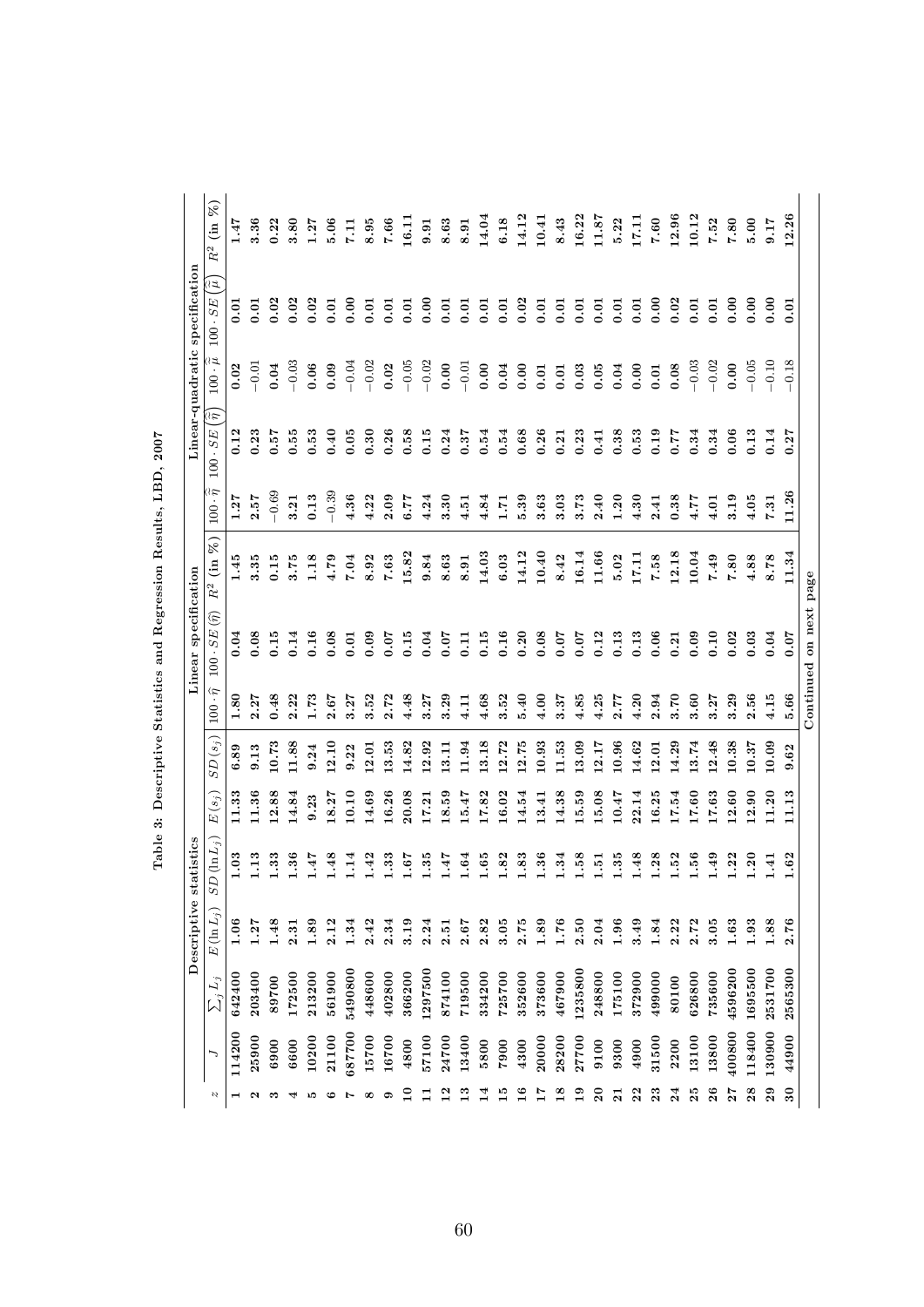|                 |        |              |              |                                 |                        | S<br>Table |                  | continued from previous page   |                             |                                          |                                    |                             |                                |                                               |
|-----------------|--------|--------------|--------------|---------------------------------|------------------------|------------|------------------|--------------------------------|-----------------------------|------------------------------------------|------------------------------------|-----------------------------|--------------------------------|-----------------------------------------------|
|                 |        |              | Descriptive  | atistics<br>$\ddot{\mathbf{s}}$ |                        |            |                  | Linear specification           |                             |                                          |                                    |                             | Linear-quadratic specification |                                               |
| N               |        | $\sum_j L_j$ | $E(\ln L_i)$ | $D(\ln L_j)$<br>S               | $E\left( s_{j}\right)$ | $SD(s_j)$  | $\hat{r}$<br>100 | $100 \cdot SE(\widehat{\eta})$ | 8 <sup>o</sup><br>$R^2$ (in | $100 \cdot \widetilde{\widetilde{\eta}}$ | $100 \cdot SE(\hat{\tilde{\eta}})$ | $100 \cdot \widetilde{\mu}$ | િટ<br>$100 \cdot SE$           | $\mathcal{E}$<br>$\lim$<br>$\ensuremath{R^2}$ |
| $\overline{31}$ | 741800 | 6797900      | 1.69         | 1.03                            | 11.51                  | 9.86       | 1.58             | 0.01                           | 2.31                        | 3.81                                     | 0.04                               | $-0.07$                     | 0.00                           | 7.7                                           |
| 32              | 5400   | 217700       | 2.08         | 1.67                            | 10.93                  | 9.97       | 5.46             | 0.22                           | 10.63                       | 7.57                                     | 0.77                               | $-0.07$                     | 0.02                           | 10.76                                         |
| 33              | 1200   | 49000        | 2.27         | 1.68                            | 9.92                   | 8.39       | 4.83             | 0.56                           | 5.86                        | 13.49                                    | 1.84                               | $-0.28$                     | 0.06                           | 7.78                                          |
| 34              | 1600   | 49800        | 2.07         | 1.60                            | 12.08                  | 10.42      | 4.58             | 0.37                           | 8.89                        | 6.87                                     | 1.38                               | $-0.07$                     | 0.04                           | 0.06                                          |
| 35              | 103300 | 1060600      | 1.37         | 1.28                            | 9.30                   | 8.96       | 4.68             | 0.04                           | 10.70                       | 6.19                                     | 0.14                               | $-0.05$                     | 0.00                           | 10.82                                         |
| $36\,$          | 16300  | 398700       | 2.02         | 1.55                            | 10.41                  | 9.47       | 4.26             | 0.12                           | 6.78                        | 4.86                                     | 0.42                               | $-0.02$                     | 0.01                           | 6.80                                          |
| 57              | 2600   | 30900        | 1.78         | 1.18                            | 10.56                  | 10.66      | 2.01             | 0.21                           | 3.32                        | 3.95                                     | 0.81                               | $-0.06$                     | 0.03                           | 3.55                                          |
| 38              | 52000  | 810600       | 1.70         | 1.35                            | 0.29                   | 8.64       | 3.35             | 0.07                           | $4.60$                      | 4.83                                     | 0.21                               | $-0.05$                     | 0.01                           | 4.70                                          |
| 39              | 14300  | 574500       | 2.46         | 1.54                            | 10.36                  | 9.68       | 1.68             | 0.13                           | 1.12                        | 4.60                                     | 0.44                               | $-0.09$                     | 0.01                           | 1.46                                          |
| $\theta$        | 29800  | 711400       | 2.00         | 1.46                            | 12.13                  | 11.47      | 3.66             | 0.07                           | 8.21                        | 2.27                                     | 0.22                               | 0.04                        | 0.01                           | 8.35                                          |
| $\frac{1}{4}$   | 19000  | 210400       | 1.43         | 1.34                            | 9.61                   | 8.51       | 2.42             | 0.11                           | 2.35                        | 5.52                                     | 0.35                               | $-0.11$                     | 0.01                           | 2.80                                          |
| 42              | 58000  | 1074800      | 1.78         | 1.43                            | 8.39                   | 9.03       | 3.60             | 0.06                           | 5.16                        | 8.97                                     | 0.22                               | $-0.18$                     | 0.01                           | 6.22                                          |
| 43              | 23800  | 427000       | 1.70         | 1.45                            | 0.96                   | 10.38      | 3.74             | 0.09                           | 7.20                        | 7.93                                     | 0.34                               | $-0.13$                     | 0.01                           | 7.81                                          |
| $\vec{4}$       | 219400 | 2164200      | 1.70         | 1.05                            | 10.10                  | 10.32      | 2.81             | 0.02                           | 7.64                        | 5.18                                     | 0.08                               | $-0.08$                     | 0.00                           | 8.07                                          |
| 45              | 79000  | 525300       | 1.05         | 1.09                            | 7.62                   | 7.73       | 2.47             | 0.05                           | 3.06                        | 3.38                                     | 0.14                               | $-0.03$                     | 0.01                           | 3.12                                          |
| 46              | 165700 | 1268900      | 1.20         | 1.10                            | 11.45                  | 10.04      | 2.24             | 0.03                           | 4.19                        | 1.79                                     | 0.10                               | $\!0.01$                    | 0.00                           | 4.20                                          |
| 47              | 7500   | 58500        | $\bf{0.94}$  | 1.18                            | 9.51                   | 10.65      | 3.55             | 0.12                           | 10.32                       | 3.68                                     | 7.47                               | 0.00                        | 0.01                           | 10.33                                         |
| $\frac{8}{4}$   | 266100 | 1157200      | 0.93         | 0.93                            | 9.72                   | 0.40       | 1.61             | 0.02                           | 2.65                        | 2.62                                     | 0.06                               | $-0.03$                     | 0.00                           | 2.75                                          |
| $\frac{49}{5}$  | 62800  | 508400       | 1.61         | 0.99                            | 7.6, 6                 | 8.37       | 2.37             | 0.05                           | 4.00                        | 5.98                                     | 0.14                               | $-0.13$                     | 0.00                           | 5.08                                          |
| $\overline{50}$ | 172800 | 889600       | 1.05         | 0.98                            | 12.41                  | 9.75       | 1.53             | 0.02                           | 2.33                        | 2.27                                     | 0.09                               | $-0.02$                     | 0.00                           | 2.37                                          |
| 5               | 461600 | 3495500      | 1.24         | 1.14                            | 0.56                   | 8.63       | 3.00             | 0.02                           | 5.13                        | $4.00$                                   | 0.06                               | $-0.04$                     | 0.00                           | 5.19                                          |
| 52              | 95100  | 811900       | 1.14         | 1.24                            | 6.12                   | 77.7       | 3.79             | 0.07                           | 3.12                        | 6.24                                     | 0.18                               | $-0.11$                     | 0.01                           | 3.34                                          |
| 53              | 50000  | 2132900      | 2.31         | 1.69                            | 10.77                  | 10.03      | 3.84             | 0.07                           | 5.18                        | 5.30                                     | 0.24                               | $-0.05$                     | 0.01                           | 5.26                                          |
| 54              | 309800 | 5779000      | 1.68         | 1.43                            | 8.97                   | 8.29       | 2.48             | 0.03                           | 2.06                        | 4.00                                     | 0.10                               | $-0.05$                     | 0.00                           | 2.15                                          |
| 55              | 20400  | 309200       | 1.90         | 1.27                            | 10.10                  | 0.01       | 3.04             | 0.10                           | 4.68                        | 4.49                                     | 0.32                               | $-0.05$                     | 0.01                           | 4.78                                          |
| 56              | 90100  | 6748600      | 2.44         | 1.83                            | 14.11                  | 11.91      | 8.88             | 0.04                           | 33.24                       | $-1.12$                                  | 0.19                               | 0.29                        | 0.01                           | 35.34                                         |
| 29              | 505500 | 4373400      | 1.56         | 1.06                            | 11.98                  | 9.90       | 0.93             | 0.02                           | 0.75                        | 3.64                                     | 0.06                               | $-0.09$                     | 0.00                           | 1.24                                          |
| 58              | 6900   | 5018900      | 5.75         | 1.59                            | 9.82                   | 11.53      | 6.22             | 0.15                           | 20.38                       | 20.14                                    | 0.63                               | $-0.39$                     | 0.02                           | 25.95                                         |
| 59              | 72800  | 2780600      | 2.71         | 1.44                            | 11.08                  | 7.47       | 5.11             | 0.05                           | 11.34                       | 3.17                                     | 0.18                               | 0.06                        | 0.01                           | 11.48                                         |
| 8               | 142500 | 2075000      | 1.94         | .3 <sub>3</sub>                 | 11.56                  | 9.89       | 2.83             | 0.03                           | 5.13                        | 4.37                                     | 0.12                               | $-0.05$                     | 0.00                           | 5.25                                          |
| 5               | 39500  | 376700       | 1.16         | 1.25                            | 11.23                  | 77.6       | 3.66             | 0.06                           | 8.21                        | 1.18                                     | 0.22                               | 0.08                        | $\overline{0}$ .               | 8.53                                          |
| 62              | 61500  | 1125900      | 2.01         | 1.35                            | 11.87                  | 10.96      | 2.39             | 0.05                           | 3.79                        | 4.99                                     | 0.20                               | $-0.08$                     | 0.01                           | 4.08                                          |
|                 |        |              |              |                                 |                        |            |                  | Continued on next page         |                             |                                          |                                    |                             |                                |                                               |